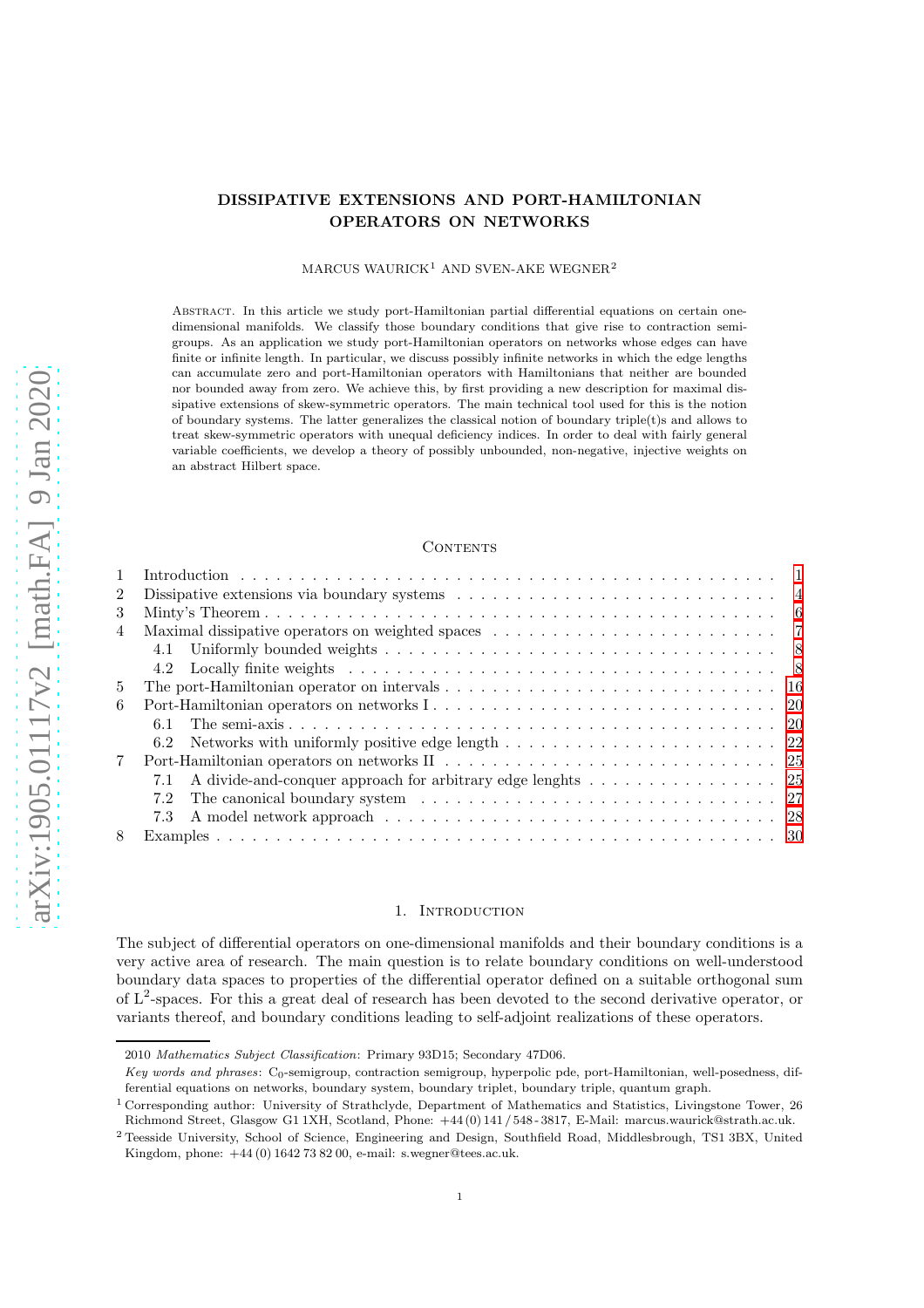Self-adjoint realizations and results on the spectrum, see e.g. Exner, Kostenko, Malamud, Neidhardt [\[8\]](#page-32-0) and the references therein, for spectral properties of second derivative operators, allow to conclude dynamic properties of evolution equations on the one-dimensional manifold. Due to their applications in mathematical physics a pair consisting of a manifold and a differential operator is also said to be a quantum graph. In this context also the first derivative operator together with boundary conditions leading to skew-self-adjoint realizations is of interest—for instance to understand one-dimensional model cases of the Dirac equation, see e.g. Carlone, Malamud, Posilicano [\[6\]](#page-32-1).

The class of port-Hamiltonian equations forms a general framework that covers as special cases for instance the transport equation, the wave equation or the Euler-Bernoulli beam equation. More precisely, a port-Hamiltonian differential equation is of the form

<span id="page-1-0"></span>
$$
\frac{\partial x}{\partial t}(\xi, t) = P_1 \frac{\partial}{\partial \xi} (\mathcal{H}(\xi)x(\xi, t)) + P_0 \mathcal{H}(\xi)x(\xi, t)
$$
\n(1)

where  $P_1 \in \mathbb{C}^{d \times d}$  is Hermitian and invertible,  $P_0 \in \mathbb{C}^{d \times d}$  is arbitrary and  $\mathcal{H}: [0, \infty) \to \mathbb{C}^{d \times d}$ , the Hamiltonian or Hamiltonian density matrix, is measurable and Hermitian almost everywhere—plus regularity and boundedness assumptions that vary throughout the literature. These operators together with their boundary conditions have been studied mainly in the case of finite or infinite intervals in that the question if the port-Hamiltonian operator

<span id="page-1-1"></span>
$$
Ax := P_1(\mathfrak{H}x)' + P_0\mathfrak{H}x,\tag{2}
$$

defined on a possible weighted  $L^2$ -space and endowed with boundary conditions encoded in its domain, generates a  $C_0$ -semigroup. This question has been addressed, e.g., by Augner [\[2,](#page-32-2) [3\]](#page-32-3), Augner, Jacob [\[4\]](#page-32-4), Le Gorrec, Zwart, Maschke [\[11\]](#page-32-5), Jacob, Kaiser [\[12\]](#page-32-6), Jacob, Morris, Zwart [\[13\]](#page-33-0), Jacob, Wegner [\[14\]](#page-33-1), Jacob, Zwart [\[15\]](#page-33-2), Villegas [\[24\]](#page-33-3). Zwart, Le Gorrec, Maschke, Villegas [\[28\]](#page-33-4) to mention only a sample. For more historical information—and in particular for application and methods related to port-Hamiltonian systems in systems theory—we refer to the book [\[15\]](#page-33-2) and the references therein.

The next challenge is to consider port-Hamiltonian operators on networks. Also here, results are available. In [\[13,](#page-33-0) Example 3.3] a generation results is applied to the transport equation on a finite network. In [\[12,](#page-32-6) Section 5] this is extended to an infinite line graph and to an infinite binary tree, both with edges being unit intervals. In [\[14,](#page-33-1) Example 6.2] again a finite network is treated but with all edges being semi-axis'. A result for more general graphs and port-Hamiltonian equations other than the case of transport seems not to be available so far. The main aim of the present article is to provide the latter and thus to characterize all port-Hamiltonian operators that generate a  $C_0$ -semigroup of contractions on networks as general as possible and with assumptions on the Hamiltonian as general as possible.

We aim to characterize the aforementioned operators by means of boundary conditions. The main technical tool for the latter will be the notion of boundary systems, see Schubert, Seifert, Voigt, Waurick [\[21\]](#page-33-5). Boundary systems allow to describe extensions of (skew-)symmetric operators defined on a 'large' Hilbert space of functions via a 'small' Hilbert space of boundary values. In [\[26\]](#page-33-6) the authors have shown that boundary systems can be used in particular for operators with unequal deficiency indices. In this they supersede the concept of boundary triple(t)s<sup>3</sup>. Notice that we do not enlarge the Hilbert space on which the (skew-)symmetric operator was given initially and thus provide an 'intrinsic' extension theory for (skew-)symmetric operators. In this article we are interested in generators of contraction semigroups. By the Lumer–Phillips theorem, see Phillips [\[17\]](#page-33-7), this amounts to finding maximal dissipative extensions of given operators. Using the elementary fact that an operator is skewself-adjoint if and only if both the operator as well as its negative are maximal dissipative, see e.g. [\[25,](#page-33-8) Proposition 4.5], we can automatically characterize whether there exist skew-self-adjoint extensions of a given skew-symmetric operator and how the respective boundary conditions can be described.

As we mentioned above, we will apply our abstract findings to networks with unbounded coefficient operator and edge lengths that are not necessarily uniformly bounded away from zero. Unbounded coefficients and/or edge lengths having zero as a accumulation point form the most challenging issues

<sup>&</sup>lt;sup>3</sup> There are two concurrent variants of spelling in the literature: boundary triplet and boundary triple. Mathematically both notions coincide. Although the first variant seems to be much more popular we will stick in this article to the second. The latter seems grammatically to be more convincing, since a boundary triple indeed consists of three objects, a space and two maps.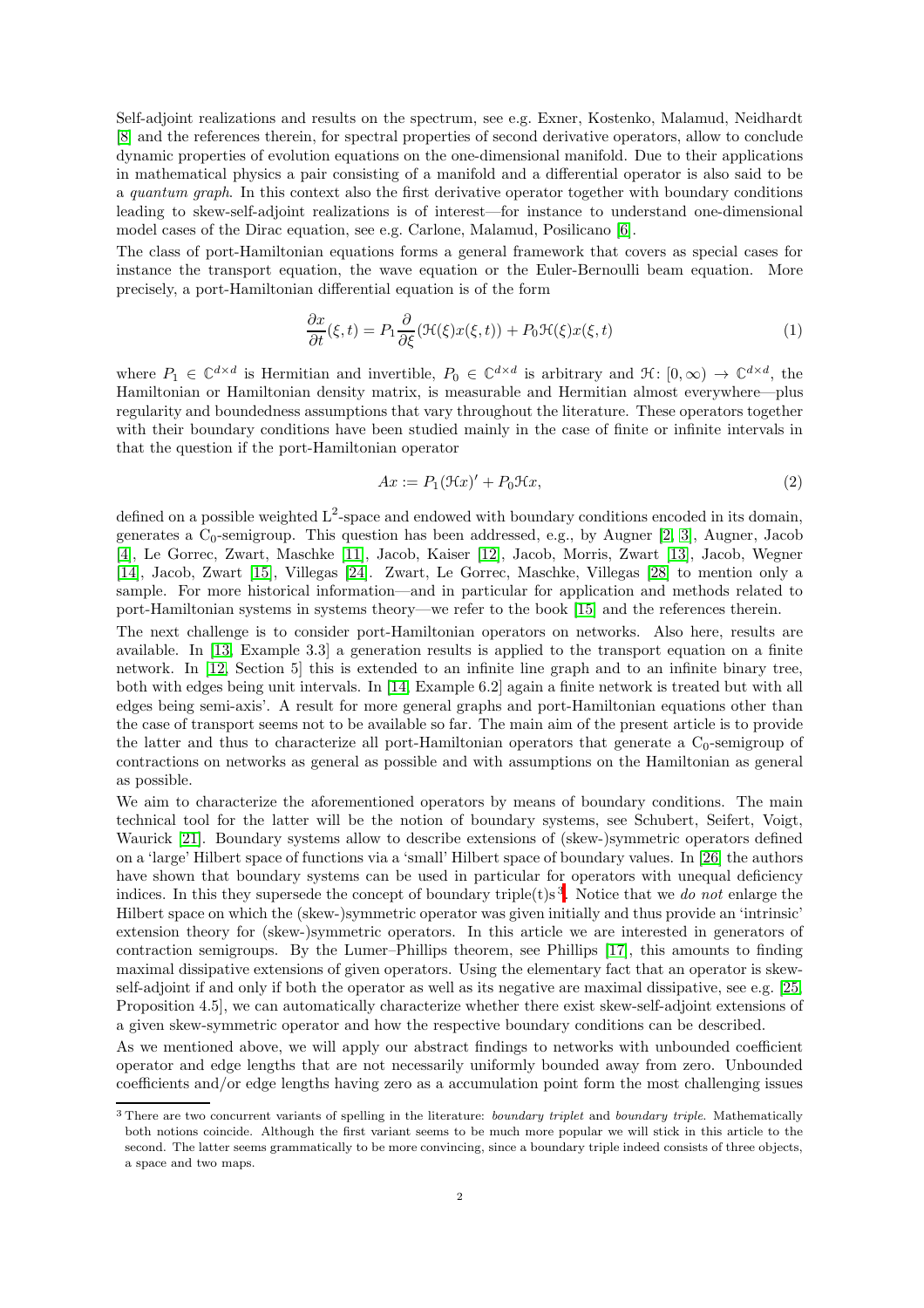in the description of differential operators on graphs. We refer to the concluding section in Lenz, Schubert, Veselić [\[7\]](#page-32-7) for the particular issues and problems arising with arbitrarily small edge lengths for the Laplacian on networks. See also Gernand, Trunk [\[10\]](#page-32-8) and the references therein. In the case of Dirac operators, we refer to Carlone, Malamud, Posilicano [\[6\]](#page-32-1) and the references therein. In the latter article, the authors employ the machinery of boundary triples—which we deliberately want to avoid in order to conveniently accommodate for edges with infinite length. For scalar Dirac operators with potentially unequal deficiency indices we refer to Schubert, Seifert, Voigt, Waurick [\[21\]](#page-33-5).

In the classical case of edge lengths being greater than a strictly positive number and bounded coefficients, we will in this contribution establish a boundary system for the port-Hamiltonian operator, i.e., for a matrix-valued first order differential operator with a zero-th order perturbation. Thus, we complement available results for both the scalar Dirac operator as well as the Laplacian. Substituting  $v = u'$  in the equation  $-u'' = f$  and thus writing

$$
i\begin{bmatrix} 0 & -1 \\ 1 & 0 \end{bmatrix} \begin{bmatrix} u' \\ v' \end{bmatrix} + \begin{bmatrix} 0 & 0 \\ 0 & i \end{bmatrix} \begin{bmatrix} u \\ v \end{bmatrix} = i \begin{bmatrix} f \\ 0 \end{bmatrix}
$$

we obtain a formally equivalent first order system. The operator induced by the expression

$$
\begin{bmatrix} u \\ v \end{bmatrix} \mapsto \mathrm{i} \begin{bmatrix} 0 & -1 \\ 1 & 0 \end{bmatrix} \begin{bmatrix} u' \\ v' \end{bmatrix} + \begin{bmatrix} 0 & 0 \\ 0 & \mathrm{i} \end{bmatrix} \begin{bmatrix} u \\ v \end{bmatrix}
$$

is a permitted choice of the port-Hamiltonian operators discussed here. Hence, the results also entail information on the Laplacian on graphs. In the following, we will, however, focus on the general form of port-Hamiltonian operators specified in [\(1\)](#page-1-0) and [\(2\)](#page-1-1).

We outline the plan of this paper. In the following section, we present and prove the new abstract characterization result for maximal dissipative extensions of skew-symmetric operators. This is contained in Theorem [2.1.](#page-4-0) The technique has been used in many variants since the 1990s, but always in the context of boundary triples, see Wegner [\[27\]](#page-33-9) for a streamlined exposition and historical information. Section [3](#page-5-0) provides a criterion for elements of an underlying Hilbert space to be contained in the domain of a maximal dissipative operator. This criterion, Proposition [3.1,](#page-5-1) is well-known and in fact straightforward in the context of maximal monotone relations. One possible way of proving Proposition [3.1](#page-5-1) is to show that linear densely defined maximal monotone operators  $H$  lead to maximal monotone relations  $-H$ . For this, one step would be to show that  $1-H$  is onto and then to apply Minty's celebrated theorem [\[16\]](#page-33-10). The aim of Section [3](#page-5-0) is to provide an independent proof of Proposition [3.1](#page-5-1) as the latter is interesting in its own already for linear operators. To complete Section [3](#page-5-0) we provide an independent proof, based on our previous work, of Minty's theorem for linear operators, see Theorem [3.5.](#page-6-2)

Section [4](#page-6-0) is concerned with weighted Hilbert spaces and how computing the adjoint of an operator H in an unweighted space relates to the adjoint of  $H\mathcal{H}$  in a Hilbert space with scalar product induced by  $\langle \cdot, \mathcal{H} \cdot \rangle$ . We shall also look into dissipative and maximal dissipative operators in the weighted and unweighted situation. The reason for looking at  $H\mathcal{H}$  in a weighted space is that H and  $\mathcal{H}$  do not commute. To set the stage, we shall recall well-known results and techniques in Subsection [4.1.](#page-6-1) We mention in passing that these weighted scalar products for strictly positive definite and bounded H have been applied to equations in mathematical physics in order to deal with variable coefficients in a convenient manner, see e.g. Picard, McGhee [\[19\]](#page-33-11). These applications to other equations motivated us to provide a small theory of operators in weighted spaces and the adjoints thereof. In fact, we hope that the rationale developed in Subsection [4.2](#page-7-0) will turn out useful to find the proper functional analytic setting for divergence form equations with highly singular variable coefficients in the future. Two of the main results of this section are Theorem [4.12](#page-12-0) and Corollary [4.14](#page-13-0) concerning maximal dissipative and skew-self-adjoint operators comparing the case of weighted and unweighted Hilbert spaces. The third major result is Theorem [4.15,](#page-13-1) where the adjoint in the weighted space is compared to the adjoint in an unweighted space. Concerning the latter only its trivial consequence Corollary [4.16—](#page-15-1)to the best of the authors' knowledge—has been known already.

In Section [5](#page-15-0) we gather the basic definitions and results needed for our operator-theoretic approach to port-Hamiltonian systems. We particularly refer to a weighted analogue of Barbălat's lemma, see Farkas, Wegner [\[9,](#page-32-9) Theorem 5], which proves to be important for port-Hamiltonian operators on the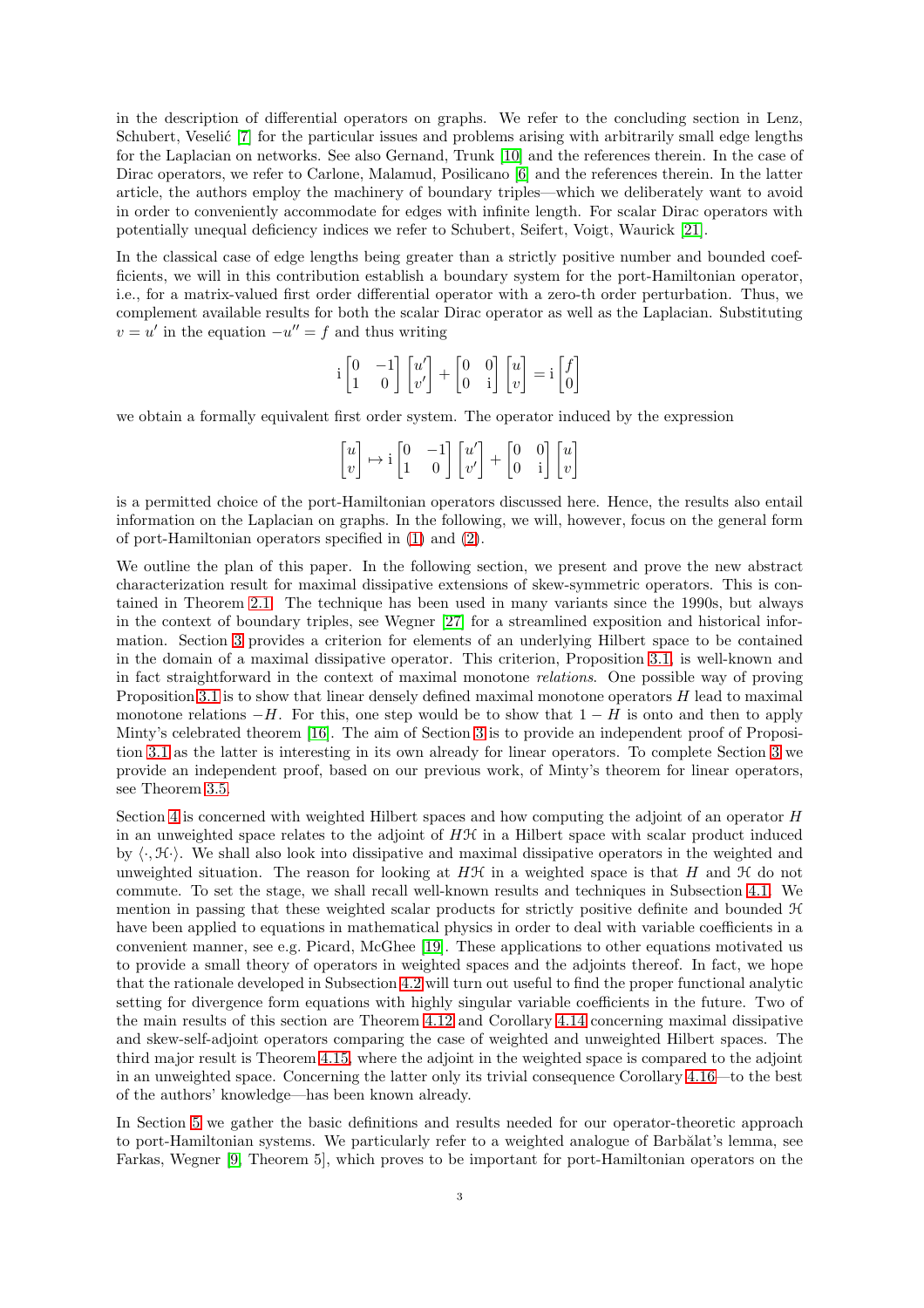semi-axis. It is then the semi-axis, that we shall treat as our first example and indeed the port-Hamiltonian operator defined on a semi-axis is a prototype example for the application of the notion of boundary systems. In Subsection [6.1](#page-19-1) we establish a respective boundary system and thus provide an explicit description of all port-Hamiltonian operators being generators of a contraction semigroup. It turns out that the boundary conditions at zero decide on whether or not the port-Hamiltonian operator does generate a contraction semigroup. The subsequent Subsection [6.2](#page-21-0) is devoted to establish a boundary system for a port-Hamiltonian operator for networks with edge lengths not tending to zero and bounded Hamiltonian.

We enter the technically more involved issues of unbounded coefficients and/or arbitrarily small edge lengths in Section [7.](#page-24-0) The reason, why almost all contributions so far restricted themselves to networks in which the edge lengths have a positive lower bound, is the following: In this case the point evaluation becomes a bounded operator from the Hilbert space that describes the port-Hamiltonian operator over the network into the Hilbert space that describes the boundary data. Of course the former Hilbert space is understood to be endowed with the graph norm. If this condition is violated, the point evaluation is necessarily unbounded. In fact, the boundary system that has been established in the section before cannot be used anymore precisely for this reason. If the edge lengths accumulate zero, the trace map, i.e., evaluation at the boundary, is not bounded operator anymore, and this is needed to get a boundary system. We refer also to Gernandt, Trunk [\[10\]](#page-32-8), where boundary triples are used and the so-called M-function is an unbounded operator. In Subsection [7.1](#page-24-1) we present a first workaround for the aforementioned situation. Indeed, it is possible to use the boundary system from Subsection [6.2](#page-21-0) on any subgraph which has uniformly positive edge lengths. Under certain conditions, see Theorem [7.4,](#page-25-0) the results on these subgraphs can be put together and yield a sufficient conditions for maximal dissipative extensions on the inititial graph. In Subsection [7.2,](#page-26-0) we recall the construction of a canonical boundary system for any given skew-symmetric operator [\[26\]](#page-33-6). The advantage using the canonical boundary system is that point evaluation is not needed and, thus, unbounded boundary operators can be avoided as the canonical boundary system uses volume sources to encode the boundary conditions. Note that using volume sources instead of evaluations at the boundary is very useful to detour regularity issues at the boundary for certain partial differential equations, see Picard, Trostdorff, Waurick [\[20\]](#page-33-12) and Trostdorff [\[22\]](#page-33-13). One therefore might interpret the methodology discussed here as a way to avoid regularity problems with the trace map. In Theorem [7.7](#page-27-1) we present the characterization of all maximal dissiptative extensions of a given skew-symmetric port-Hamiltonian operator on any network—with coefficients that are allowed to be both unbounded and not uniformly bounded away from zero. Section [7](#page-24-0) is concluded with Subsection [7.3,](#page-27-0) where we consider port-Hamiltonian operators without zeroth order term and with constant coefficients but with arbitrarily small edges. We employ Theorem [7.7](#page-27-1) to associate with the boundary system for the operator on a network with arbitrary edge lengths a boundary system for an operator on a network with all edges being of length one. With this transformation, we can then again interpret any boundary condition on the complicated network with unbounded trace map via a simpler network that allows for a bounded trace map.

<span id="page-3-0"></span>We conclude this article in Section [8](#page-29-0) with a couple of explicit examples for port-Hamiltonian operators on concrete infinite graphs to illustrate our abstract findings.

## 2. Dissipative extensions via boundary systems

Let X be a Hilbert space and let  $H_0: D(H_0) \subseteq X \to X$  be a densely defined, closed, skew-symmetric operator. In particular we have  $H_0 \subseteq -H_0^*$ . A boundary system, cf. Schubert et al. [\[21\]](#page-33-5), for  $H_0$  is a quintuplet  $(\Omega, \mathcal{G}_1, \mathcal{G}_2, F, \omega)$ , consisting of two Hilbert spaces  $\mathcal{G}_1$ ,  $\mathcal{G}_2$ , two sequilinear forms  $\Omega$ :  $\mathcal{H} \oplus \mathcal{H} \times$  $\mathcal{H} \oplus \mathcal{H} \to \mathbb{C}, \ \omega \colon \mathcal{G}_1 \oplus \mathcal{G}_2 \times \mathcal{G}_1 \oplus \mathcal{G}_2 \to \mathbb{C}$  and a linear and surjective map  $F \colon \text{Graph}(H_0^{\star}) \to \mathcal{G}_1 \oplus \mathcal{G}_2$ such that

$$
\Omega((x,H_0^{\star}x),(y,H_0^{\star}y))=\omega(F(x,H_0^{\star}x),F(y,H_0^{\star}y))
$$

holds for all  $x, y \in D(H_0^*)$ . In [\[26\]](#page-33-6) the authors established that for any skew-symmetric operator there exists a canonical boundary system, where  $\Omega$  is the standard symmetric and  $\omega$  the standard unitary form, that is,

$$
\Omega((x,y),(u,v)) = \langle x,v\rangle_X + \langle y,u\rangle_X \text{ and } \omega((x,y),(u,v)) = \langle x,u\rangle_{\mathfrak{S}_1} - \langle y,v\rangle_{\mathfrak{S}_2}
$$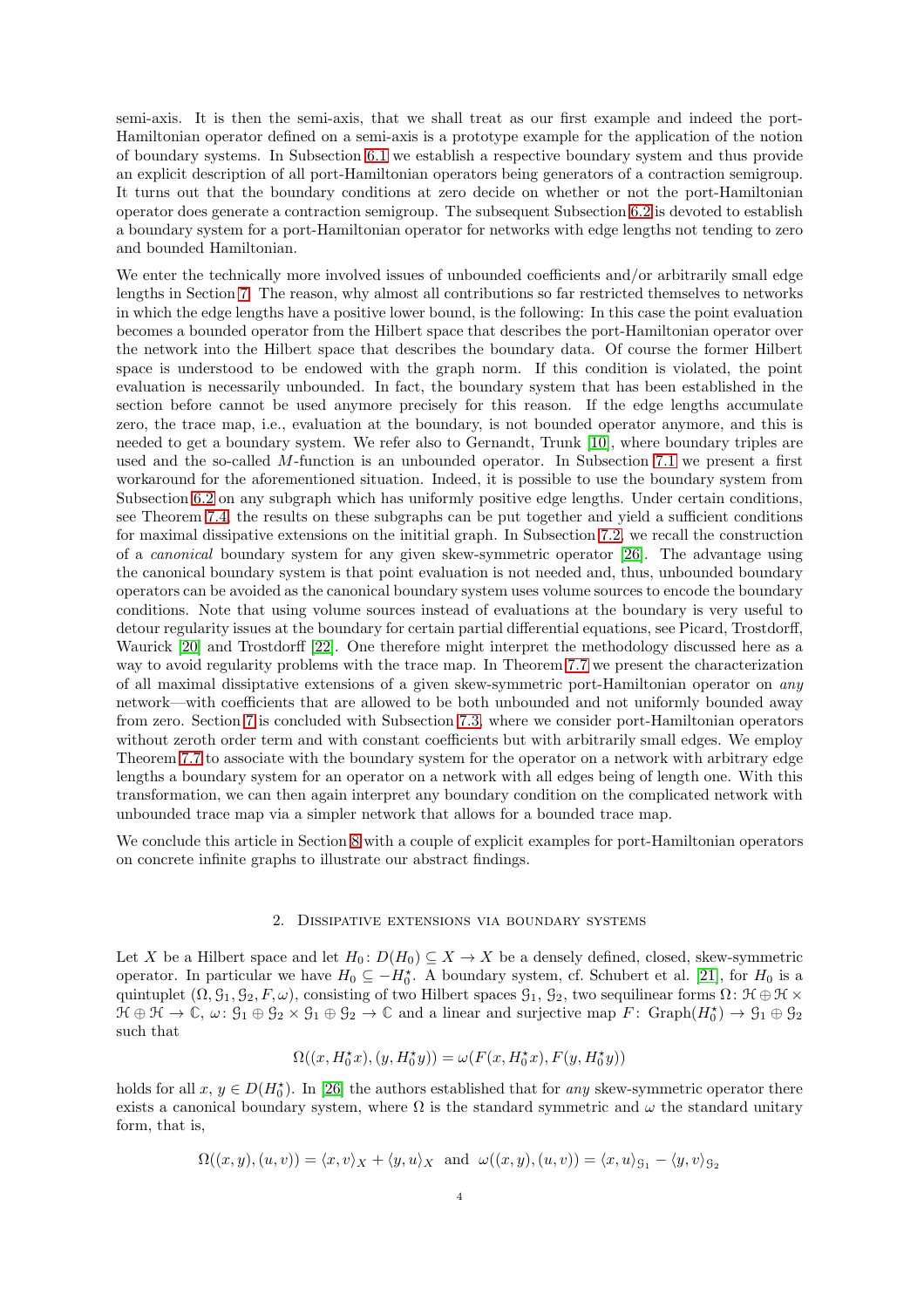holds for  $x, y, u, v \in \mathcal{H}$ , resp. for  $x, u \in \mathcal{G}_1$ ,  $y, v \in \mathcal{G}_2$ . We denote by  $F_i: D(H_0^*) \to \mathcal{G}_i$  the maps given by  $F_i x = pr_i(F(x, H_0^* x))$  for  $i \in \{1, 2\}$ , where  $pr_i : \mathcal{G}_1 \oplus \mathcal{G}_2 \to \mathcal{G}_i$  denotes the canonical projection.

The following theorem classifies all maximal dissipative extensions of  $-H_0$  using the boundary system. We recall that  $H: D(H) \subseteq X \to X$  is called maximal dissipative in a Hilbert space X, if for all dissipative operators K extending H we have that  $K = H$ . An operator H is dissipative, if  $\text{Re}\langle Hx, x \rangle \leq$ 0 for all  $x \in D(H)$ . We recall moreover that a dissipative extension of  $-H_0$  is automatically a restriction of  $H_0^*$ , cf. Wegner [\[27,](#page-33-9) Proposition 2.8]. The method of proof of the following result is akin to the proof of [\[27,](#page-33-9) Theorem 4.2].

<span id="page-4-0"></span>**Theorem 2.1.** Let  $H_0$  be as above and let  $(\Omega, \mathcal{G}_1, \mathcal{G}_2, F, \omega)$  be a boundary system for  $H_0$  in which  $\Omega$ is the standard symmetric form and  $\omega$  is the standard unitary form. Then H is a maximal dissipative extension of  $-H_0$  and restriction of  $H_0^*$ , if, and only if, there exists a contraction  $T: \mathcal{G}_2 \to \mathcal{G}_1$  such that

$$
D(H) = \{x \in D(H_0^*); F_1(x) = TF_2(x)\}.
$$

*Proof.* "⇒" Let H be a maximal dissipative extension of  $-H_0$ . By [\[27,](#page-33-9) Proposition 2.8] it follows  $H \subseteq H_0^*$ . We thus can compute

$$
0 \geq 2 \operatorname{Re} \langle x, Hx \rangle_{\mathcal{H}}
$$
  
=  $\Omega((x, H_0^* x), (x, H_0^* x))$   
=  $\omega(F(x, H_0^* x), F(x, H_0^* x))$   
=  $\langle F_1(x), F_1(x) \rangle_{\mathcal{G}_1} - \langle F_2(x), F_2(x) \rangle_{\mathcal{G}_2}$ 

for all  $x \in D(H)$ . Hence, for all  $x \in D(H)$  we have

<span id="page-4-1"></span>
$$
||F_1(x)||_{\mathcal{G}_1} \leq ||F_2(x)||_{\mathcal{G}_2}.\tag{3}
$$

We define  $T: F_2[D(H)] \subseteq \mathcal{G}_2 \to \mathcal{G}_1$  via  $F_2(x) \mapsto F_1(x)$  for all  $x \in D(H)$ , which is well-defined by [\(3\)](#page-4-1). Since H and F are linear we get that T is linear. From [\(3\)](#page-4-1) it follows that T is a contraction. Since T is in particular continuous and  $\mathcal{G}_1$  is complete, we can extend T from  $F_2[D(H)]$  to  $\overline{F_2[D(H)]}$ . Finally, we put  $Tx := 0$  for all  $x \in F_2[D(H)]^{\perp_{g_2}}$ . Thus, T is a contraction and defined on the whole of  $\mathcal{G}_2$ . Note that

$$
D(H) \subseteq \{x \in D(H_0^*); F_1(x) = TF_2(x)\} =: \tilde{D}
$$

holds and that  $\tilde{H} := H_0^*|_{\tilde{D}}$  is dissipative. Thus,  $H \subseteq \tilde{H}$  is a dissipative extension, which implies  $H = H$  by the maximality of H.

" $\Leftarrow$ " For the other direction, let  $T: \mathcal{G}_2 \to \mathcal{G}_1$  be a contraction. Then  $H: D(H) \subseteq X \to X$  given by

$$
Hx = H_0^{\star}x \text{ for } x \in D(H) = \{y \in D(H_0^{\star})\,;\, F_1(y) = TF_2(y)\}
$$

is dissipative since

$$
2 \operatorname{Re} \langle x, Hx \rangle_X = \langle x, H_0^* x \rangle_X + \langle H_0^* x, x \rangle_X
$$
  
=  $\langle F_1(x), F_1(x) \rangle_{g_1} - \langle F_2(x), F_2(x) \rangle_{g_2}$   
=  $||TF_2(x)||_{g_1}^2 - ||F_1(x)||_{g_2}^2 \le 0$ 

holds for each  $x \in D(H)$ . It remains to show that H is maximal dissipative. Let  $H \subset \tilde{H} \subseteq H_0^*$ be a proper extension of H. Let  $x \in D(\tilde{H}) \setminus D(H)$ . By the surjectivity of F we find  $y \in D(H_0^{\star})$ such that  $F(y) = (TF_2(x), F_2(x))$ . This means  $F_1(y) = TF_2(x)$  and  $F_2(y) = F_2(x)$ . It follows  $F_1(y) = TF_2(x) = TF_2(y)$  and therefore y belongs to  $D(H)$ . Since  $x \notin D(H)$ , we obtain  $F_1(x) \neq F_1(y)$ . Since  $\tilde{H}$  and F are linear, we infer  $0 \neq x - y \in D(\tilde{H})$  and  $F_2(x - y) = 0$ . We compute

$$
Re\langle (x-y), H_0^*(x-y) \rangle_{\mathcal{H}} = \Omega\left( ((x-y), H_0^*(x-y)), ((x-y), H_0^*(x-y)) \right)
$$
  
=  $\omega(F(((x-y), H_0^*(x-y)), F((x-y), H_0^*(x-y)))$   
=  $\langle F_1(x-y), F_1(x-y) \rangle_{\mathcal{G}_1} - \langle F_2(x-y), F_2(x-y) \rangle_{\mathcal{G}_2}$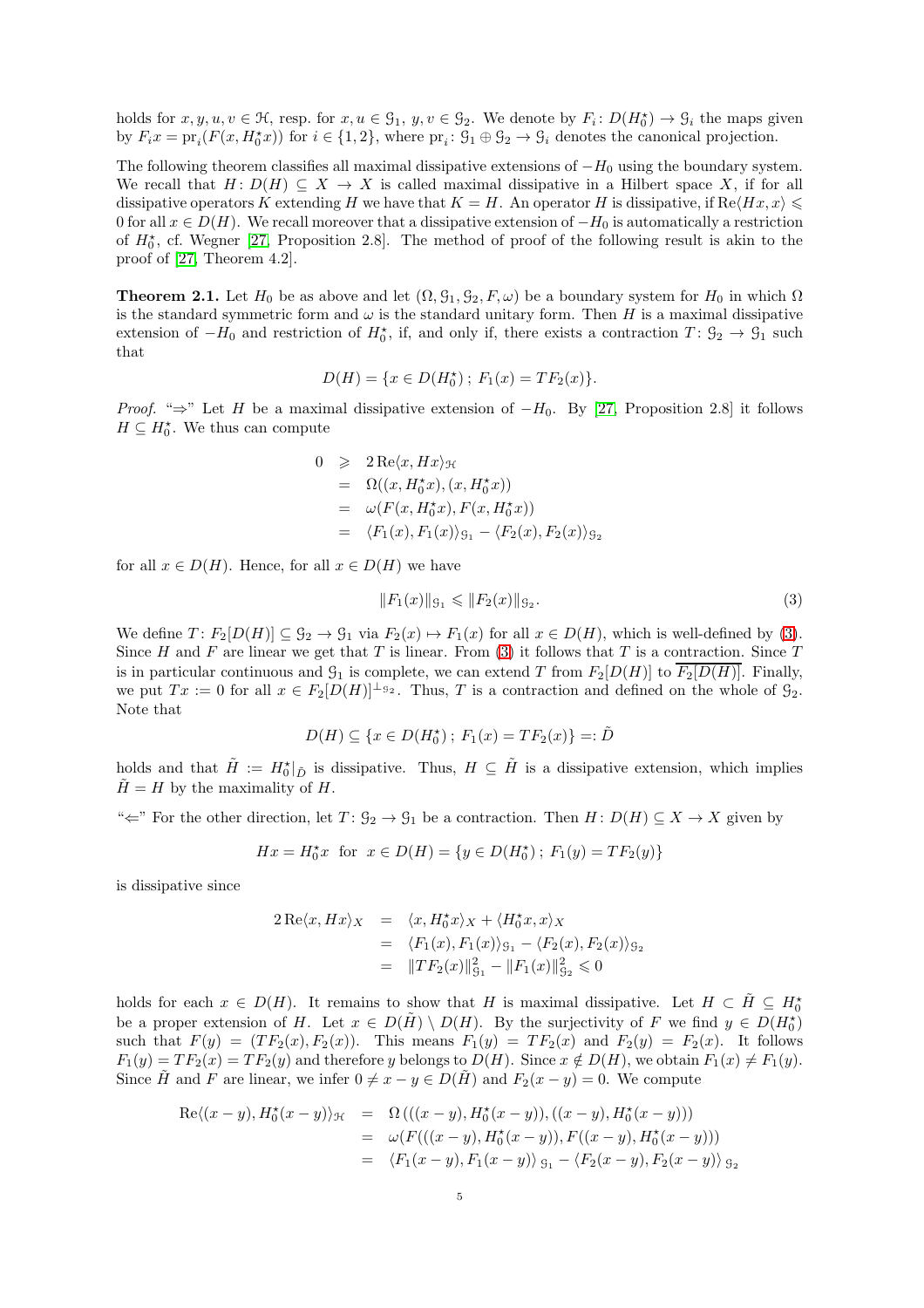$$
= \langle F_1(x-y), F_1(x-y) \rangle_{\mathfrak{S}_1} > 0
$$

<span id="page-5-0"></span>which shows that  $\tilde{H}$  is not dissipative. Hence, H is maximal dissipative.

## 3. Minty's Theorem

In the next chapter we will study maximal dissipative operators on weighted Hilbert spaces. For this we need Propostion [3.1.](#page-5-1) We emphasize that we bypass in our proofs Minty's [\[16\]](#page-33-10) celebrated characterization of maximal monotone relations in Hilbert spaces, see also Trostorff [\[23,](#page-33-14) Theorem 2.3]. This is because we want to avoid relations in this article. We shall, however, conclude this section with a proof of Minty's theorem in the present context, see Theorem [3.5.](#page-6-2)

We point out that Proposition [3.1](#page-5-1) is of its own interest due to the following fact: In a nutshell, it says that densely defined maximal dissipative operators are maximal monotone relations.

<span id="page-5-1"></span>**Proposition 3.1.** Let X be a Hilbert space and  $H: D(H) \subseteq X \to X$  be a linear, densely defined and maximal dissipative operator. Let  $(x, y) \in X \times X$  be given. Assume that  $\text{Re}\langle x - u, y - Hu \rangle \leq 0$  holds for all  $u \in D(H)$ . Then  $x \in D(H)$  and we have  $y = Hx$ .

Remark 3.2. Note that in Proposition [3.1,](#page-5-1) the condition that H is densely defined cannot be dropped. Indeed, by [\[17,](#page-33-7) p 201], there exists a linear, maximal dissipative operator, which is not closed. Moreover, the condition

$$
\forall (x, y) \in X \times X : \big[\forall u \in D(H) : \text{Re}\langle x - u, y - Hu \rangle \leq 0 \implies x \in D(H) \text{ and } y = Hx \big]
$$

for some linear, dissipative operator  $H: D(H) \subseteq X \to X$  in some Hilbert space X implies that H is closed. This however contradicts the existence of the counterexample in [\[17,](#page-33-7) p. 201].

The proof of Proposition [3.1](#page-5-1) requires the following two lemmas. Lemma [3.3](#page-5-2) was formulated explicitly by Beyer [\[5,](#page-32-10) Theorem 4.2.5] in a slightly different notation. For the convenience of the reader we provide both proofs.

<span id="page-5-2"></span>**Lemma 3.3.** Let X be a Hilbert space and  $H: D(H) \subseteq X \to X$  be a linear and densely defined operator. If  $H$  is dissipative, then  $H$  is closable. If  $H$  is maximal dissipative, then  $H$  is closed.

*Proof.* For the first part we assume that H is not closable. Then there exists a sequence  $(\phi_n)_{n\in\mathbb{N}}$  in  $D(H)$  tending to 0 with  $((1 - H)\phi_n)_{n \in \mathbb{N}}$  converging to some non-zero  $\psi \in X$ . W.l.o.g. we may assume that  $\|\psi\|=1$  holds. Since  $D(H)$  is dense in X, we find  $\zeta \in D(H)$  such that  $\|\psi-\zeta\| < 1/2$ . Thus,  $\|\zeta\| > 1/2$ . For  $\beta > 0$  and  $n \in \mathbb{N}$  we compute

$$
(\beta+1)\|\zeta-\frac{1}{\beta}\phi_n\| \leq \|\zeta-\frac{1}{\beta}\phi_n+\beta(1-H)(\zeta-\frac{1}{\beta}\phi_n)\| = \|\zeta-\frac{1}{\beta}\phi_n+\beta(1-H)\zeta-(1-H)\phi_n\|.
$$

where we used that H is dissipative. Letting  $n \to \infty$  and then  $\beta \to 0$  yields

$$
\frac{1}{2}<\|\zeta\|\leqslant \|\zeta-\psi\|<\frac{1}{2}
$$

and therefore a contradiction. It follows that  $H$  is closable. For the second part we firstly observe that the closure  $\overline{H}$  of a dissipative operator H is also dissipative. Indeed, for  $x \in D(\overline{H})$  let  $(x_n)_{n\in\mathbb{N}}$  in  $D(H)$  be such that  $x_n \to x$  and  $Hx_n \to \overline{H}x$  hold in X. Then it follows

$$
\operatorname{Re}\langle x,\overline{H}x\rangle = \lim_{n\to\infty} \operatorname{Re}\langle x_n,Hx_n\rangle \leqslant 0.
$$

We therefore have  $H \subseteq \overline{H}$  and if H is maximal dissipative we obtain  $H = \overline{H}$  and H is closed.

<span id="page-5-3"></span>**Lemma 3.4.** Let X be a Hilbert space and  $H: D(H) \subseteq X \to X$  be a linear, densely defined and maximal dissipative operator. Then  $0 \in \rho(1 - H)$ .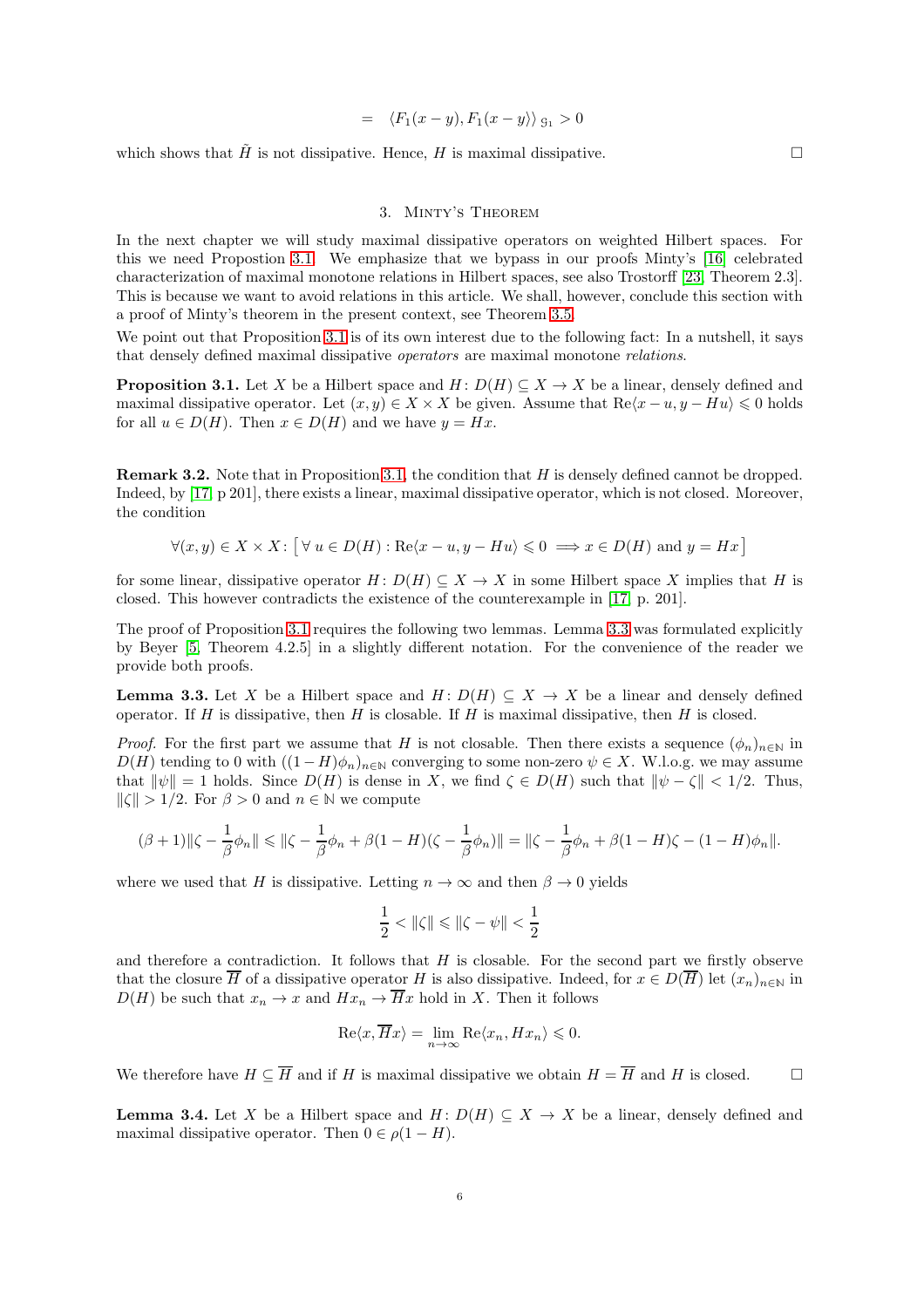*Proof.* Let  $y \in X$  satisfy

$$
\langle y, (1 - H)u \rangle = 0 \quad \text{for all } u \in D(H).
$$

If  $y \in D(H)$ , then  $y = 0$  by choosing  $u = y$  and using the dissipativity of H. So assume that  $y \notin D(H)$ . Then define

$$
H_e(\alpha y + u) = H(u) - \alpha y, \quad u \in D(H), \alpha \in \mathbb{C}.
$$

Now

$$
Re\langle \alpha y + u, H_e(\alpha y + u) \rangle = Re\langle \alpha y + u, H(u) - \alpha y \rangle
$$
  
= Re( $\langle \alpha y, H(u) - u + u - \alpha y \rangle + \langle u, H(u) - \alpha y \rangle$ )  
= 0 + Re( $\langle \alpha y, u - \alpha y \rangle + \langle u, H(u) \rangle + \langle u, -\alpha y \rangle$ )  
 $\leq Re(\langle \alpha y, u - \alpha y \rangle - \langle u, \alpha y \rangle) \leq 0,$ 

So  $H_e$  is a proper dissipative extension of H contradicting the maximality of H. Hence, 1 − H has dense range. Moreover, since  $H$  is closed by Lemma [3.3,](#page-5-2) it follows from the dissipativity of  $H$ , that the range of  $1 - H$  is also closed. Thus,  $1 - H$  is onto; hence  $0 \in \rho(1 - H)$ .

We can now conclude the proof of Proposition [3.1.](#page-5-1)

*Proof of Proposition [3.1.](#page-5-1)* By Lemma [3.4,](#page-5-3) we may define  $w \coloneqq (1 - H)^{-1}(x - y) \in D(H)$ . Then

$$
w - Hw = x - y
$$

and by our assumption

$$
||y - Hw||2 = \text{Re}\langle y - Hw, y - Hw \rangle = \text{Re}\langle x - w, y - Hw \rangle \le 0
$$

follws. We conclude  $y = Hw$  and therefore

$$
w = w - Hw + Hw = x - y + Hw = x
$$

which completes the proof.  $\Box$ 

For the sake of completeness let us give the following version of Minty's theorem and a short proof based on our work above.

<span id="page-6-2"></span>**Theorem 3.5.** (Minty) Let X be a Hilbert space,  $H: D(H) \subseteq X \to X$  linear, densely defined and dissipative. Then the following conditions are equivalent.

- (i)  $H$  is maximal dissipative.
- (ii)  $1 H$  is onto.

*Proof.* (i) $\Rightarrow$ (ii) This is Lemma [3.4.](#page-5-3)

(ii)⇒(i) Let  $K \supseteq H$  be a dissipative operator. By Lemma [3.3](#page-5-2) we obtain that K is closable. Moreover,  $1-H \subseteq 1-\overline{K}$ . Since the left-hand side operator is onto and due to dissipativity of  $\overline{K}$ , the right-hand side operator is one-to-one, we deduce  $1 - H = 1 - \overline{K}$ . Hence,  $\overline{K} = H \subseteq K$  implying  $K = H$ . This shows (i). shows (i).  $\square$ 

## 4. Maximal dissipative operators on weighted spaces

<span id="page-6-1"></span><span id="page-6-0"></span>Having discussed possible maximal dissipative extensions of skew-symmetric operators in Section [2,](#page-3-0) we will now discuss (essentially) maximal dissipative operators on weighted Hilbert spaces. We start with a uniformly finite weight  $\mathfrak{H}: X \to X$ , i.e.,  $\mathfrak{H}$  is bounded and bounded away from zero. Later we will relax these assumptions. In the sequel,  $L(X)$  denotes the space of bounded linear operators from  $X$  into itself.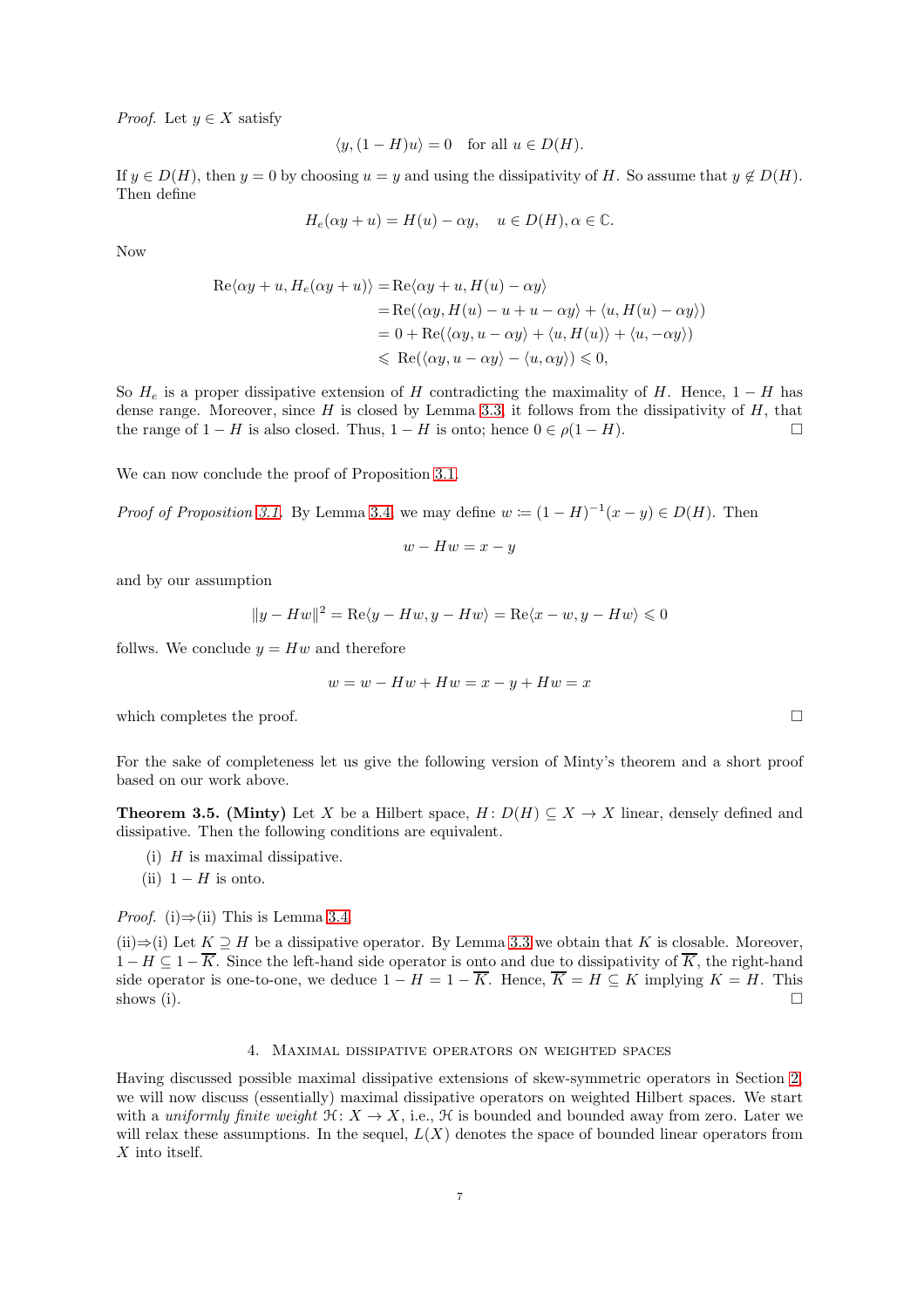## 4.1. Uniformly bounded weights

To start with, we rephrase [\[15,](#page-33-2) 7.2.3] in our notation. We mention that this result can also be found in [\[23,](#page-33-14) Lemma 5.1].

<span id="page-7-1"></span>**Theorem 4.1.** Let X be a Hilbert space and  $\mathcal{H} \in L(X)$  be self-adjoint with  $\mathcal{H} \geq c > 0$  for some  $c > 0$ in the sense of positive definiteness. Let  $H: D(H) \subseteq X \to X$  be linear. Then the following conditions are equivalent.

- (i)  $H$  is densely defined and maximal dissipative in  $X$ .
- (ii) HH is densely defined and maximal dissipative in  $X_{\mathcal{H}} \coloneqq (X, \langle \cdot, \mathcal{H} \cdot \rangle_X)$ .

*Proof.* The operator  $\mathcal{H}^{-1}$  is bounded, self-adjoint and  $\mathcal{H}^{-1} \geq d > 0$  holds for some constant d. The latter follows from elementary computations. Therefore, it suffices to prove (i)  $\Rightarrow$  (ii). For this let us assume that H defines a densely defined, maximal dissipative operator in X. Let  $x \in D(HH)^{\perp}$  where the scalar product is computed in  $X_{\mathcal{H}}$ . Then for all  $y \in D(H\mathcal{H})$  we have

$$
0 = \langle y, x \rangle_{\mathcal{H}} = \langle y, \mathcal{H}x \rangle = \langle \mathcal{H}y, x \rangle.
$$

For  $z \in D(H)$  we put  $y := \mathcal{H}^{-1}z$ . Then  $y \in D(H\mathcal{H})$  holds and we get  $\langle z, x \rangle = 0$  from the above. Since  $D(H)$  is dense in X, we deduce  $x = 0$  and consequently  $D(HH)$  is dense in  $X_H$ . Next, let  $x \in D(HH)$ be given. Then

$$
\mathrm{Re}\langle x, H\mathcal{H}x\rangle_{\mathcal{H}} = \mathrm{Re}\langle x, \mathcal{H}H\mathcal{H}x\rangle = \mathrm{Re}\langle \mathcal{H}x, H\mathcal{H}x\rangle \leq 0
$$

as H is dissipative. It remains to prove the maximality of HH. For this let  $H_0 \supseteq H\mathcal{H}$  be a dissipative extension. Let  $x \in D(H_0)$ . Then for all  $y \in D(HH)$  we deduce

$$
0 \geqslant \text{Re}\langle x-y, H_0x - H\mathcal{H}y \rangle_{\mathcal{H}} = \text{Re}\langle \mathcal{H}x - \mathcal{H}y, H_0x - H\mathcal{H}y \rangle.
$$

Note that  $\{\mathfrak{H}y; y \in D(H\mathfrak{H})\} = D(H)$  since H is continuously invertible and that H is maximal dissipative by assumption. Therefore we can apply Proposition [3.1](#page-5-1) with  $(\mathcal{H}x, H_0x) \in X \times X$  to obtain that  $\mathcal{H}x \in D(H)$  holds. It follows  $x \in D(H\mathcal{H})$  and we get  $H\mathcal{H}x = H_0x$ . This shows that  $H_0 = H\mathcal{H}$  holds and the statement is proved. holds and the statement is proved.

#### 4.2. Locally finite weights

<span id="page-7-0"></span>In Theorem [4.1](#page-7-1) a crucial ingredient is that  $\mathcal H$  is an isomorphism. In this subsection we will relax this. We use the following terminology.

<span id="page-7-2"></span>**Definition 4.2.** Let X be a Hilbert space. A self-adjoint operator  $\mathcal{H}$  in X is called a *locally finite* weight, if there exists an increasing sequence  $(X_n)_{n\in\mathbb{N}}$  of Hilbert subspaces  $X_n \subseteq X$  such that

- (i)  $\mathcal{H}_n: X_n \to X_n, x \mapsto \mathcal{H}x$  is everywhere defined, bounded and  $\mathcal{H}_n \geq c_n > 0$  holds with suitable constants  $c_n$  for every  $n \in \mathbb{N}$ ,
- (ii)  $\mathcal{H}|_{\cup_{n\in\mathbb{N}}X_n}$  is essentially selfadjoint in X.

<span id="page-7-3"></span>Remark 4.3. From the assumptions in Definition [4.2](#page-7-2) the following facts follow almost immediately.

- (i)  $X_n \subseteq D(\mathcal{H})$  holds for every  $n \in \mathbb{N}$  and  $X_n$  is invariant under  $\mathcal{H}$ .
- (ii)  $\mathcal{H}_n: X_n \to X_n$  is an isomorphism for every  $n \in \mathbb{N}$ .
- (iii)  $P_n\mathcal{H} \subseteq \mathcal{H}P_n$  holds for every  $n \in \mathbb{N}$  where  $P_n \in L(X)$  denotes the projection on  $X_n$ .
- (iv)  $\bigcup_{n\in\mathbb{N}} X_n \subseteq D(\mathcal{H})$  is dense with respect to the graph norm  $\|\cdot\|_{D(\mathcal{H})} = (\|\cdot\|_X^2 + \|\mathcal{H}\cdot\|_X^2)^{1/2}$ .
- (v)  $\cup_{n\in\mathbb{N}} X_n \subseteq X$  is dense with respect to  $\|\cdot\|_X$ .

<span id="page-7-4"></span>**Lemma 4.4.** Let X be a Hilbert space and  $\mathcal{H}$  be a locally finite weight. Then  $\mathcal{H}$  and  $\mathcal{H}^{1/2}$  are injective.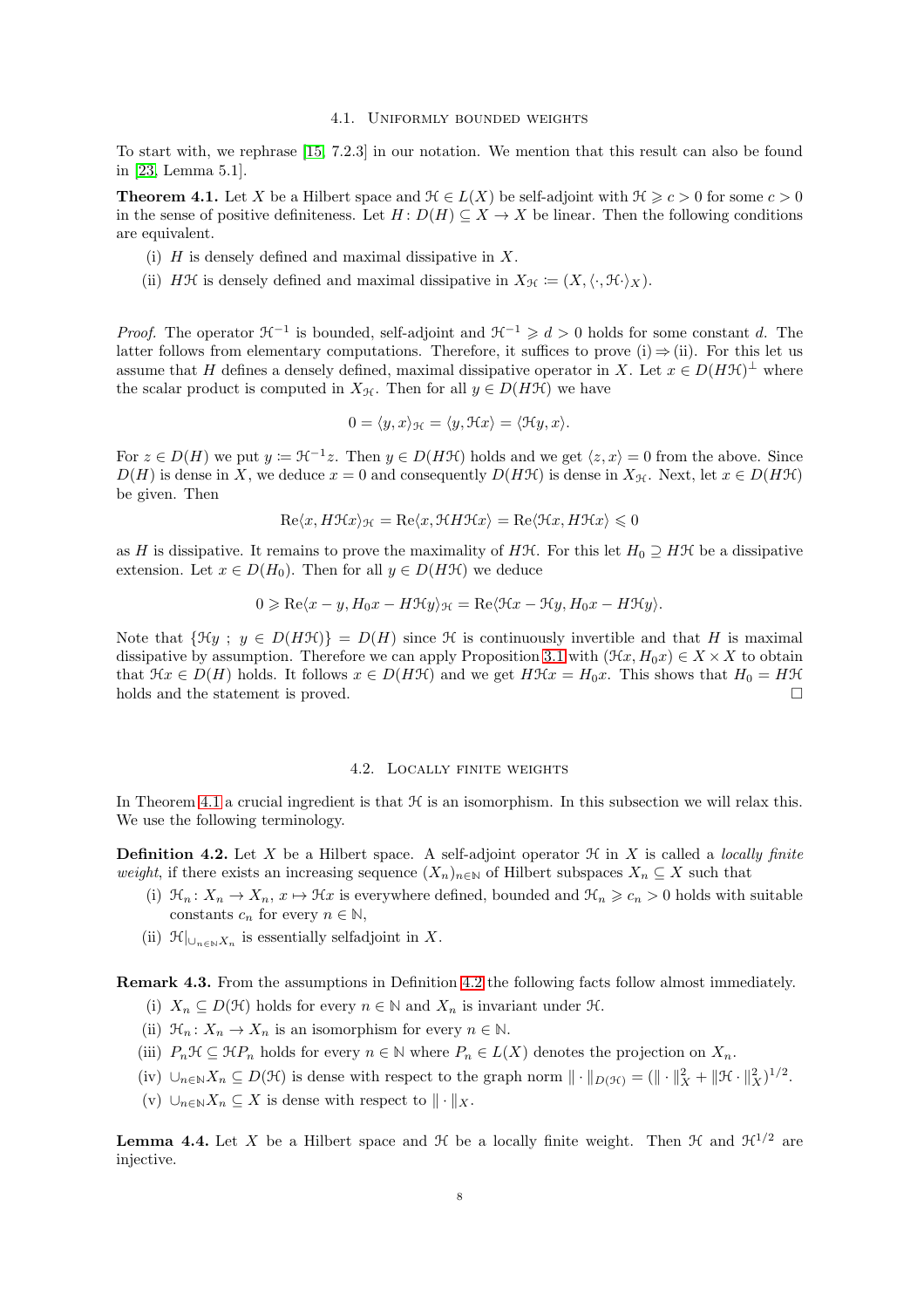*Proof.* Let  $x \in \text{ker}(\mathcal{H})$ . We need to show that  $x = 0$ . For  $n \in \mathbb{N}$  let  $P_n \in L(X)$  be the orthogonal projection onto  $X_n$ . We find for each  $n \in \mathbb{N}$  a constant  $c_n > 0$  such that

$$
c_n||y||^2 \leqslant \langle y, \mathfrak{H}y \rangle
$$

holds for all  $y \in X_n$ . Thus we deduce

$$
c_n ||P_n x||^2 \leqslant \langle P_n x, \mathcal{H} P_n x \rangle = \langle P_n x, P_n \mathcal{H} x \rangle = 0
$$

for every  $n \in \mathbb{N}$  by using the invariance of  $X_n$  under  $\mathcal{H}$ . From this we infer  $0 = P_n x \to x$  as  $n \to \infty$ , which shows that  $\mathcal{H}$  is injective. The injectivity of  $\mathcal{H}^{1/2}$  follows which shows that  $\mathcal H$  is injective. The injectivity of  $\mathcal H^{1/2}$  follows.

Our goal is now to associate with a locally finite weight  $\mathcal H$  on X again a weighted space  $X_{\mathcal H}$ . Since  $\mathcal H$ is not defined on the whole space we can do this as in Section [4.2](#page-7-0) only on each of the corresponding subspaces. Indeed, for every  $n \in \mathbb{N}$  we get a Hilbert space  $(X_n, \langle \cdot, \mathcal{H} \cdot \rangle)$  to which the results of Section [4.2](#page-7-0) apply. We thus define

<span id="page-8-1"></span>
$$
X_{\mathcal{H}} := \left(\bigcup_{n \in \mathbb{N}} X_n, \langle \cdot, \mathcal{H} \cdot \rangle\right)^{\sim} \tag{4}
$$

where  $(\cdot)$ <sup>∼</sup> denotes the completion, and show in Proposition [4.6](#page-8-0) that we can embed  $D(\mathcal{H})$  into  $X_{\mathcal{H}}$ and that the space  $X_{\mathcal{H}}$  is in fact independent of the choice of the sequence  $(X_n)_{n\in\mathbb{N}}$  as long as the latter fulfills the conditions in Definition [4.2.](#page-7-2)

**Remark 4.5.** Note that one cannot drop the completion in the definition of  $X_{\mathcal{H}}$ . Indeed, it is easy to see that  $X = L^2(0,1)$ ,  $\mathfrak{H}: L^2(0,1) \to L^2(0,1)$ ,  $f \mapsto (x \mapsto xf(x))$ , with  $P_n$  being the operator of multiplication by the characteristic function of  $[1/n, 1]$ , satisfies the above assumptions. The space  $\left(\bigcup_{n\in\mathbb{N}} X_n, \langle \cdot, \mathcal{H} \cdot \rangle\right)$  is however not complete.

<span id="page-8-0"></span>**Proposition 4.6.** Let X be a Hilbert space, let  $\mathcal{H}$  be a locally finite weight with  $(X_n)_{n\in\mathbb{N}}$  being a corresponding sequence of Hilbert subspaces. Let  $X_{\mathcal{H}}$  be defined as in [\(4\)](#page-8-1).

- (i) The map  $P: D(\mathcal{H}) \to X_{\mathcal{H}}, x \mapsto (P_n x)_{n \in \mathbb{N}}$  is well-defined and injective.
- (ii) If  $(K_n)_{n\in\mathbb{N}}$  is another sequence of subspaces corresponding to  $\mathcal{H}, Q_n \in L(X)$  is the orthogonal projection on  $K_n$ ,  $K_{\mathcal{H}}$  is defined analogously to [\(4\)](#page-8-1), then there is an isometric isomorphism  $J: K_{\mathcal{H}} \to X_{\mathcal{H}}$  that makes the diagram

$$
K_{\mathcal{H}} \xrightarrow{J} X_{\mathcal{H}}
$$
  
Q  

$$
\bigcap_{P} \nearrow
$$
  

$$
D(\mathcal{H})
$$

commutative.

*Proof.* (i) Let  $x \in D(\mathcal{H})$ . Then  $P_n x \in X_n \subseteq D(\mathcal{H})$ . By Remark [4.3\(](#page-7-3)i) and since  $P_n \to id_X$  holds in the strong operator topology, we have  $\mathcal{H}P_nx = P_n\mathcal{H}x \to \mathcal{H}x$  and  $P_nx \to x$  for  $n \to \infty$ . This means that

$$
||P_n x - x||_{\mathcal{H}}^2 = \langle P_n x - x, P_n x - x \rangle_{\mathcal{H}} = \langle P_n x - x, \mathcal{H}P_n x - \mathcal{H}x \rangle \to 0
$$

for  $n \to \infty$  as both arguments of the last scalar product tend to zero in X. Consequently,  $(P_n x)_{n\in\mathbb{N}}$ is a Cauchy sequence in  $(\cup_{n\in\mathbb{N}}X_n,\langle\cdot,\mathcal{H}\cdot\rangle)$ . This shows that P is well-defined. For the injectivity, let  $Px = 0$ . Then

$$
0 = ||Px||_{X_{\mathcal{H}}} = ||(P_n x)_{n \in \mathbb{N}}||_{X_{\mathcal{H}}} = \lim_{n \to \infty} ||P_n x||_{\mathcal{H}} = \lim_{n \to \infty} ||\mathcal{H}^{1/2} P_n x||_{X}
$$

follows. Therefore  $\mathcal{H}^{1/2}P_nx \to 0$  in X. Since  $P_nx \to x$  for every  $x \in X$  and  $\mathcal{H}^{1/2}$  is closed we conclude  $x = 0$ , by Lemma [4.4.](#page-7-4)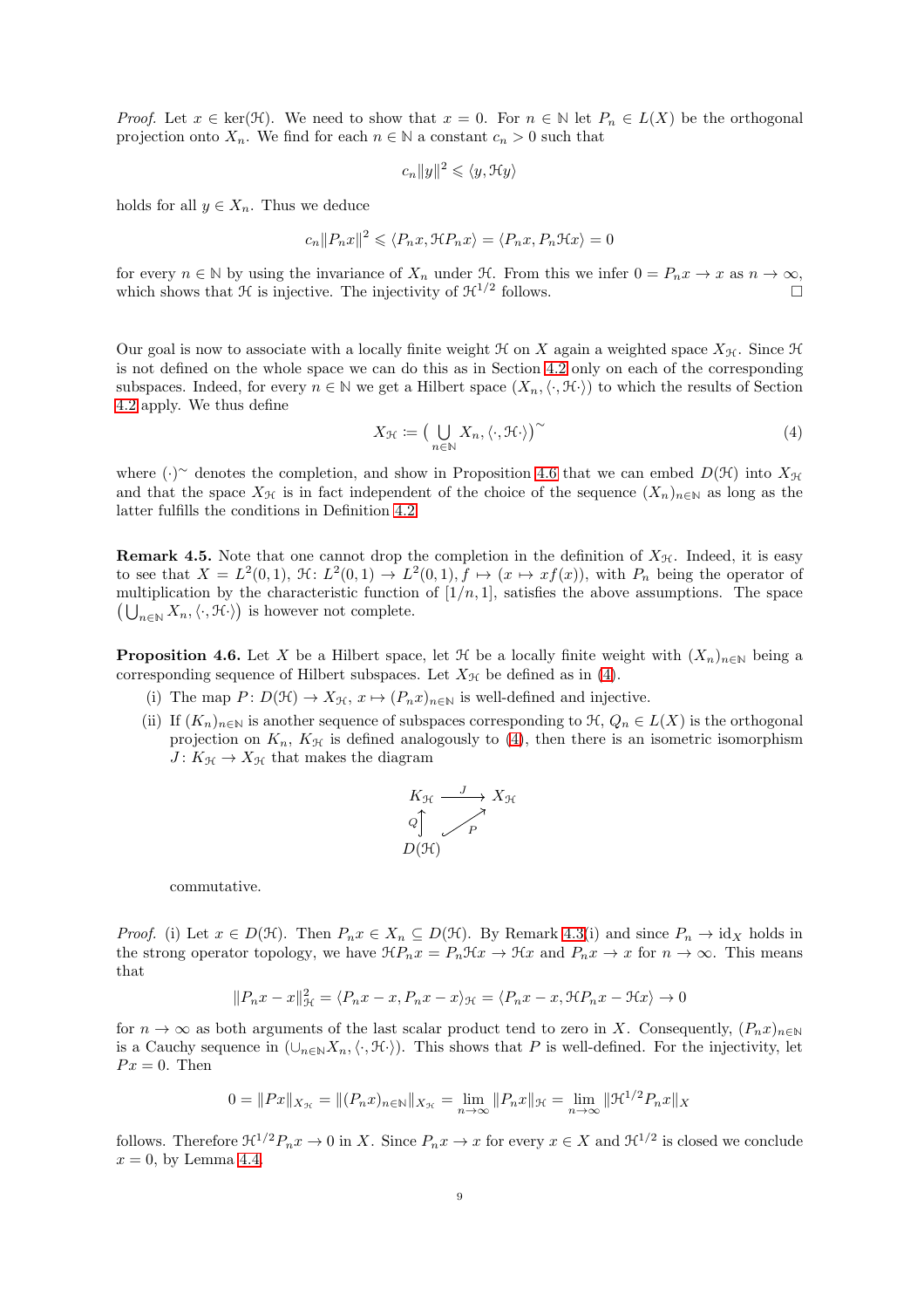(ii) We put  $K := \bigcup_{n \in \mathbb{N}} K_n \subseteq D(\mathcal{H})$ . Using Lemma [4.4](#page-7-4) we get immediately, that  $(K, \langle \cdot, \mathcal{H} \cdot \rangle)$  is a pre-Hilbert space. Indeed, let  $x \in K$  be given with  $\langle x, \mathcal{H}x \rangle = 0$ . Then we have  $\langle \mathcal{H}^{1/2}x, \mathcal{H}^{1/2}x \rangle =$  $\langle x, \mathcal{H}x \rangle = 0$ . Since  $\mathcal{H}^{1/2}$  is injective we can conclude  $x = 0$ . The other properties are clear. We see that  $(K, \langle \cdot, \mathcal{H} \cdot \rangle)$  embeds isometrically into  $X_{\mathcal{H}}$ . More precisely, the map

$$
K \to X_{\mathcal{H}}, \ \ x \mapsto (P_n x)_{n \in \mathbb{N}}
$$

is well-defined by (i) and isometric on a dense subset and hence extends isometrically to  $J: K_{\mathcal{H}} \to X_{\mathcal{H}}$ . In order to prove that J is an isomorphism, it suffices to show that the image of J is dense in  $X_{\mathcal{H}}$ . For this let  $x \in \bigcup_{n\in\mathbb{N}} X_n$  be given. That is,  $x \in X_n$  holds for some  $n \in \mathbb{N}$ . Since  $\bigcup_{\ell \in \mathbb{N}} K_\ell$  is a core for H, we find a sequence  $(y_\ell)_{\ell \in \mathbb{N}}$  with  $y_\ell \in K_\ell$  and  $y_\ell \to x$  in  $D(\mathcal{H})$ . This means  $y_\ell \to x$  and  $\mathcal{H}y_\ell \to \mathcal{H}x$ in X for  $\ell \to \infty$ . Since  $P_n \in L(X)$  we obtain  $P_n y_{\ell} \to P_n x$  and  $P_n \mathcal{H} y_{\ell} \to P_n \mathcal{H} x$  in X for  $\ell \to \infty$ . By Remark [4.3\(](#page-7-3)iii) we can interchange  $P_n$  and H in the last statement and get  $\mathfrak{R}P_n y_\ell \to \mathfrak{R}P_n x$  in X for  $\ell \to \infty$ . Thus, we deduce

$$
||P_n y_\ell - x||_{X_{\mathcal{H}}}^2 = \langle P_n y_\ell - x, P_n y_\ell - x \rangle_{X_{\mathcal{H}}} = \langle P_n y_\ell - x, \mathcal{H} P_n y_\ell - \mathcal{H} x \rangle \to 0
$$

for  $\ell \to \infty$ . Thus, J is an isometric isomorphism.

For the commutativity consider  $x \in K = \bigcup_{n \in \mathbb{N}} K_n \subseteq D(\mathcal{H})$ . The map Q then sends x to a sequence that is eventually constant x. In  $K_{\mathcal{H}}$  this sequence is equivalent to the sequence with every entry being x. But this shows that  $JQx$  and Px coincide. As  $K \subseteq D(\mathcal{H})$  is dense, this finishes the proof.

**Remark 4.7.** In the situation of Proposition [4.6](#page-8-0) we have the following. If  $\mathcal{H}|_K^K$  is bounded and  $\mathfrak{R}|_K^K \geqslant c$  holds for some  $c > 0$ , then  $K \subseteq X_{\mathcal{H}}$  is closed if and only if  $K \subseteq X$  is closed. Indeed,  $\langle \cdot, \mathfrak{H} \cdot \rangle$ is equivalent to  $\langle \cdot, \cdot \rangle$  on K due to the additional assumption.

In the remainder, we consider in addition to  $\mathcal H$  another operator  $H: D(H) \subseteq X \to X$ . For the moment we assume that we are given a sequence  $(X_n)_{n\in\mathbb{N}}$  of subspaces that are invariant under H, i.e.,  $H(D(H)) \cap X_n \subseteq X_n$  holds for every  $n \in \mathbb{N}$ . Then we consider  $H_n: D(H_n) \subseteq X_n \to X_n$  with  $D(H_n) = D(H) \cap X_n$  and  $H_n x = Hx$  for every  $n \in \mathbb{N}$ .

<span id="page-9-0"></span>**Theorem 4.8.** Let X be a Hilbert space and let  $(X_n)_{n\in\mathbb{N}}$  be an increasing family of closed subspaces such that  $\bigcup_{n\in\mathbb{N}} X_n \subseteq X$  is dense. Denote by  $P_n \in L(X)$  the orthogonal projection onto  $X_n$  and assume that  $H: D(H) \subseteq X \to X$  is densely defined such that H leaves  $X_n$  invariant and  $P_nH \subseteq HP_n$ holds for every  $n \in \mathbb{N}$ . Then the following are equivalent.

- (i)  $\overline{H}$  is maximal dissipative.
- (ii)  $H_n$  is dissipative and Range(1  $H_n$ )  $\subseteq X_n$  is dense for every  $n \in \mathbb{N}$ .

*Proof.* (i)  $\Rightarrow$  (ii) Since  $\overline{H}$  is an extension of  $H_n$ , it follows that  $H_n$  is dissipative. As  $\overline{H}$  is maximal dissipative, Lemma [3.4](#page-5-3) implies that Range $(1 - \overline{H}) = X$  holds and it follows that Range $(1 - H) \subseteq X$ is dense. Let  $n \in \mathbb{N}$  and  $y_n \in X_n$ . We find  $(x_k)_{k \in \mathbb{N}}$  in  $D(H)$  such that

$$
x_k - Hx_k \to y_n
$$

holds for  $k \to \infty$  in X. Since  $P_n x_k \in D(H_n)$  and  $HP_n x_k = P_n H x_k$  for all  $k \in \mathbb{N}$ , we infer

$$
P_n x_k - H_n P_n x_k = P_n x_k - H P_n x_k = P_n x_k - P_n H x_k = P_n (x_k - H x_k) \to P_n y_n = y_n
$$

for  $k \to \infty$  in  $X_n$ . Hence, Range $(1 - H_n) \subseteq X_n$  is dense. (ii)  $\Rightarrow$  (i) We first show that H is dissipative. Let  $x \in D(H)$  be given. For  $n \in \mathbb{N}$  we have  $P_n x \in$  $D(H) \cap D(H_n)$  and we compute

$$
0\geqslant \mathrm{Re}\langle P_nx,H_nP_nx\rangle=\mathrm{Re}\langle P_nx,P_nHx\rangle=\mathrm{Re}\langle P_nx,Hx\rangle\rightarrow \mathrm{Re}\langle x,Hx\rangle
$$

for  $n \to \infty$ , where we used that  $P_n \to id_X$  holds in the strong operator topology as  $\bigcup_{n \in \mathbb{N}} X_n$  is dense in X. Since H is densely defined, we obtain by Lemma [3.3](#page-5-2) that H is closable. Moreover, we have  $\bigcup_{n\in\mathbb{N}}\text{Range}(1-H_n)\subseteq\text{Range}(1-H)$ . Here, the left-hand side is dense in  $\bigcup_{n\in\mathbb{N}}X_n$  and this set is in turn dense in X. Therefore, we deduce that  $1 - H$  has dense range. As H is closable, so is  $1 - H$ .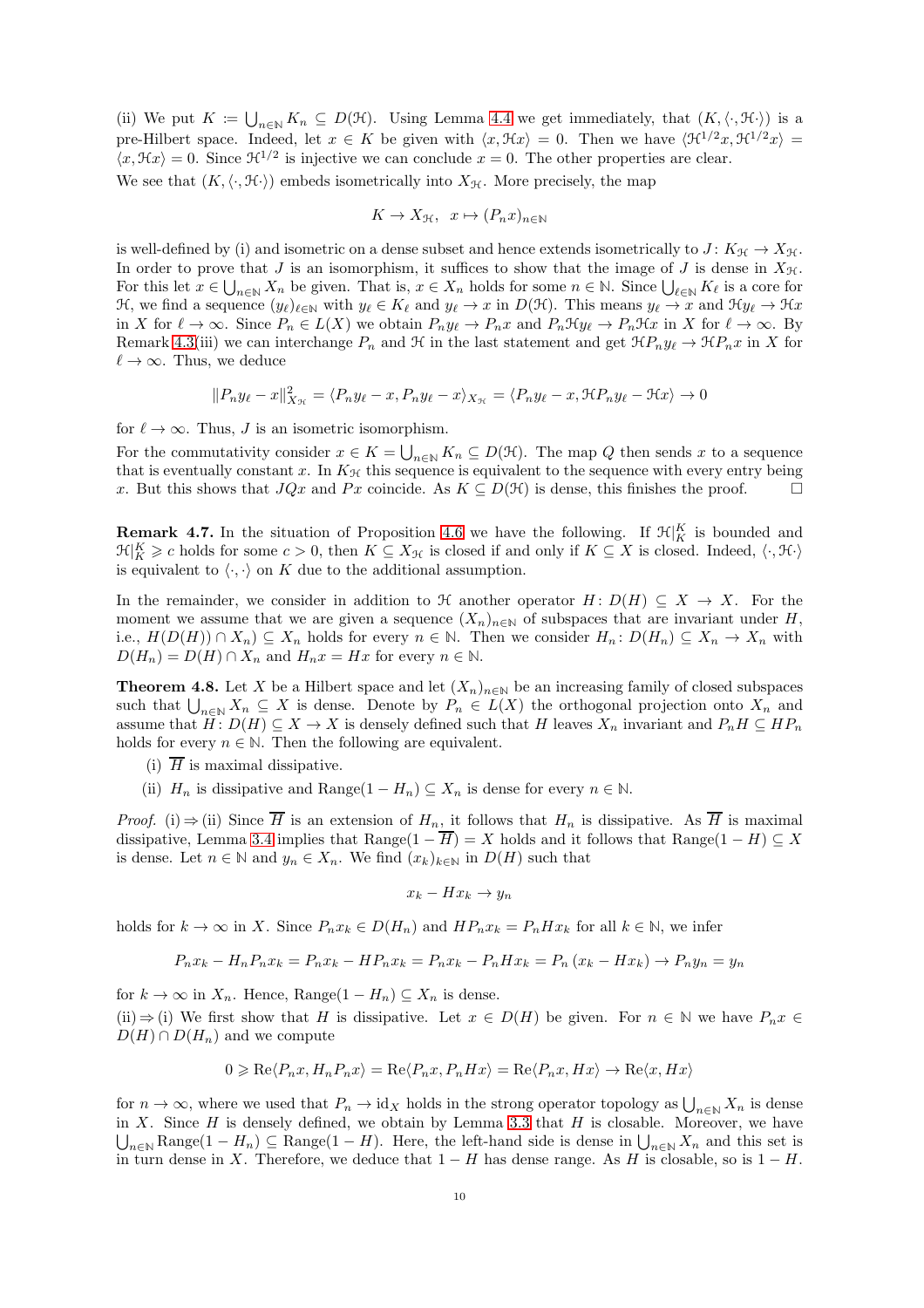Thus, we conclude that  $\overline{1 - H} = 1 - \overline{H}$  has closed range and is onto. Hence, for  $y \in X$  and  $n \in \mathbb{N}$ , we find  $y_n \in \text{Range}(1 - H_n)$  such that  $y_n \to y$ . Thus, there exists  $x_n \in D(H_n) \subseteq D(\overline{H})$  such that  $y_n = (1 - \overline{H})x_n$  holds for every  $n \in \mathbb{N}$ . For  $n, m \in \mathbb{N}$  we compute

$$
||x_n - x_m|| \le ||(1 - \overline{H})(x_n - x_m)|| = ||y_n - y_m||
$$

since  $\overline{H}$  is dissipative. The latter shows that  $(x_n)_{n\in\mathbb{N}}$  is a Cauchy sequence and hence convergent to some  $x \in X$ . As  $1 - \overline{H}$  is closed it follows  $(1 - \overline{H})x = y$  which establishes that  $1 - \overline{H}$  is a bijection.<br>This implies that  $\overline{H}$  is maximal dissipative This implies that  $\overline{H}$  is maximal dissipative.

Next, we want to study the operator HH on the space  $X_{\mathcal{H}}$ . We keep in mind that H and H live on the space X, that X and  $X_{\mathcal{H}}$  are a priori not comparable but that the map

$$
P: D(\mathcal{H}) \to X_{\mathcal{H}}, \ x \mapsto (P_n x)_{n \in \mathbb{N}}
$$

is well-defined and injective. We define  $H\mathfrak{H}: X_{\mathfrak{H}} \supseteq D(H\mathfrak{H}) \to X_{\mathfrak{H}}$  as follows.

<span id="page-10-0"></span>
$$
D(H\mathcal{H}) := \left\{ \tilde{x} \in X_{\mathcal{H}}; \ \exists \ x \in D(\mathcal{H}) : Px = \tilde{x}, \ \mathcal{H}x \in D(H) \text{ and } (P_n H \mathcal{H}x)_{n \in \mathbb{N}} \in X_{\mathcal{H}} \right\}
$$
  

$$
H\mathcal{H}\tilde{x} := (P_n H \mathcal{H}x)_{n \in \mathbb{N}}
$$
 (5)

We denote by  $X_{n,\mathcal{H}}$  the space  $X_n$  considered as a subspace of  $X_{\mathcal{H}}$ .  $\tilde{P}_n \in L(X_{\mathcal{H}})$  denotes the corresponding orthogonal projection. Observe that P induces a bijection  $X_n \to X_{n,\mathcal{H}}$ . Indeed,  $(P_k x)_{k\in\mathbb{N}}$  is eventually constant and thus Cauchy in  $(\bigcup_{n\in\mathbb{N}} X_n,\langle \cdot,\mathcal{H}\cdot\rangle)$ . Observe further that we have

$$
\langle Px, Py \rangle_{X_{n, \mathcal{H}}} = \langle x, \mathcal{H}y \rangle_{X_{n}}
$$

for all  $x, y \in X_n$ .

<span id="page-10-3"></span>**Proposition 4.9.** Let X be a Hilbert space, let  $\mathcal{H}$  be a locally finite weight and let  $(X_n)_{n\in\mathbb{N}}$  be a corresponding family of subspaces. Let  $H: D(H) \subseteq X \longrightarrow X$  be densely defined and assume that  $P_nH \subseteq HP_n$  holds for every  $n \in \mathbb{N}$ . Assume in addition that every  $X_n$  is invariant under H. We consider the operator  $H\mathfrak{H}: X_{\mathfrak{H}} \supseteq D(H\mathfrak{H}) \to X_{\mathfrak{H}}$  as defined in [\(5\)](#page-10-0). Then the following holds.

- (i) The operator  $H\mathcal{H}$  is densely defined.
- (ii) We have  $\tilde{P}_n H \mathcal{H} \subseteq H \mathcal{H} \tilde{P}_n$  for every  $n \in \mathbb{N}$ .

*Proof.* (i) Since  $\bigcup_{n\in\mathbb{N}} X_{n,\mathcal{H}} \subseteq X_{\mathcal{H}}$  is dense and  $X_{n,\mathcal{H}}$  carries the topology induced by  $X_{\mathcal{H}}$  it is enough to show that  $D(H\mathcal{H}) \cap X_{n,\mathcal{H}}$  is dense in  $X_{n,\mathcal{H}}$  for every  $n \in \mathbb{N}$ . Let  $\tilde{x} \in X_{n,\mathcal{H}}$  be such that

<span id="page-10-1"></span>
$$
\forall \tilde{y} \in D(H\mathcal{H}) \cap X_{n,\mathcal{H}} \colon \langle \tilde{x}, \tilde{y} \rangle_{X_{n,\mathcal{H}}} = 0 \tag{6}
$$

holds. We need to show  $\tilde{x} = 0$ . We find  $x \in D(\mathcal{H})$  with  $Px = \tilde{x}$ . Since P is linear, it is enough to show  $x = 0$ . Firstly, we claim that

<span id="page-10-2"></span>
$$
\forall z \in D(H) \cap X_n : \langle x, z \rangle = 0 \tag{7}
$$

holds. For this let  $z \in D(H) \cap X_n$  be given. By Remark [4.3\(](#page-7-3)ii) we can select  $y \in X_n \subseteq D(H)$  with  $\mathcal{H}y = z \in D(H)$ . Since  $X_n$  is invariant under H by assumption we get  $H\mathcal{H}y = Hz \in X_n$  and in particular,  $(P_n H \mathcal{H} y)_{n \in \mathbb{N}} \in X_{\mathcal{H}}$ . This means  $\tilde{y} := Py \in D(H \mathcal{H})$  and since  $P(X_n) \subseteq X_{n, \mathcal{H}}$ , we obtain  $\tilde{y} \in D(H\mathcal{H}) \cap X_{n,\mathcal{H}}$ . Employing [\(6\)](#page-10-1) we get

$$
0 = \langle \tilde{x}, \tilde{y} \rangle_{X_{n, \mathcal{H}}} = \langle Px, Py \rangle_{X_{n, \mathcal{H}}} = \langle x, \mathcal{H}y \rangle_{X_n} = \langle x, z \rangle = 0
$$

which establishes [\(7\)](#page-10-2). Thus, we obtain  $x = 0$  if we show that  $D(H) \cap X_n$  is dense in  $X_n$ . For this let  $x_n \in X_n$  be given. We find  $(y_k)_{k\in\mathbb{N}}$  in  $D(H)$  such that  $y_k \to x_n$  for  $k \to \infty$ . Since  $P_n y_k \in D(H) \cap X_n$ and  $P_n y_k \to P_n x_n = x_n$  for  $k \to \infty$ , we obtain that  $D(H) \cap X_n \subseteq X_n$  is dense.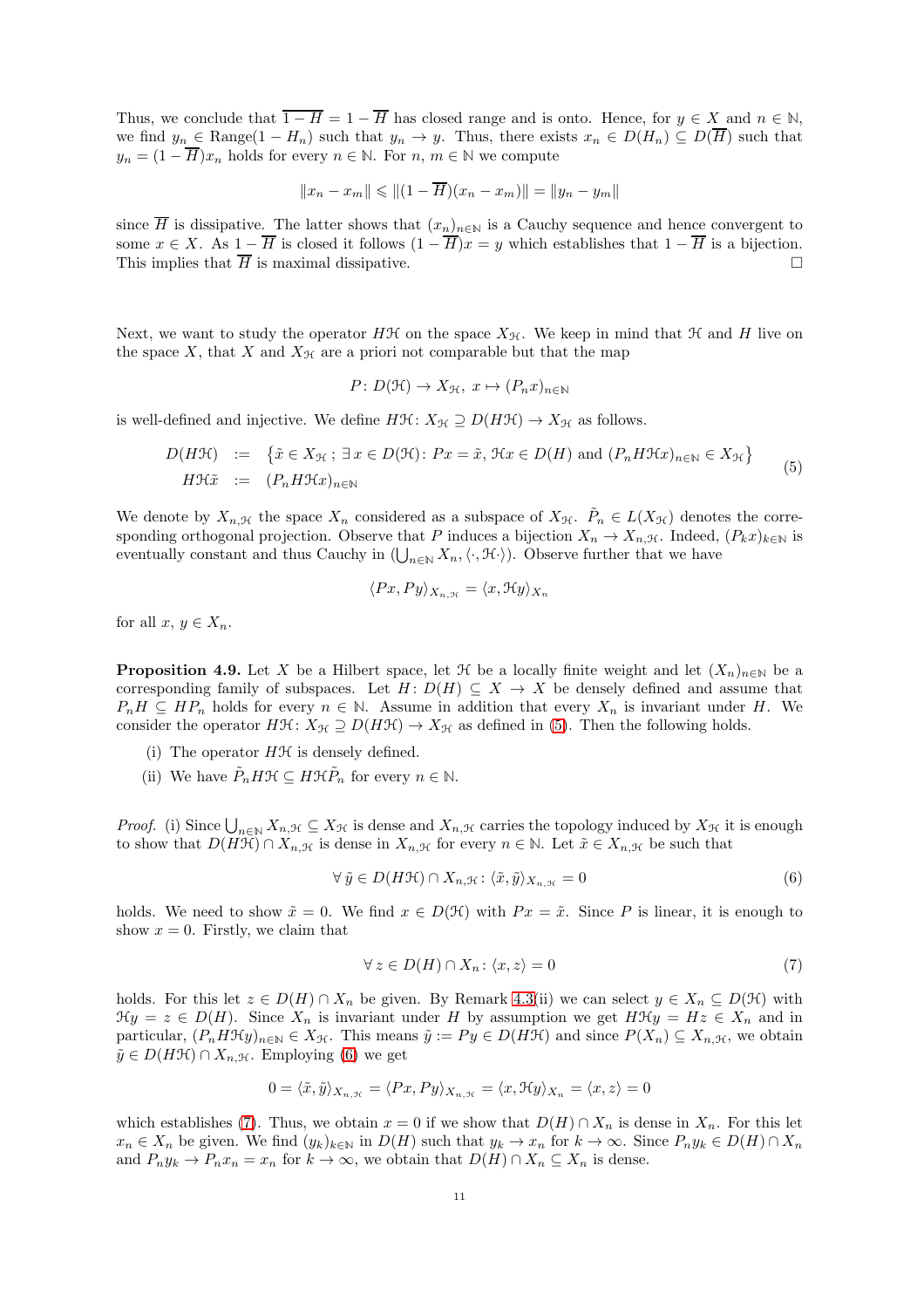(ii) In order to show  $\tilde{P}_n H \mathcal{H} x = H \mathcal{H} \tilde{P}_n x$  for every  $x \in D(H \mathcal{H})$  we need first to understand how  $\tilde{P}_n$ acts on  $D(\mathcal{H}H)$  and on Range( $\mathcal{H}H$ ). In order to do this, we define the auxiliary space

$$
Y:=\big\{x\in X\;;\;(P_n x)_{n\in\mathbb{N}}\text{ Cauchy sequence in }(\bigcup_{n\in\mathbb{N}}X_n,\langle\cdot,\mathcal{H}\cdot\rangle)\big\}
$$

which is by construction a subspace of X. We extend the map  $P: Y \to X_{\mathcal{H}}, Px = (P_nx)_{n \in \mathbb{N}}$  to Y and show that it is also injective with this larger domain. Indeed, if  $Px = 0$  then

$$
0 = ||Px||_{X_{\mathcal{H}}} = ||(P_n x)_{n \in \mathbb{N}}||_{X_{\mathcal{H}}} = \lim_{n \to \infty} ||P_n x||_{\mathcal{H}} = \lim_{n \to \infty} ||\mathcal{H}^{1/2} P_n x||_{X}
$$

follows. Therefore  $\mathfrak{H}^{1/2}P_nx \to 0$  in X. In addition, we know  $P_nx \to x$  for every  $x \in X$ . Since  $\mathfrak{H}^{1/2}$  is closed and injective by Lemma [4.4,](#page-7-4) we conclude  $x = 0$ . We can now think of Y to be a replacement for the "intersection  $X \cap X_{\mathcal{H}}$ ". We claim that  $PP_n = \tilde{P}_n P$  holds on Y or, in other words, that the upper part of the diagram

<span id="page-11-1"></span>

is commutative. Let  $x \in Y$  and  $\tilde{x} := Px \in X_{\mathcal{H}}$ . We put  $\tilde{y} := \tilde{P}_n \tilde{x} = \tilde{P}_n Px$ . Then  $\tilde{y} \in X_{n,\mathcal{H}}$  is characterized by the condition

$$
\forall \tilde{z} \in X_{n,\mathcal{H}} : \langle \tilde{x} - \tilde{y}, \tilde{z} \rangle_{X_{n,\mathcal{H}}} = 0.
$$

Let  $\tilde{z} \in X_{n,\mathcal{H}}$ . We put  $z := P^{-1}\tilde{z} \in X_n$  and compute

$$
\langle \tilde{x} - PP_n x, \tilde{z} \rangle_{X_{n, \mathcal{H}}} = \langle P(x - P_n x), Pz \rangle_{X_{n, \mathcal{H}}}
$$
  
\n
$$
= \langle x - P_n x, \mathcal{H} z \rangle_{X_n}
$$
  
\n
$$
= \langle x - P_n x, \mathcal{H} P_n z \rangle
$$
  
\n
$$
= \langle x - P_n x, P_n \mathcal{H} z \rangle
$$
  
\n
$$
= \langle P_n x - P_n^2 x, \mathcal{H} z \rangle
$$
  
\n
$$
= \langle P_n x - P_n x, \mathcal{H} z \rangle = 0
$$

and conclude  $\tilde{P}_nPx = \tilde{P}_n\tilde{x} = \tilde{y} = PP_nx$ .

Before we can finish the proof, we observe that whenever we have  $\tilde{z} \in D(HH)$ , i.e.,  $\tilde{z} = P z$  with  $z \in D(\mathcal{H})$ ,  $\mathcal{H}z \in D(H)$ , we can consider  $H\mathcal{H}z \in X$  and  $H\mathcal{H}z \in X_{\mathcal{H}}$ . This implies however that  $H\mathcal{H}z$ belongs to Y. We thus can consider  $PH\mathcal{H}z\in X_{\mathcal{H}}$  and we see immediately that

<span id="page-11-0"></span>
$$
H\mathcal{H}Pz = H\mathcal{H}\tilde{z} = (P_n H\mathcal{H}z)_{n \in \mathbb{N}} = PH\mathcal{H}z \tag{9}
$$

holds.

Now we show  $\tilde{P}_n H \mathcal{H} \subseteq H \mathcal{H} \tilde{P}_n$ . For this let  $\tilde{x} \in D(H\mathcal{H})$ . We apply [\(9\)](#page-11-0) to  $z = x$  and  $z = P_n x$ , use the commutativity of [\(8\)](#page-11-1), employ the fact that  $P_nH \subseteq HP_n$  holds by assumption, and use Remark [4.3\(](#page-7-3)iv) to obtain

$$
\tilde{P}_n H \mathcal{H} \tilde{x} = \tilde{P}_n H \mathcal{H} P x = \tilde{P}_n P H \mathcal{H} x = P P_n H \mathcal{H} x = P H P_n \mathcal{H} x = P H \mathcal{H} P_n x = H \mathcal{H} P P_n x = H \mathcal{H} \tilde{P}_n \tilde{x}
$$

as desired.  $\Box$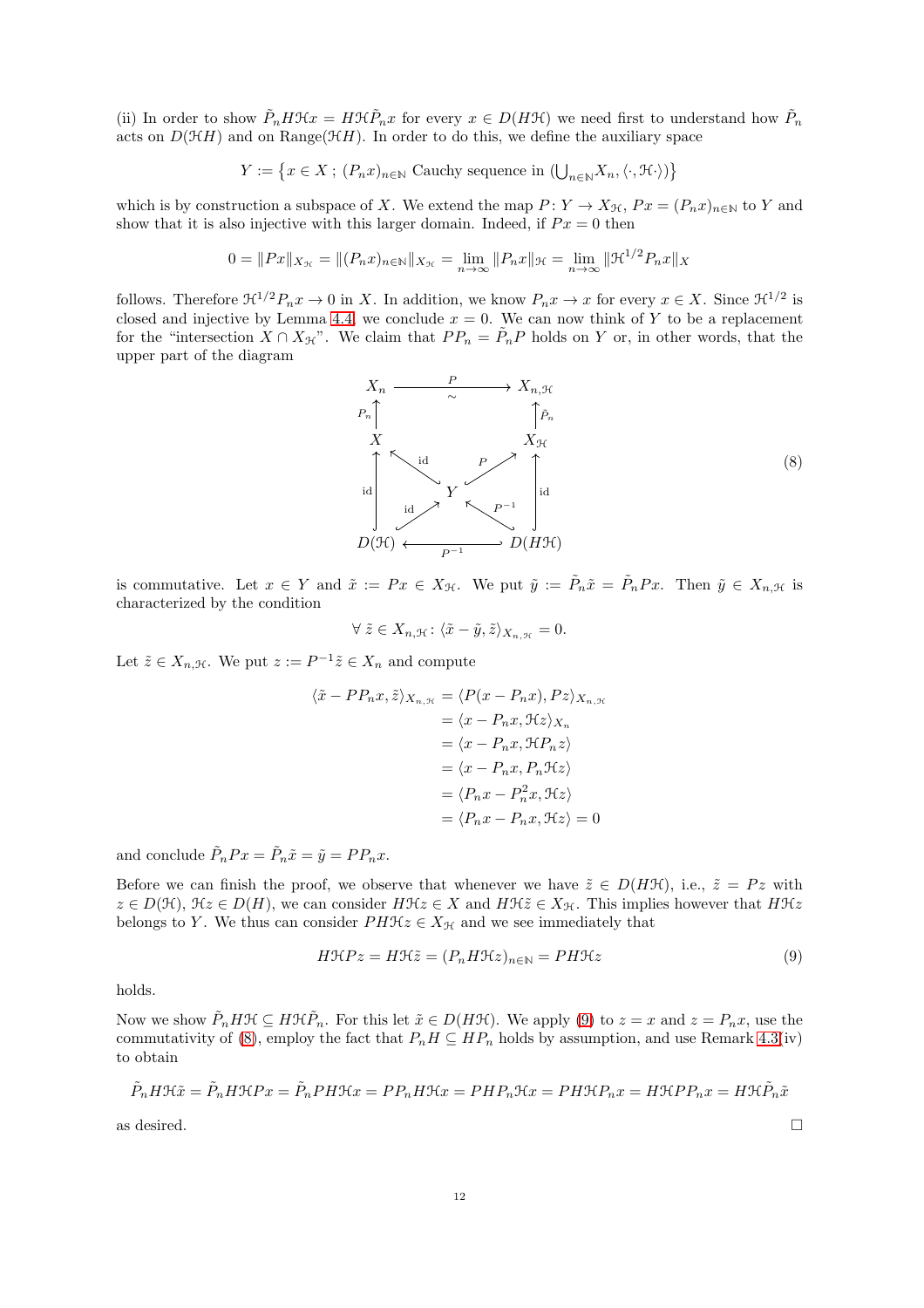- **Remark 4.10.** (i) Notice that a priori there might exist  $x \in D(\mathcal{H})$  with  $\mathcal{H}x \in D(H)$  such that  $(P_nH\mathcal{H}x)_{n\in\mathbb{N}}$  is—though convergent to  $H\mathcal{H}x$  in X—not a Cauchy sequence in the space  $(\bigcup_{n\in\mathbb{N}} X_n, \langle \cdot, \mathfrak{H} \cdot \rangle).$ 
	- (ii) The proof of Proposition [4.9](#page-10-3) might seem to be a bit tedious since we kept on using the map P, relating the elements of X with the elements of  $X_{\mathcal{H}}$ , until its very end. Indeed, at some point—and definitely now that the result is established—we can identify x and  $\tilde{x} = Px$ . The diagram [\(8\)](#page-11-1) then collapses to



and the definition of  $H\mathfrak{H}: X_{\mathfrak{H}} \supseteq D(H\mathfrak{H}) \to X_{\mathfrak{H}}$  simplifies to

$$
D(H\mathcal{H}) = \{x \in D(\mathcal{H}) \; ; \; \mathcal{H}x \in D(H) \text{ and } H\mathcal{H}x \in X_{\mathcal{H}}\}, \; x \mapsto H\mathcal{H}x.
$$

We emphasize however, that for the proof it was essential that the identification of  $Y \subseteq X$ with a subspace of  $X_{\mathcal{H}}$  is compatible with the way we identified  $D(\mathcal{H})$  with a subspace of  $X_{\mathcal{H}}$ . If necessary, in order to make it easier to keep track if we work in the space  $X_n$  or in  $X_{n, \mathcal{H}}$ later, we will reintroduce the map P.

<span id="page-12-1"></span>**Lemma 4.11.** Let X be a Hilbert space and let  $H: D(H) \subseteq X \to X$  be linear and densely defined. Then the following are equivalent.

- (i) H is dissipative and Range(1 H)  $\subseteq X$  is dense.
- (ii)  $\overline{H}$  is maximal dissipative.

*Proof.* (i)  $\Rightarrow$  (ii) By Lemma [3.3](#page-5-2) we obtain that H is closable. It is thus easy to see that  $\overline{H}$  is dissipative. Moreover, Range( $\overline{1-H}$ ) = Range( $1-\overline{H}$ ) is closed and contains by assumption a dense subset of X. It follows that  $1 - \overline{H}$  is onto. Any dissipative extension K of  $\overline{H}$  leads to  $1 - \overline{H} \subseteq 1 - K$ . Since  $1 - K$ is injective, and  $1 - \overline{H}$  is onto, we obtain  $1 - \overline{H} = 1 - K$ , which implies (ii).

(ii)  $\Rightarrow$  (i) Since H is a restriction of  $\overline{H}$  it is clearly dissipative. Furthermore, Range(1 – H) is dense in Range(1 –  $\overline{H}$ ) By Lemma 3.4 we get that Range(1 –  $\overline{H}$ ) = X. Thus we infer that (i) holds Range(1 –  $\overline{H}$ ). By Lemma [3.4](#page-5-3) we get that Range(1 –  $\overline{H}$ ) = X. Thus, we infer that (i) holds.

The desired theorem now reads as follows.

<span id="page-12-0"></span>**Theorem 4.12.** Let X be a Hilbert space and let  $\mathcal{H}$  be a locally finite weight with corresponding subspaces  $(X_n)_{n\in\mathbb{N}}$ . Let  $H: D(H) \subseteq X \to X$  be linear, densely defined and such that H leaves each  $X_n$  invariant. Assume moreover that  $P_nH \subseteq HP_n$  holds for every  $n \in \mathbb{N}$ , where  $P_n \in L(X)$  is the orthogonal projection onto  $X_n$ . Then the following are conditions equivalent.

- (i)  $\overline{H}$  is maximal dissipative in X.
- (ii)  $H_n$  is dissipative in  $X_n$  and  $Range(1 H_n) \subseteq X_n$  is dense for every  $n \in \mathbb{N}$ .
- (iii)  $\overline{H}_n$  is maximal dissipative in  $X_n$  for every  $n \in \mathbb{N}$ .
- (iv)  $H_n\mathcal{H}$  is dissipative in  $X_{n,\mathcal{H}}$  and Range(1  $H_n\mathcal{H}$ )  $\subseteq X_{n,\mathcal{H}}$  is dense for every  $n \in \mathbb{N}$ .
- (v)  $\overline{H_n\mathcal{H}}$  is maximal dissipative in  $X_{n,\mathcal{H}}$  for every  $n \in \mathbb{N}$ .
- (vi)  $\overline{HH}$  is maximal dissipative in  $X_{\mathcal{H}}$ .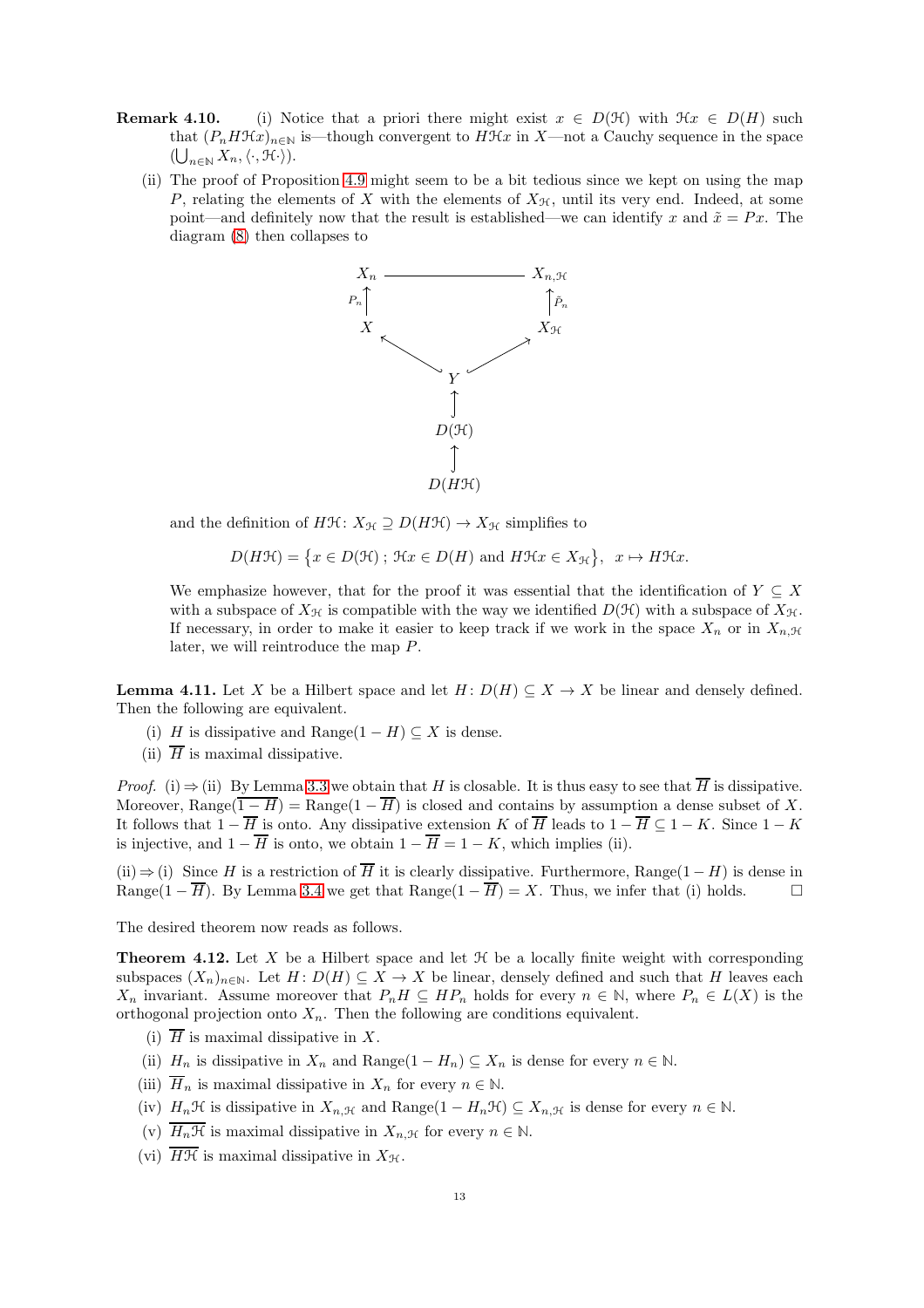*Proof.* (i)  $\Leftrightarrow$  (ii) Theorem [4.8.](#page-9-0)

 $(iv) \Leftrightarrow$  (vi) By Proposition [4.9](#page-10-3) the assumptions of Theorem [4.8,](#page-9-0) but for HH instead of H and  $\tilde{P}_n \in$  $L(X_{\mathcal{H}})$  projecting on  $X_{n,\mathcal{H}}$ , are satisfied. Therefore the equivalence follows again from Theorem [4.8.](#page-9-0)  $(ii)$  ⇔ (iii) Lemma [4.11.](#page-12-1)

(iv)  $\Leftrightarrow$  (v) By Proposition [4.9,](#page-10-3) the operators  $H_n$  are densely defined in  $X_{n, \mathcal{H}}$ . Thus, this equivalence also follows from Lemma [4.11.](#page-12-1)

(iii)  $\Leftrightarrow$  (v) Theorem [4.1.](#page-7-1)

Remark 4.13. The difference between Theorem [4.1](#page-7-1) and Theorem [4.12](#page-12-0) is the assumption on H. In Theorem [4.12](#page-12-0) we relaxed the condition that  $\mathcal{H} \geq c > 0$  needs to hold. The trade-off is that we have to confine ourselves to operators  $H$  that interact in a certain sense well with  $H$ . Observe that the moral of both theorems is however the same: When it comes to maximal dissipativity of  $H\mathcal{H}$ , then we can "assume  $\mathcal{H} = 1$  without loss of generality".

As a corollary we get that also for  $\overline{H\mathcal{H}}$  being skew-self-adjoint we can assume w.l.o.g. that  $\mathcal{H} = 1$ holds.

<span id="page-13-0"></span>Corollary 4.14. Let X be a Hilbert space and  $\mathcal H$  be a locally finite weight corresponding to  $(X_n)_{n\in\mathbb N}$ . Let  $H: D(H) \subseteq X \longrightarrow X$  be linear and densely defined with  $P_nH \subseteq HP_n$ . Then the following conditions are equivalent.

- (i)  $H$  is essentially skew-self-adjoint in  $X$ .
- (ii) HH is essentially skew-self-adjoint in  $X_{\mathcal{H}}$ .

*Proof.* The claim follows from Theorem [4.12](#page-12-0) in view of the fact that  $H$  is essentially skew-self-adjoint if and only if  $\overline{H}$  and  $-\overline{H}$  are maximal dissipative, see Waurick [\[25,](#page-33-8) Proposition 4.5]. □

Next, we establish a formula that allows to compute the adjoint of HH in the weighted space  $X_{\mathcal{H}}$ . Notice that in the proof we will use again the map P from Proposition [4.6.](#page-8-0) The particular point that  $H$  is neither assumed to be bounded nor bounded below is the most important part of the next statement. It can be considered as the key abstract result of this contribution.

<span id="page-13-1"></span>**Theorem 4.15.** Let X be a Hilbert space, let  $\mathcal{H}$  be a locally finite weight corresponding to  $(X_n)_{n\in\mathbb{N}}$ . Let  $H: D(H) \subseteq X \to X$  be densely defined and satisfy  $P_n H \subseteq HP_n$  for all  $n \in \mathbb{N}$ . Assume that H leaves every  $X_n$  invariant. Then  $(HH)^* = \overline{H^*H}$  where the adjoint on the left is taken with respect to  $X_{\mathcal{H}}$  and the adjoint on the right with respect to X.

*Proof.* Recall that by  $(5)$  the operator  $H\mathcal{H}$  is given by

$$
D(H\mathcal{H}) = \{ \tilde{x} \in X_{\mathcal{H}}; \exists x \in D(\mathcal{H}) : Px = \tilde{x}, \mathcal{H}x \in D(H) \text{ and } (P_n H \mathcal{H}x)_{n \in \mathbb{N}} \in X_{\mathcal{H}} \}
$$
  

$$
H\mathcal{H}\tilde{x} = (P_n H \mathcal{H}x)_{n \in \mathbb{N}}
$$

and that  $H^*\mathfrak{H}$  is defined analogously via

$$
D(H^* \mathcal{H}) = \{ \tilde{x} \in X_{\mathcal{H}}; \exists x \in D(\mathcal{H}) : Px = \tilde{x}, \mathcal{H}x \in D(H^*) \text{ and } (P_n H^* \mathcal{H}x)_{n \in \mathbb{N}} \in X_{\mathcal{H}} \}
$$
  

$$
H^* \mathcal{H} \tilde{x} = (P_n H^* \mathcal{H}x)_{n \in \mathbb{N}}.
$$

Let  $\tilde{x} \in D(H^*\mathfrak{H})$  and  $\tilde{y} \in D(H\mathfrak{H})$ . We select  $x, y \in D(\mathfrak{H})$  according to the above. Employing the same arguments as in the proof of Proposition [4.9](#page-10-3) we compute

$$
\langle \tilde{x}, H\mathfrak{H}\tilde{y} \rangle_{X_{\mathcal{H}}} = \langle (P_n x)_{n \in \mathbb{N}}, (P_n H\mathfrak{H}y)_{n \in \mathbb{N}} \rangle_{X_{\mathcal{H}}} = \lim_{n \to \infty} \langle P_n x, P_n H\mathfrak{H}y \rangle_{\mathcal{H}}
$$
  
\n
$$
= \lim_{n \to \infty} \langle P_n x, \mathfrak{H}P_n H\mathfrak{H}y \rangle = \lim_{n \to \infty} \langle \mathfrak{H}P_n x, H P_n \mathfrak{H}y \rangle
$$
  
\n
$$
= \lim_{n \to \infty} \langle H^* P_n \mathfrak{H}x, \mathfrak{H}P_n y \rangle = \lim_{n \to \infty} \langle P_n H^* \mathfrak{H}x, P_n y \rangle_{\mathcal{H}}
$$
  
\n
$$
= \langle H^* \mathfrak{H}\tilde{x}, \tilde{y} \rangle_{X_{\mathcal{H}}}
$$

where we used in addition that  $H^*P_n = (P_nH)^* \supseteq (HP_n)^* = P_nH^*$  holds by our assumptions on H. This shows  $H^*\mathfrak{H} \subseteq (H\mathfrak{H})^*$ . Since the right-hand side operator is closed, we deduce that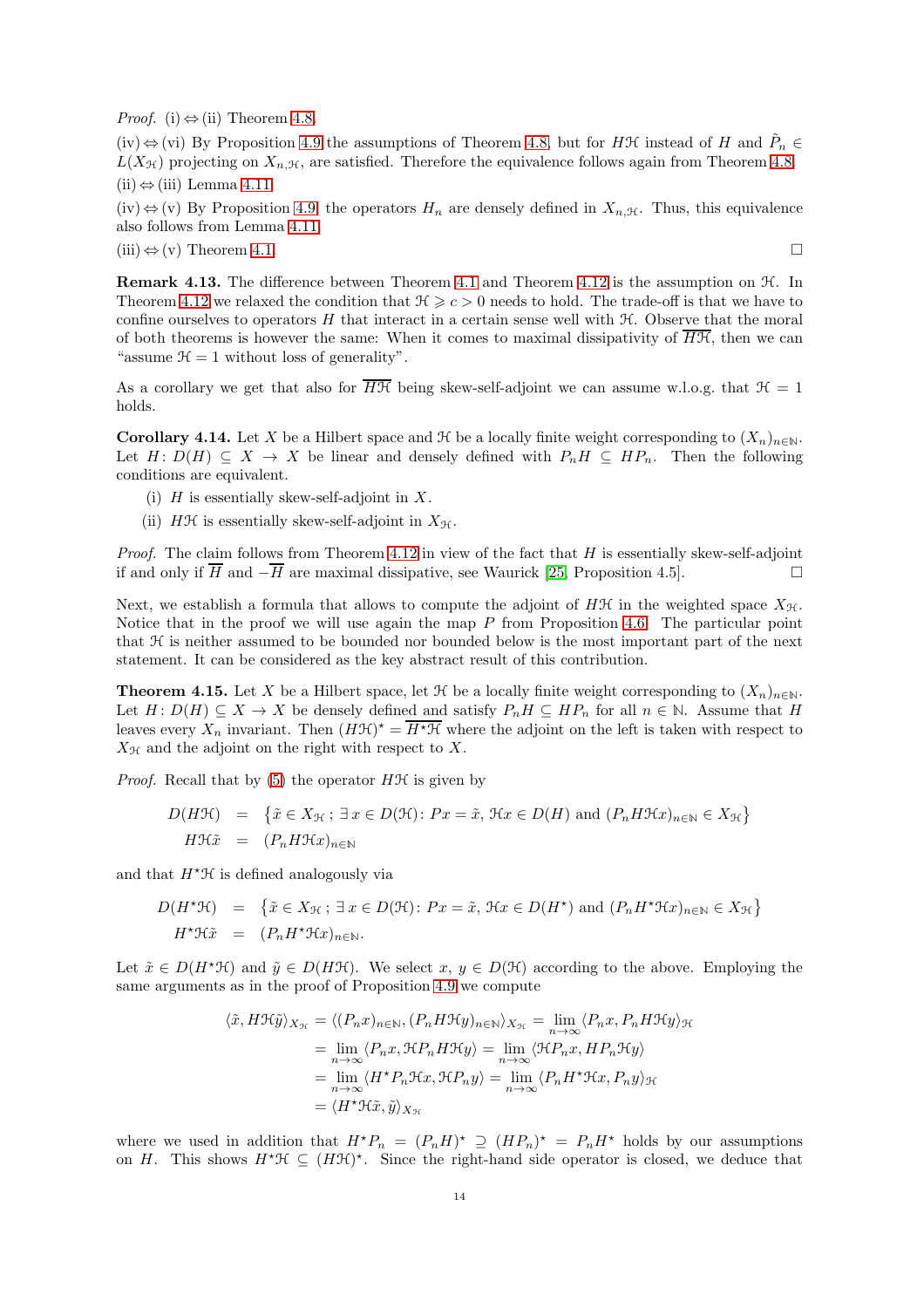$\overline{H^{\star}\mathfrak{H}} \subseteq (H\mathfrak{H})^{\star}$ . Thus, it remains to show

<span id="page-14-3"></span>
$$
D((H\mathfrak{H})^*) \subseteq D(\overline{H^*\mathfrak{H}}). \tag{10}
$$

From Proposition [4.9](#page-10-3) we know that  $\tilde{P}_n H\mathcal{H} \subseteq H\mathcal{H}\tilde{P}_n$  holds for every n. This implies  $(H\mathcal{H})^*\tilde{P}_n =$  $(\tilde{P}_nH\mathcal{H})^* \supseteq (H\mathcal{H}\tilde{P}_n)^* = \tilde{P}_n(H\mathcal{H})^*$ . This implies in particular that  $(H\mathcal{H})^*$  leaves  $X_{n,\mathcal{H}}$  invariant. Now we consider the operator

$$
H_{n,\mathcal{H}}\colon D(H_{n,\mathcal{H}})\subseteq X_{n,\mathcal{H}}\to X_{n,\mathcal{H}}\,\,\text{with}\,\,\,D(H_{n,\mathcal{H}})=D(H\mathcal{H})\cap X_{n,\mathcal{H}}\,\,\text{and}\,\,\,H_{n,\mathcal{H}}\tilde{x}=H\mathcal{H}\tilde{x}.
$$

We denote by  $H_{n,\mathcal{H}}^{\star}$  the adjoint of  $H_{n,\mathcal{H}}$  with respect to the scalar product of  $X_{n,\mathcal{H}}$ . Still for  $\tilde{x} \in$  $D((H\mathcal{H})^{\star}), \tilde{y} \in D(H\mathcal{H})$  and  $n \in \mathbb{N}$  we compute

$$
\langle \tilde{P}_n \tilde{x}, H_{n, \mathcal{H}} \tilde{P}_n \tilde{y} \rangle_{X_{n, \mathcal{H}}} = \langle \tilde{P}_n \tilde{x}, H \mathcal{H} \tilde{P}_n \tilde{y} \rangle_{\mathcal{H}} = \langle (H \mathcal{H})^{\star} \tilde{P}_n \tilde{x}, \tilde{P}_n \tilde{y} \rangle_{\mathcal{H}} = \langle (H \mathcal{H})^{\star} \tilde{P}_n \tilde{x}, \tilde{P}_n \tilde{y} \rangle_{X_{n, \mathcal{H}}}
$$

where we used that  $X_{n,\mathcal{H}}$  is invariant under  $(H\mathcal{H})^*$ . From this it follows  $\tilde{P}_n\tilde{x}\in D(H_{n,\mathcal{H}}^*)$  and

<span id="page-14-2"></span>
$$
H_{n,\mathcal{H}}^{\star} \tilde{P}_n \tilde{x} = (H\mathcal{H})^{\star} \tilde{P}_n \tilde{x}.
$$
\n(11)

Next we establish the following equality

<span id="page-14-0"></span>
$$
D(H_{n, \mathcal{H}}) = \{ P \mathcal{H}^{-1} P_n z \; ; \; z \in D(H) \}. \tag{12}
$$

" $\supseteq$ " Let  $z \in D(H)$  and consider  $\mathcal{H}^{-1}P_nz \in X$ . Since  $\mathcal H$  is an isomorphism from  $X_n$  onto itself, it follows that  $\mathfrak{H}^{-1}P_nz \in X_n$ . Thus,  $P\mathfrak{H}^{-1}P_nz \in X_{n,\mathfrak{H}}$ . On the other hand  $\mathfrak{H}^{-1}P_nz \in D(\mathfrak{H})$ . Now  $\mathcal{H}(\mathcal{H}^{-1}P_nz)=P_nz\in D(H)$  holds since  $z\in D(H)$  by using  $P_nH\subseteq HP_n$ . Finally we see that

$$
(P_k H \mathcal{H}(\mathcal{H}^{-1} P_n z))_{k \in \mathbb{N}} = (P_k H P_n z)_{k \in \mathbb{N}} \in X_{\mathcal{H}}
$$

since  $P_k H P_n z = H P_n z \in X_n$  for  $k \geq n$ . Therefore it follows that  $P \mathcal{H}^{-1} P_n z \in D(H\mathcal{H})$ .

" $\subseteq$ " Let  $\tilde{y} \in D(H_{n,\mathcal{H}}) = D(H\mathcal{H}) \cap X_{n,\mathcal{H}}$ . According to the definition of  $D(H\mathcal{H})$  we select  $y \in D(\mathcal{H})$ such that  $Py = \tilde{y}$ ,  $\mathcal{H}y \in D(H)$  and  $H\mathcal{H}\tilde{y} = (P_kH\mathcal{H}y)_{k\in\mathbb{N}} \in X_{\mathcal{H}}$ . Since  $P: X_n \to X_n$ ,  $\mathcal{H}$  is an isomorphism, we conclude  $y \in X_n$ . We put  $z := \mathcal{H}y$ . Then  $z \in D(H)$  and

$$
P\mathcal{H}^{-1}(P_n z) = P\mathcal{H}^{-1}(P_n \mathcal{H}y) = P\mathcal{H}^{-1}(\mathcal{H}P_n y) = Py = \tilde{y}
$$

establishes [\(12\)](#page-14-0).

Next we claim

<span id="page-14-1"></span>
$$
H_{n,\mathcal{H}}^{\star}\tilde{x} = H^{\star}\mathcal{H}\tilde{x} \text{ for } \tilde{x} \in D(H_{n,\mathcal{H}}^{\star})
$$
\n(13)

For this, let  $z \in D(H)$ . Employing [\(12\)](#page-14-0) we get  $\tilde{y} := P \mathcal{H}^{-1} P_n z \in D(H_{n,\mathcal{H}})$ . Since  $\tilde{y} \in X_{n,\mathcal{H}}$  we get that  $y := P^{-1}\tilde{y}$  belongs to  $X_n$  from whence it follows that  $\tilde{y} \in D(H\mathcal{H})$  with  $Py = \tilde{y}, y \in D(\mathcal{H}), \mathcal{H}y \in D(H)$ and  $(P_kH\mathcal{H}y)_{k\in\mathbb{N}}\in X_{\mathcal{H}}$ . Since  $\mathcal{H}$  and  $H$  leave  $X_n$  invariant, we have  $H\mathcal{H}\tilde{y}=(P_kH\mathcal{H}y)_{k\in\mathbb{N}}=$  $PH\mathcal{H}y \in X_{n,\mathcal{H}} \subseteq X_{\mathcal{H}}.$ 

For  $\tilde{x} \in D(H_{n,\mathcal{H}}^{\star})$  we get analogously that  $x := P^{-1}\tilde{x}$  belongs to  $X_n$ . Using  $P_n\mathcal{H} \subseteq \mathcal{H}P_n$  and  $P_nH \subseteq HP_n$  we compute

$$
\langle \mathfrak{K}x, Hz \rangle = \langle x, HP_nz \rangle_{\mathcal{H}} = \langle x, H\mathfrak{H}\mathfrak{H}^{-1}P_nz \rangle_{\mathcal{H}} = \langle x, H\mathfrak{H}P^{-1}P\mathfrak{H}^{-1}P_nz \rangle_{\mathcal{H}} = \langle x, H\mathfrak{H}P^{-1}\tilde{y} \rangle_{\mathcal{H}}
$$
  
\n
$$
= \langle x, H\mathfrak{H}y \rangle_{\mathcal{H}} = \langle P^{-1}Px, P^{-1}PH\mathfrak{H}y \rangle_{\mathcal{H}} = \langle P^{-1}\tilde{x}, P^{-1}H\mathfrak{H}\tilde{y} \rangle_{\mathcal{H}} = \langle \tilde{x}, H_{n,\mathcal{H}}\tilde{y} \rangle_{X_{n,\mathcal{H}}}
$$
  
\n
$$
= \langle H_{n,\mathcal{H}}^{\star}\tilde{x}, \tilde{y} \rangle_{X_{n,\mathcal{H}}} = \langle H_{n,\mathcal{H}}^{\star}\tilde{x}, \tilde{y} \rangle_{X_{\mathcal{H}}} = \langle H_{n,\mathcal{H}}^{\star}\tilde{x}, P\mathcal{H}^{-1}P_nz \rangle_{X_{\mathcal{H}}}
$$
  
\n
$$
= \langle PP^{-1}H_{n,\mathcal{H}}^{\star}\tilde{x}, PP\mathfrak{H}^{-1}P_nz \rangle_{X_{\mathcal{H}}} = \langle P^{-1}H_{n,\mathcal{H}}^{\star}\tilde{x}, \mathcal{H}^{-1}P_nz \rangle_{\mathcal{H}}
$$
  
\n
$$
= \langle P^{-1}H_{n,\mathcal{H}}^{\star}\tilde{x}, P_nz \rangle
$$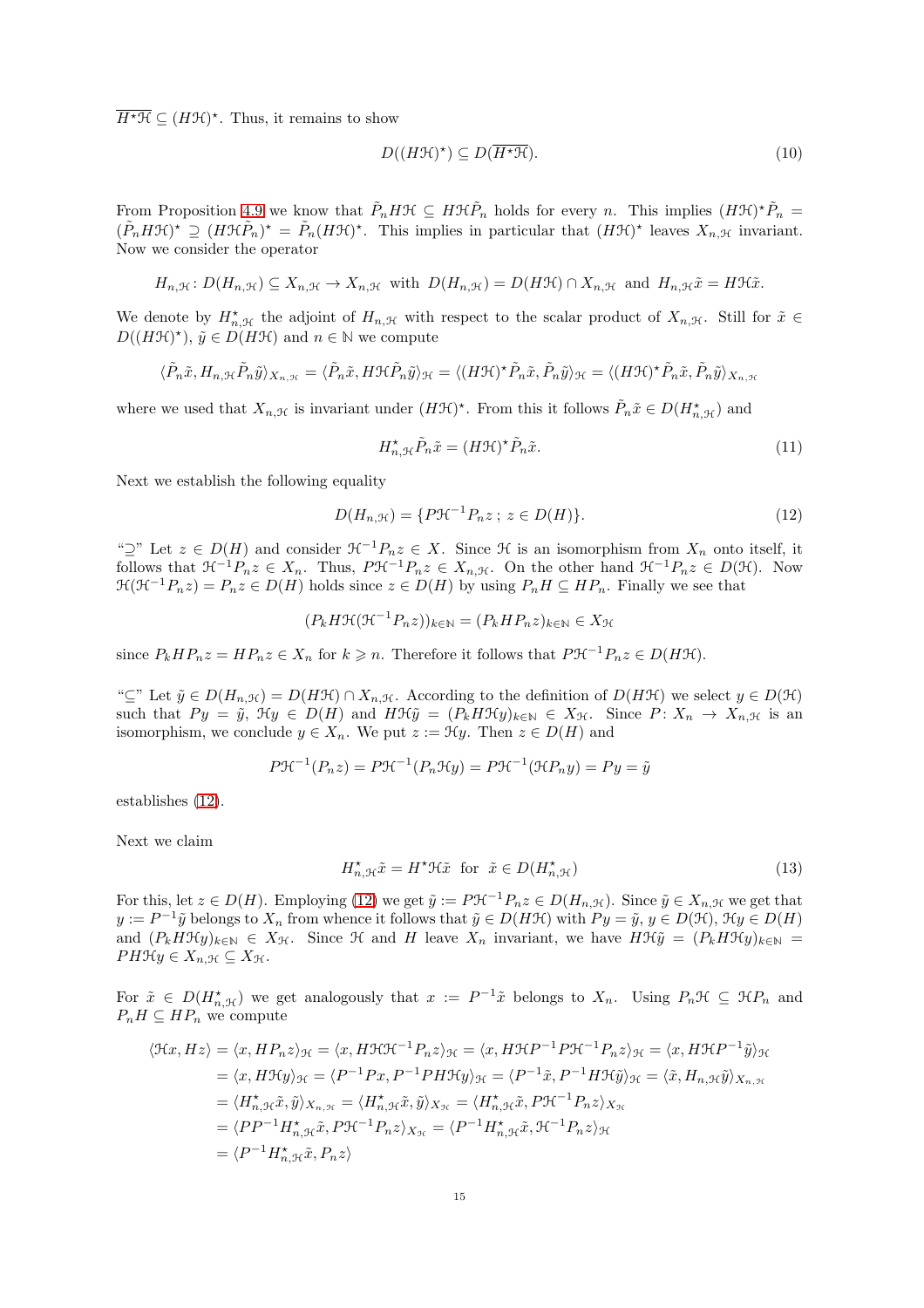which shows that  $\mathcal{H}x \in D(H^*)$  holds since  $P_n: X \to X_n$  is continuous. We observe that in view of [\(12\)](#page-14-0) we can find  $z \in X_n$  with  $\tilde{y} = P \mathcal{H}^{-1} P_n z$ . With such a z we compute

$$
\langle H_{n,\mathcal{H}}^{\star}\tilde{x},\tilde{y}\rangle_{X_{n,\mathcal{H}}} = \langle \mathcal{H}x, Hz \rangle = \langle H^{\star}\mathcal{H}x, z \rangle = \langle H^{\star}\mathcal{H}x, P_{n}z \rangle = \langle P^{-1}PH^{\star}\mathcal{H}x, P^{-1}P\mathcal{H}^{-1}P_{n}z \rangle_{\mathcal{H}}
$$

$$
= \langle P^{-1}H^{\star}\mathcal{H}\tilde{x}, P^{-1}\tilde{y}\rangle_{\mathcal{H}} = \langle H^{\star}\mathcal{H}\tilde{x}, \tilde{y}\rangle_{X_{n,\mathcal{H}}}
$$

which implies that  $(13)$  holds.

Combining [\(13\)](#page-14-1) with [\(11\)](#page-14-2) shows that  $(HH)^* \tilde{P}_n = H^* H \tilde{P}_n$  holds for every  $n \in \mathbb{N}$ . Now we prove [\(10\)](#page-14-3). Let  $\tilde{x} \in D((H\mathcal{H})^*)$ . We consider  $\tilde{P}_n\tilde{x} \to \tilde{x}$  for  $n \to \infty$  in  $X_{\mathcal{H}}$ . On the other hand we compute

$$
H^{\star}\mathfrak{H}\tilde{P}_n\tilde{x} = (H\mathfrak{H})^{\star}\tilde{P}_n\tilde{x} = \tilde{P}_n(H\mathfrak{H})^{\star}\tilde{x} \to (H\mathfrak{H})^{\star}\tilde{x}
$$

for  $n \to \infty$  in  $X_{\mathcal{H}}$  since  $\tilde{x} \in D((H\mathcal{H})^*)$  holds by assumption. This shows  $(\tilde{x}, (H\mathcal{H})^*\tilde{x}) \in \overline{\text{Graph}(H^*\mathcal{H})}$ and thus  $\tilde{x} \in D(\overline{H^* \mathcal{H}})$ .

For later use we mention the following very easy case of Theorem [4.15.](#page-13-1)

<span id="page-15-1"></span>**Corollary 4.16.** Let X be a Hilbert space, let  $\mathcal{H}$  be a uniformly finite weight, see Section [4.1.](#page-6-1) Let  $H: D(H) \subseteq X \to X$  be densely defined. Then  $(HH)^* = H^*H$  where the adjoint on the left is taken with respect to  $X_{\mathcal{H}}$  and the adjoint on the right with respect to X.

<span id="page-15-0"></span>*Proof.* It is enough to apply Theorem [4.15](#page-13-1) with  $X_n = X$  and  $P_n = id_X$  for all  $n \in \mathbb{N}$ . As  $\mathcal{H}: X \to X$  is an isomorphism.  $H^* \mathcal{H}$  is then already closed. is an isomorphism,  $H^{\star} \mathcal{H}$  is then already closed.

## 5. The port-Hamiltonian operator on intervals

In this section we define the port-Hamiltonian operator on finite intervals  $[0, b]$  and on the semi-axis  $[0, \infty)$ . Then we compute its adjoints as this is necessary in order to apply Theorem [2.1](#page-4-0) later on in Section [6.](#page-19-0)

Let  $d \geq 1$  be a fixed integer and let  $I \subseteq \mathbb{R}$  be a possibly unbounded interval. Let  $\mathcal{H}: I \to \mathbb{C}^{d \times d}$  be measurable such that for almost every  $\xi \in I$  the matrix  $\mathcal{H}(\xi)$  is Hermitian. Assume that

<span id="page-15-3"></span>
$$
\forall K \subset I \text{ bounded } \exists m, M > 0 \,\forall \,\zeta \in \mathbb{C}^d: \\
m|\zeta|^2 \leq \zeta^{\star} \mathfrak{H}(\cdot)\zeta \leq M|\zeta|^2 \text{ holds almost everywhere on } K \cap I
$$
\n
$$
(14)
$$

holds. This implies that the standard assumptions of, e.g., [\[4,](#page-32-4) [11,](#page-32-5) [13,](#page-33-0) [15\]](#page-33-2) are satisfied on every bounded interval. Next we define weighted and unweighted  $L^2$ -spaces. Unless otherwise stated, the functions in these spaces will always be  $\mathbb{C}^d$ -valued. We consider

$$
\mathcal{L}^2_{\mathcal{H}}(I):=\big\{x\in\mathcal{L}^2_{\text{loc}}(I)\ ;\ x\text{ measurable and }\|x\|^2_{\mathcal{L}^2_{\mathcal{H}}(I)}=\int_I x(\xi)^{\star}\mathcal{H}(\xi)x(\xi)\mathrm{d}\xi<\infty\big\}
$$

which is a Hilbert space with respect to the scalar product

J

$$
\langle x, y \rangle_{\mathcal{L}^2_{\mathcal{H}}(I)} := \int_I x(\xi)^{\star} \mathcal{H}(\xi) y(\xi) d\xi,
$$

where  $x(\xi)^*$  denotes the transpose of the complex conjugate vector of  $x(\xi)$ . We note that  $\mathcal H$  is a locally finite weight and that  $L^2_{\mathcal{H}}(I) = L^2(I)_{\mathcal{H}}$  holds if we employ our previous notation of weighted Hilbert spaces  $X_{\mathcal{H}}$ . We mention the following fact for later use; we will have occasion to look into a more refined variant of the continuity statement in Lemma [6.5](#page-22-0) below.

<span id="page-15-2"></span>**Lemma 5.1.** Let  $x \in L^2_{loc}(I)$  and  $x' \in L^2_{loc}(I)$  in the distributional sense. Then  $x \in C(I)$ . Moreover for all  $a, b \in I$  with  $a < b$  and  $x, y, x', y' \in L^2_{loc}(I)$  we have

$$
\int_a^b x'y = x(b)y(b) - x(a)y(a) - \int_a^b xy'
$$

.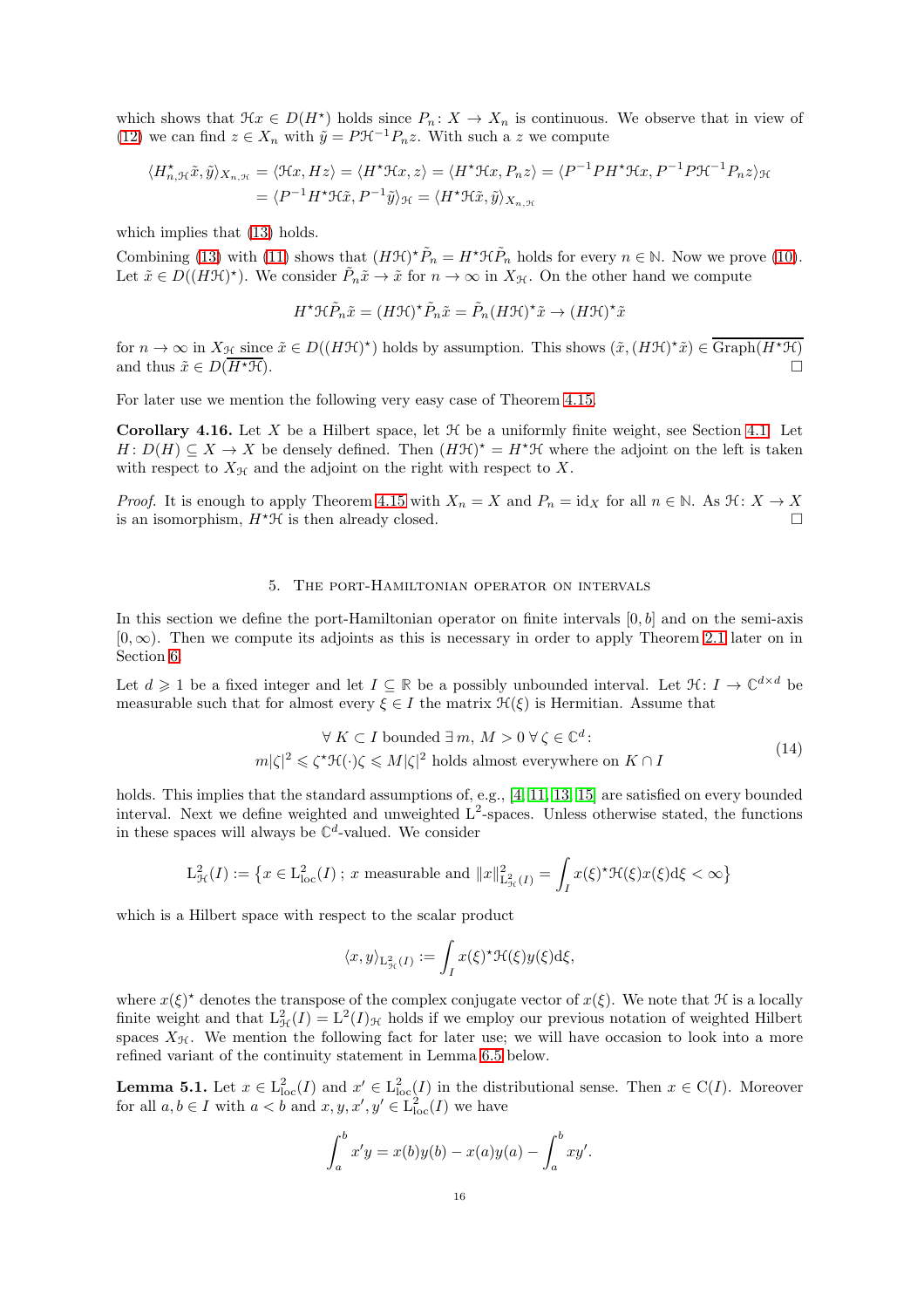*Proof.* The first statement follows from the fact that  $H^1(c, d) \subseteq C[c, d]$  continuously whenever  $-\infty <$  $c < d < \infty$ . The integration by parts formula follows from the density of  $C^1[c, d]$  in  $H^1(c, d)$  and from the fact that the point evaluation of  $H^1$ -functions is continuous.

Let now I be either  $[0, b]$  for  $0 < b < \infty$  or  $[0, \infty)$ . Let  $P_1, P_0 \in \mathbb{C}^{d \times d}$  with  $P_1^* = P_1$  invertible and  $P_0^* = -P_0$ . We define the port-Hamilonian operator  $A: D(A) \subseteq L^2_{\mathcal{H}}(I) \to L^2_{\mathcal{H}}(I)$  via

$$
Ax = P_1(\mathfrak{H}x)' + P_0\mathfrak{H}x \text{ with } D(A) = \left\{ x \in L^2_{\mathcal{H}}(I) \; ; \; \mathfrak{H}x, \, (\mathfrak{H}x)' \in L^2_{\mathcal{H}}(I) \text{ and } \mathfrak{H}x|_{\partial I} = 0 \right\}
$$

where we understand  $(\mathfrak{K}x)' \in L^2_{\mathfrak{H}}(I)$  in the sense of distributions and notice that the evaluation at zero, or, respectively, at zero and b, is well-defined in view of Lemma [5.1.](#page-15-2) In addition we notice that the condition  $\mathfrak{H}x \in L^2_{\mathcal{H}}(I)$  in the definition of  $D(A)$  can be dropped if  $I = [0, b)$  or if  $\mathfrak{H}$  is bounded; the latter we will assume for a part of our results below.

In view of the boundary condition  $\mathcal{H}x|_{\partial I} = 0$  the operator above corresponds to the minimal operator  $H_0$  in the context of Section [2.](#page-3-0) We will turn back to this notation in Section [6](#page-19-0) when we actually consider extensions. For this, however, we firstly need to compute the adjoint  $A^*$  of the port-Hamiltonian operator.

We start with the finite interval.

**Lemma 5.2.** Let  $0 < b < \infty$ . Let  $A: D(A) \subseteq L^2_{\mathcal{H}}(0, b) \to L^2_{\mathcal{H}}(0, b)$  be given by

$$
Ax = P_1(\mathfrak{H}x)' + P_0\mathfrak{H}x
$$
  

$$
D(A) = \{x \in L^2_{\mathfrak{H}}(0,b) \; ; \; (\mathfrak{H}x)' \in L^2_{\mathfrak{H}}(0,b) \text{ and } (\mathfrak{H}x)(0) = (\mathfrak{H}x)(b) = 0\}.
$$

Then A is densely defined, closed and its adjoint  $A^*$ :  $D(A^*) \subseteq L^2_{\mathcal{H}}(0, b) \to L^2_{\mathcal{H}}(0, b)$  is given by

$$
A^*x = -P_1(\mathcal{H}x)' - P_0\mathcal{H}x
$$
  

$$
D(A^*) = \{x \in L^2_{\mathcal{H}}(0, b) ; (\mathcal{H}x)' \in L^2_{\mathcal{H}}(0, b)\}.
$$

*Proof.* We consider  $\mathcal{H} = 1$ , i.e.,  $A: D(A) \subseteq L^2(0,b) \to L^2(0,b)$  with  $Ax = P_1x' + P_0x$  for  $x \in$  $D(A) = \{x \in H^1(0, b) ; x(0) = x(b) = 0\}.$  Then it is well-known that A is densely defined and closed. Due to Proposition [4.9](#page-10-3) this carries over to the case where  $\mathcal{H} \neq 1$ . In view of Corollary [4.16](#page-15-1) it suffices also to consider  $\mathcal{H} = 1$  in order to compute the adjoint. Indeed, it is enough to show that  $A^*$ :  $D(A) \subseteq L^2(0, b) \to L^2(0, b)$ 

$$
A^*x = -P_1x' - P_0x \text{ for } x \in D(A^*) = H^1(0, b)
$$

holds. Since  $P_0: L^2(0,b) \to L^2(0,b)$ , the operator of multiplication by the matrix  $P_0$ , is bounded, it follows that  $A^* = (A - P_0 + P_0)^* = (A - P_0)^* + (P_0)^* = (A - P_0)^* - P_0$  and in particular  $D((A-P_0)^*) = D(A^*)$  holds. Thus, without loss of generality  $P_0 = 0$ . By Lemma [5.1,](#page-15-2) it is easy to see that  $-P_1\partial|_{H^1(0,b)} \subseteq A^*$ , where  $\partial$  denotes the distributional derivative in  $L^1_{loc}(0,b)$ . Thus, it remains to show the other inclusion. For this, we let  $y \in D(A^*)$ . Then for all  $x \in C_c^{\infty}(0, b) \subseteq D(A)$ , we obtain

$$
\langle A^{\star}y, x \rangle = \langle y, Ax \rangle = \langle y, P_1 \partial x \rangle = \langle P_1 y, \partial x \rangle.
$$

Hence,  $P_1y \in H^1(0, b)$  and  $-\partial P_1y = A^*y$ . Since  $P_1$  is an invertible matrix, we deduce  $\partial P_1 = P_1\partial$  on  $H^1(0,b)$  and the statement is proved.

Now we treat the case of a semi-axis and start with the following inclusion.

<span id="page-16-1"></span>**Lemma 5.3.** Let  $A: D(A) \subseteq L^2_{\mathcal{H}}(0, \infty) \to L^2_{\mathcal{H}}(0, \infty)$  be given by

<span id="page-16-0"></span>
$$
Ax = P_1(\mathcal{H}x)' + P_0\mathcal{H}x
$$
  
\n
$$
D(A) = \{x \in L^2_{\mathcal{H}}(0,\infty); (\mathcal{H}x)' \in L^2_{\mathcal{H}}(0,\infty) \text{ and } (\mathcal{H}x)(0) = 0\}.
$$
\n(15)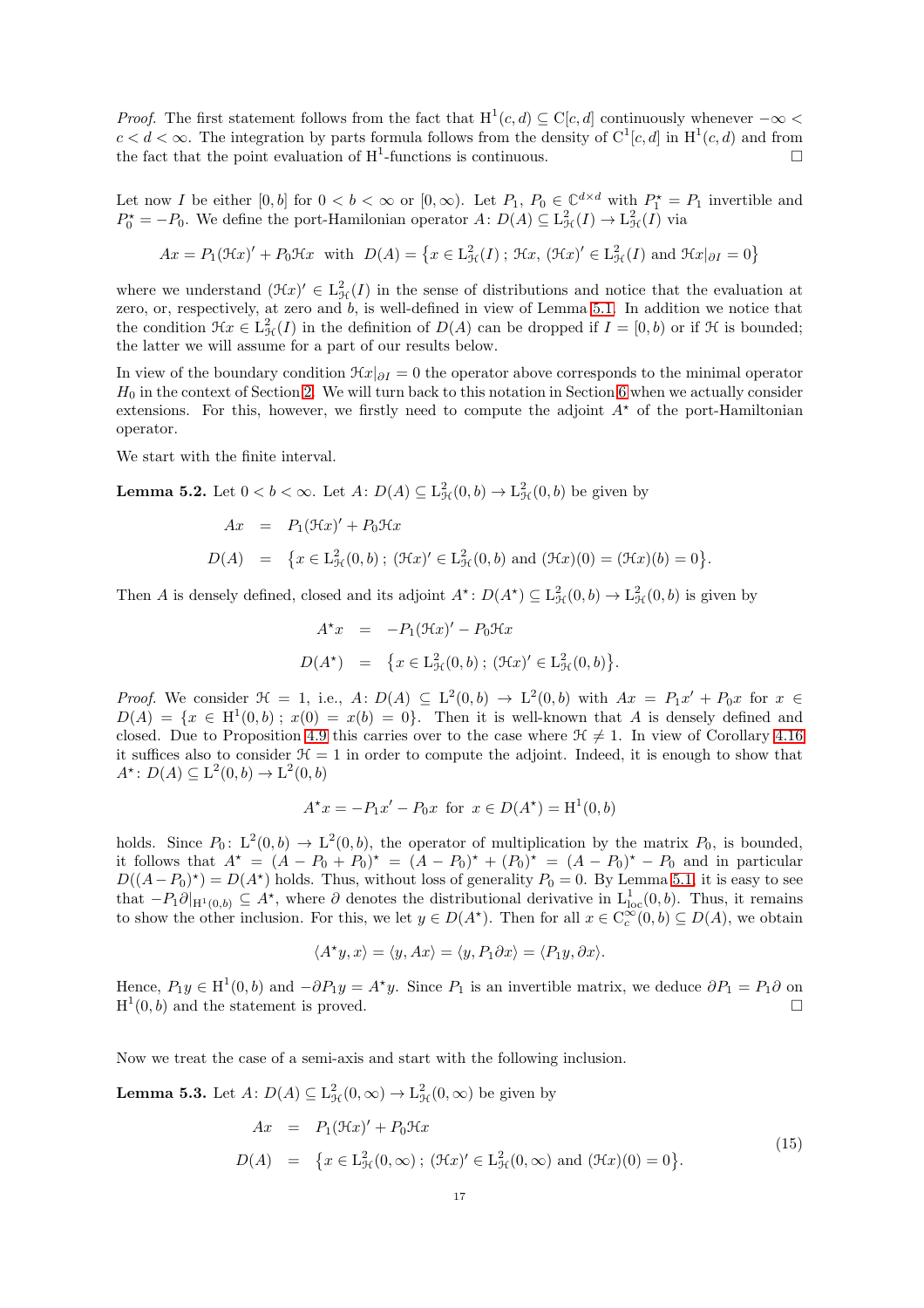Then A is densely defined, closed and its adjoint  $A^*$ :  $D(A^*) \subseteq L^2_{\mathcal{H}}(0, \infty) \to L^2_{\mathcal{H}}(0, \infty)$  satisfies

$$
A^{\star}x = -P_1(\mathcal{H}x)' - P_0\mathcal{H}x
$$
  

$$
D(A^{\star}) \subseteq \{x \in L_{\mathcal{H}}^2(0,\infty) \; ; \; (\mathcal{H}x)' \in L_{\text{loc}}^1(0,\infty)\}.
$$
 (16)

*Proof.* It is straightforward to check that A is densely defined and closed; for this we use that  $L^2_{\mathcal{H}}(0,\infty)$ embeds continuously into  $L^1_{loc}(0, \infty)$  and that  $\mathcal H$  continuously maps  $L^1_{loc}(0, \infty)$  into itself. For  $\phi \in \mathbb R$  $C_c^{\infty}(0, \infty)$  and  $x \in D(A^{\star})$  we compute

$$
\langle \phi, A^*x \rangle = \langle \mathfrak{H}^{-1} \phi, A^*x \rangle_{\mathfrak{H}}
$$
  
\n
$$
= \langle A \mathfrak{H}^{-1} \phi, x \rangle_{\mathfrak{H}}
$$
  
\n
$$
= \langle P_1 (\mathfrak{H} \mathfrak{H}^{-1} \phi)' + P_0 \phi, \mathfrak{H} x \rangle
$$
  
\n
$$
= \langle P_1 \phi' + P_0 \phi, \mathfrak{H} x \rangle
$$
  
\n
$$
= \langle \phi', P_1 \mathfrak{H} x \rangle - \langle P_0 \phi, \mathfrak{H} x \rangle.
$$

Hence

$$
\langle \phi, A^{\star}x + P_0 \mathcal{H}x \rangle = \langle \phi', P_1 \mathcal{H}x \rangle
$$

and we see that  $P_1\mathcal{H}x$  is weakly differentiable with  $-\partial P_1\mathcal{H}x = A^*x + P_0\mathcal{H}x$ . This establishes the formula  $A^*x = -\partial P_1\mathcal{H}x - B_1\mathcal{H}x$ formula  $A^*x = -\partial P_1\mathcal{H}x - P_0\mathcal{H}x$ .

If  $H = 1$ , then a boundary condition at infinity comes automatically via the classical Barbălat lemma, see, e.g., Farkas, Wegner [\[9,](#page-32-9) Theorem 5], that states that  $x(\xi) \to 0$  for  $\xi \to \infty$  holds if  $x, x' \in L^2(0, \infty)$ . An adapted version of this result can be seen as follows.

<span id="page-17-0"></span>**Lemma 5.4.** Let  $x \in L^2_{\mathcal{H}}(0,\infty)$  such that  $(\mathcal{H}x)' \in L^2_{\mathcal{H}}(0,\infty)$ . (a) Then  $\mathcal{H}x$  is bounded. (b) If  $\mathcal{H}$  is bounded, then  $\mathcal{H}x$  vanishes at infinity.

**Remark 5.5.** Note that the conditions in Lemma [5.4](#page-17-0) are sharp. Indeed, let  $\mathcal{H}(\xi) = 1 + \xi^2$  and  $x(\xi) = 1/(1+\xi^2)$ . Then  $x \in L^2_{\mathcal{H}}(0,\infty)$  and  $(\mathcal{H}x)' = 0 \in L^2_{\mathcal{H}}(0,\infty)$ .  $\mathcal{H}x = 1$  is bounded, but does not vanish at  $\infty$ .

*Proof of Lemma [5.4.](#page-17-0)* (a) The assumptions imply that  $(\mathcal{H}x)' \in L^2_{loc}[0,\infty)$ . Consequently, from

$$
|\mathfrak{H}x|^2 = \langle \mathfrak{H}x, \mathfrak{H}x \rangle_{\mathbb{C}^d} = \sum_{k=1}^n (\mathfrak{H}x)_k (\overline{\mathfrak{H}x})_k,
$$

we read off  $(|\mathcal{H}x|^2)' \in L^1_{loc}[0,\infty)$ . For  $\xi, \eta \in [0,\infty)$  we thus have

$$
|(\mathcal{H}x)(\xi)|^2 - |(\mathcal{H}x)(\eta)|^2 = \int_{\eta}^{\xi} \frac{d}{d\zeta} |(\mathcal{H}x)(\zeta)|^2 d\zeta.
$$

Now we compute

$$
\frac{\mathrm{d}}{\mathrm{d}\xi} |(\mathcal{H}x)(\xi)|^2 = \langle (\mathcal{H}x)'(\xi), (\mathcal{H}x)(\xi) \rangle_{\mathbb{C}^d} + \langle (\mathcal{H}x)(\xi), (\mathcal{H}x)'(\xi) \rangle_{\mathbb{C}^d}
$$
\n
$$
= 2 \operatorname{Re} \langle (\mathcal{H}x)'(\xi), (\mathcal{H}x)(\xi) \rangle_{\mathbb{C}^d}
$$
\n
$$
= 2 \operatorname{Re} \langle (\mathcal{H}^{1/2}(\xi)(\mathcal{H}x)'(\xi), \mathcal{H}^{1/2}(\xi)x(\xi) \rangle_{\mathbb{C}^d}.
$$

for almost every  $\xi \in (0,\infty)$ . Now we obtain

$$
\int_0^{\xi} \left| \frac{d}{d\zeta} |(\mathcal{H}x)(\zeta)|^2 \right| d\zeta \leq 2 \|(\mathcal{H}x)'\|_{L^2_{\mathcal{H}}(0,\infty)} \|x\|_{L^2_{\mathcal{H}}(0,\infty)}
$$

for  $\xi \in [0,\infty)$  by applying the Cauchy–Schwarz inequality. This shows that  $\mathcal{H}x$  is bounded.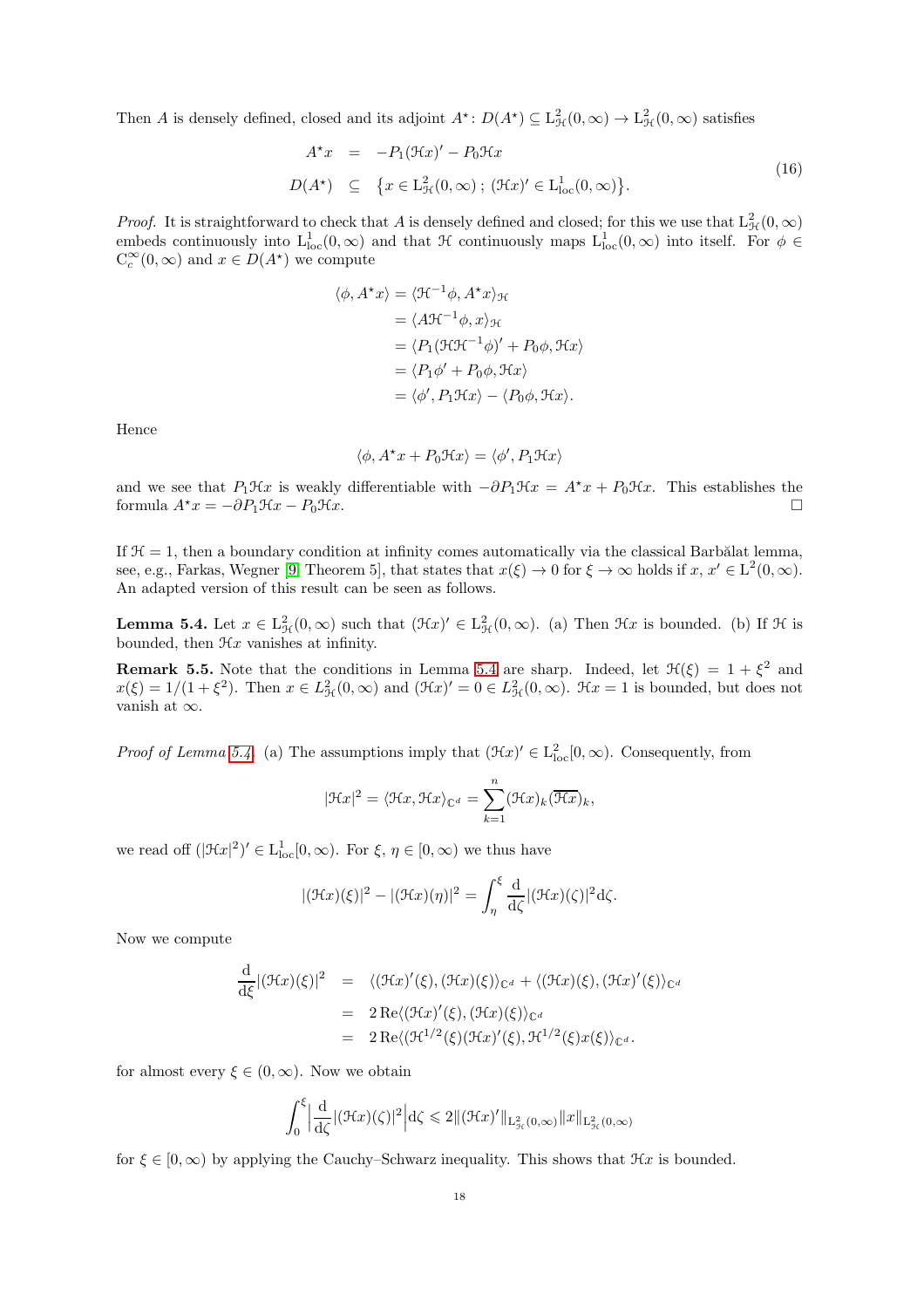(b) The limit

$$
\lim_{\xi \to \infty} |(\mathcal{H}x)(\xi)|^2 = |(\mathcal{H}x)(0)|^2 + \lim_{\xi \to \infty} \int_0^{\xi} \frac{d}{d\zeta} |(\mathcal{H}x)(\zeta)|^2 d\zeta
$$

exists, since  $\int_0^\infty \left|\frac{d}{d\zeta} |(\mathcal{H}x)(\zeta)|^2\right| d\zeta$  is finite by the above estimates. In view of

$$
\int_0^\infty |(\mathcal{H}x)(\xi)|^2 d\xi = \int_0^\infty |\mathcal{H}^{1/2}(\xi)(\mathcal{H}^{1/2}x)(\xi)|^2 d\xi
$$
  
\n
$$
\leqslant \int_0^\infty |\mathcal{H}^{1/2}(\xi)|_{L(\mathbb{C}^d,\mathbb{C}^d)}^2 |(\mathcal{H}^{1/2}x)(\xi)|^2 d\xi
$$
  
\n
$$
\leqslant \sup_{\xi \in [0,\infty)} |\mathcal{H}(\xi)|_{L(\mathbb{C}^d,\mathbb{C}^d)} \int_0^\infty \langle (\mathcal{H}^{1/2}x)(\xi), (\mathcal{H}^{1/2}x)(\xi) \rangle_{\mathbb{C}^d} d\xi
$$
  
\n
$$
= \sup_{\xi \in [0,\infty)} |\mathcal{H}(\xi)|_{L(\mathbb{C}^d,\mathbb{C}^d)} \int_0^\infty \langle x(\xi), (\mathcal{H}x)(\xi) \rangle_{\mathbb{C}^d} d\xi
$$
  
\n
$$
= \sup_{\xi \in [0,\infty)} |\mathcal{H}(\xi)|_{L(\mathbb{C}^d,\mathbb{C}^d)} \cdot ||x||_{\mathbb{L}^2_{\mathcal{H}}[0,\infty)}
$$

we see that  $\mathcal{H}x \in L^2(0,\infty)$ . Since  $\lim_{\xi \to \infty} |(\mathcal{H}x)(\xi)|$  exists by the above, it needs then to be zero.  $\Box$ Using the above we can now prove the remaining inclusion and determine the adjoint of the port-Hamiltonian operator on the semi-axis.

**Lemma 5.6.** Let  $\mathcal{H}$  be as in [\(14\)](#page-15-3) and be bounded. Let  $A: D(A) \subseteq L^2_{\mathcal{H}}(0, \infty) \to L^2_{\mathcal{H}}(0, \infty)$  be given as in [\(15\)](#page-16-0). Then  $A^*$  is given by

$$
A^*x = -P_1(\mathfrak{H}x)' - P_0\mathfrak{H}x
$$
  

$$
D(A^*) = \{x \in \mathcal{L}^2_{\mathcal{H}}(0,\infty); (\mathfrak{H}x)' \in \mathcal{L}^2_{\mathcal{H}}(0,\infty)\}.
$$
 (17)

*Proof.* If H is bounded and  $x \in L^2_{\mathcal{H}}(0,\infty)$ , then  $P_0\mathcal{H}x \in L^2_{\mathcal{H}}(0,\infty)$ . Thus, by the formula for the adjoint from Lemma [5.3,](#page-16-1) we infer that  $D(A^*) \subseteq \{x \in L^2_{\mathcal{H}}(0,\infty); (\mathcal{H}x)' \in L^2_{\mathcal{H}}(0,\infty)\}\.$  For the remaining inclusion we take  $x \in L^2_{\mathcal{H}}(0,\infty)$  with  $\partial \mathcal{H}x \in L^2_{\mathcal{H}}(0,\infty)$ . By Lemma [5.4](#page-17-0) we get that  $\mathcal{H}x(R) \to 0$  as  $R \to \infty$ . By using integration by parts it follows  $x \in D(A^*)$ .

As a preparation for the Section [6](#page-19-0) we reformulate and summarize the above results as follows. The only remaining cases of  $I = (-\infty, 0]$  and  $I = \mathbb{R}$  can be dealt with analogously.

<span id="page-18-1"></span>**Proposition 5.7.** Let  $I \subseteq \mathbb{R}$  be an interval and let  $\mathcal H$  satisfy [\(14\)](#page-15-3) and be bounded. The operator  $A: D(A) \subseteq L^2_{\mathcal{H}}(I) \to L^2_{\mathcal{H}}(I)$  given by

$$
Ax = P_1(\mathcal{H}x)' + P_0\mathcal{H}x \text{ with } D(A) = \left\{ x \in L^2_{\mathcal{H}}(I) \; ; \; (\mathcal{H}x)' \in L^2_{\mathcal{H}}(I) \text{ and } \mathcal{H}x|_{\partial I} = 0 \right\}
$$

is skew-symmetric and for its skew-adjoint  $-A^*$ :  $D(-A^*) \subseteq L^2_{\mathcal{H}}(I) \to L^2_{\mathcal{H}}(I)$ 

$$
-A^{\star}x = P_1(\mathfrak{H}x)' + P_0\mathfrak{H}x \quad \text{with} \quad D(-A^{\star}) = \left\{ x \in \mathcal{L}^2_{\mathcal{H}}(I) \, ; \, (\mathfrak{H}x)' \in \mathcal{L}^2_{\mathcal{H}}(I) \right\}
$$

 $\Box$ holds.

Finally we want to treat the case of unbounded  $H$ . This is possible if we assume that  $P_0 = 0$ .

<span id="page-18-0"></span>**Lemma 5.8.** Let  $\mathcal{H}$  be as in [\(14\)](#page-15-3). Let  $A: D(A) \subseteq L^2_{\mathcal{H}}(0, \infty) \to L^2_{\mathcal{H}}(0, \infty)$  be given as in [\(15\)](#page-16-0) with  $P_0 = 0$ . Then  $A^*$  is given by

$$
A^{\star}x = -P_1(\mathfrak{H}x)'
$$
  
\n
$$
D(A^{\star}) \subseteq \{x \in L_{\mathfrak{H}}^2(0,\infty); (\mathfrak{H}x)' \in L_{\mathfrak{H}}^2(0,\infty)\}.
$$
\n
$$
(18)
$$

.

*Proof.* That H is bounded is only needed to conclude from  $A^*x = -\partial P_1\mathcal{H}x - P_0\mathcal{H}x \in L^2_{\mathcal{H}}(0,\infty)$  that  $(\mathfrak{K}x)' \in L^2_{\mathcal{H}}(0,\infty)$ . But this does not require even a proof if  $P_0 = 0$ .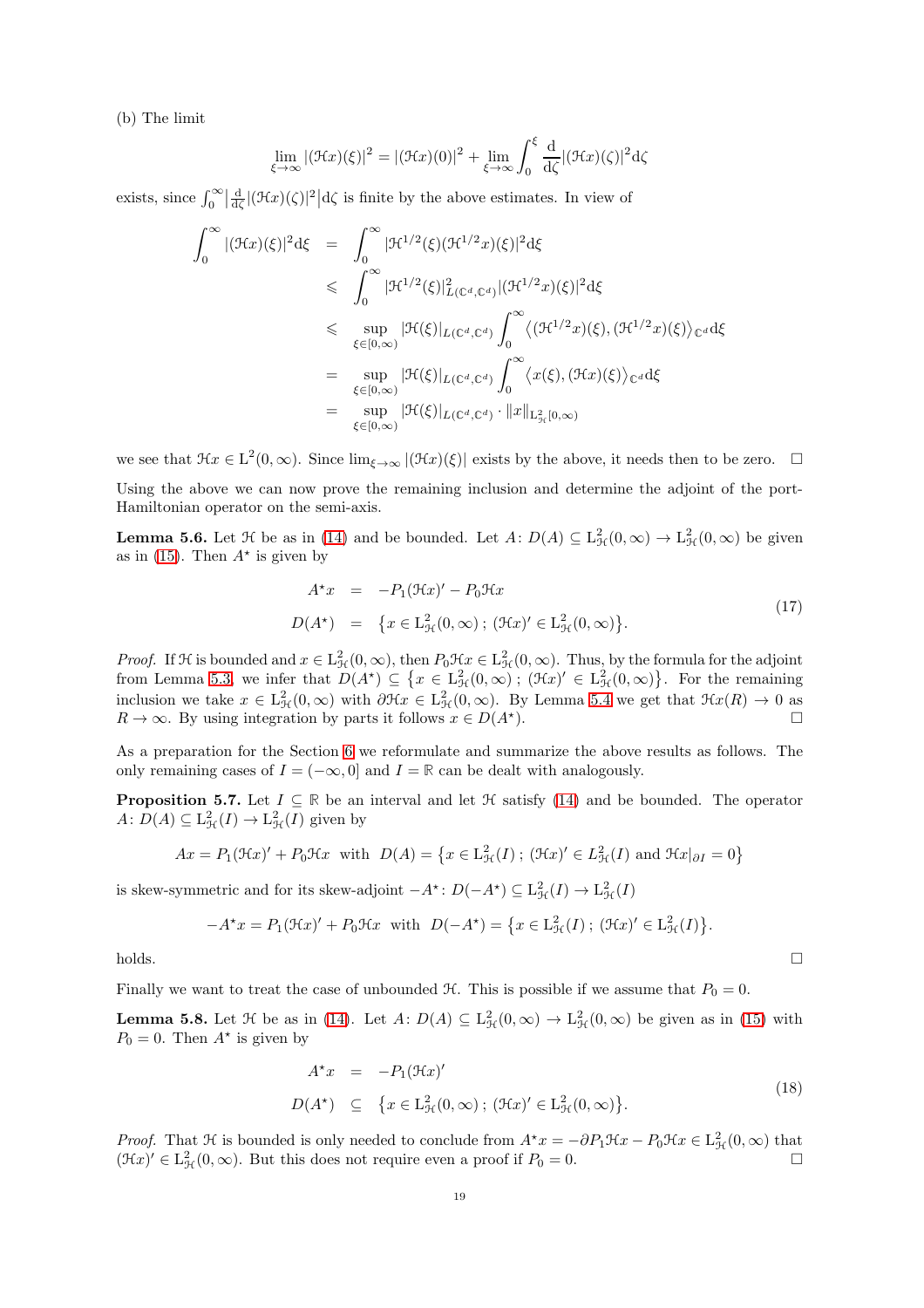Using the above we can establish the adjoint for the case that  $H$  is arbitrary and  $P_0 = 0$ . Recall that a function  $x: I \to \mathbb{C}^d$  vanishes at infinity of I, if for each  $\varepsilon > 0$  there exists  $K \subseteq I$  compact such that  $|x(\xi)| < \varepsilon$  holds for all  $\xi \in I \backslash K$ .

<span id="page-19-2"></span>**Proposition 5.9.** Let  $I \in \{[a, b], [a, \infty), (-\infty, b], \mathbb{R}\}$  for  $a, b \in \mathbb{R}$  and let  $\mathcal{H}$  satisfy [\(14\)](#page-15-3). The operator  $A: D(A) \subseteq L^2_{\mathcal{H}}(I) \to L^2_{\mathcal{H}}(I)$  given by

$$
Ax = P_1(\mathcal{H}x)'
$$
 with  $D(A) = \{x \in L^2_{\mathcal{H}}(I) \, ; \, (\mathcal{H}x)' \in L^2_{\mathcal{H}}(I) \text{ and } \mathcal{H}x|_{\partial I} = 0\}$ 

is skew-symmetric and for its skew-adjoint  $-A^*$ :  $D(-A^*) \subseteq L^2_{\mathcal{H}}(I) \to L^2_{\mathcal{H}}(I)$ 

$$
-A^{\star}x = P_1(\mathfrak{H}x)' \text{ with } D(-A^{\star}) = \{x \in L^2_{\mathcal{H}}(I) \, ; \, (\mathfrak{H}x)' \in L^2_{\mathcal{H}}(I) \text{ and } \mathfrak{H}x \text{ vanishes at } \infty \text{ of } I \}.
$$

holds.

*Proof.* It is enough to consider  $I = [0, \infty)$ . By Lemma [5.8](#page-18-0) it suffices to show that for  $x \in L^2_{\mathcal{H}}(0, \infty)$  with  $\partial \mathcal{H} x \in L^2_{\mathcal{H}}(0,\infty)$  we have  $x \in D(A^*)$  if and only if  $\mathcal{H} x(R) \to 0$  as  $R \to \infty$ . For this, let  $x \in L^2_{\mathcal{H}}(0,\infty)$ with  $\partial \mathcal{H}x \in L^2_{\mathcal{H}}(0,\infty)$ . Assume  $x \in D(A^*)$ . We find  $\tilde{x} \in L^2_{\mathcal{H}}(0,\infty)$  with  $\partial \mathcal{H}\tilde{x} \in L^2_{\mathcal{H}}(0,\infty)$  and  $\mathfrak{H}\tilde{x}(0) = 0$  and  $\mathfrak{H}x = P_1^{-1}\mathfrak{H}\tilde{x}$  on  $[1,\infty)$ . It follows that  $\tilde{x} \in D(A)$ . Hence, by the rule of integration by parts, we deduce that for all  $R \geq 1$ 

$$
\langle AP_1^{-1}\tilde{x}, P_1^{-1}\chi_{[0,R]} \mathfrak{R}x \rangle = \langle \mathfrak{H}\tilde{x}, -\chi_{[0,R]}(\mathfrak{H}x)' \rangle + (\mathfrak{K}x)(R)(\mathfrak{R}x)(R)
$$
  

$$
= \langle P_1^{-1}\mathfrak{H}\tilde{x}, -\chi_{[0,R]}P_1(\mathfrak{H}x)'\rangle + (\mathfrak{K}x)(R)(\mathfrak{K}x)(R)
$$
  

$$
= \langle P_1^{-1}\mathfrak{H}\tilde{x}, \chi_{[0,R]}A^*x \rangle + (\mathfrak{K}x)(R)(\mathfrak{K}x)(R).
$$

Letting  $R \to \infty$  yields

$$
\langle A\tilde{x}, P_1^{-1}\mathcal{H}x \rangle = \langle P_1^{-1}\mathcal{H}\tilde{x}, A^{\star}x \rangle,
$$

and so, necessarily,  $\mathcal{H}x(R) \to 0$  as  $R \to \infty$ . The remaining implication follows from the fact that  $\mathcal{H}x$ is bounded for all  $x \in L^2_{\mathcal{H}}(0, \infty)$  with  $(\mathcal{H}x)' \in L^2_{\mathcal{H}}(0, \infty)$  by Lemma [5.4](#page-17-0) and again using integration by  $\Box$ 

## 6. Port-Hamiltonian operators on networks I

<span id="page-19-0"></span>In the remainder of this article we study when the port-Hamiltonian operator generates a contraction semigroup. This question has attracted a lot of interest in the past. We restrict to the latest papers and mention that Jacob, Morris, Zwart [\[13\]](#page-33-0) treat finite intervals and finite graphs with finite intervals as edges, Jacob, Kaiser [\[12\]](#page-32-6) treat the semi-axis under the assumption that H is bounded and bounded away from zero, and infinite networks with finite intervals as edges. Results on the semi-axis with H being bounded but not necessarily being bounded away from zero also exist, see Jacob, Wegner [\[14\]](#page-33-1), but characterize when the port-Hamiltonian operator generates a (possibly non-contractive)  $C_0$ -semigroup.

In this first part of our discussion on port-Hamiltonian operators on networks, we revisit the semi-axis and then consider networks, where we restrict to the case that the edge lengths have a positive lower bound. This appears to be the "standard assumption" in most of the literature, see Schubert, Veselić, Lenz [\[7\]](#page-32-7). The next section will be devoted to the technically more demanding case of networks with arbitrarily small edges. Here rather little seems to be known, see [\[7,](#page-32-7) Appendix].

<span id="page-19-1"></span>For our convenience we shall use  $\langle x, y \rangle_{L^2(0,\infty)}$  or expressions similar to that also for  $x, y \notin L^2(0,\infty)$ , but  $x^*y \in L^1(0, \infty)$ .

#### 6.1. The semi-axis

Consider the situation of Proposition [5.7](#page-18-1) with  $I = [0, \infty)$ . Let  $S \in \mathbb{C}^{d \times d}$  be unitary be such that  $P_1 = S^* \Delta S$  holds and  $\Delta = \text{diag}(\Lambda, -\Theta)$  where  $\Lambda = \text{diag}(\lambda_1, \ldots, \lambda_{n_+}) \in \mathbb{C}^{n_+ \times n_+}$  and  $\Theta =$  $diag(\theta_1,\ldots,\theta_{n_-})\in\mathbb{C}^{n-\times n_-}$  with  $\lambda_k, \theta_j > 0$  for  $k \in \{1,\ldots,n_+\}$ ,  $j \in \{1,\ldots,n_-\}$ . We define  $\mathcal{G}_1 := \mathbb{C}^{n_+}$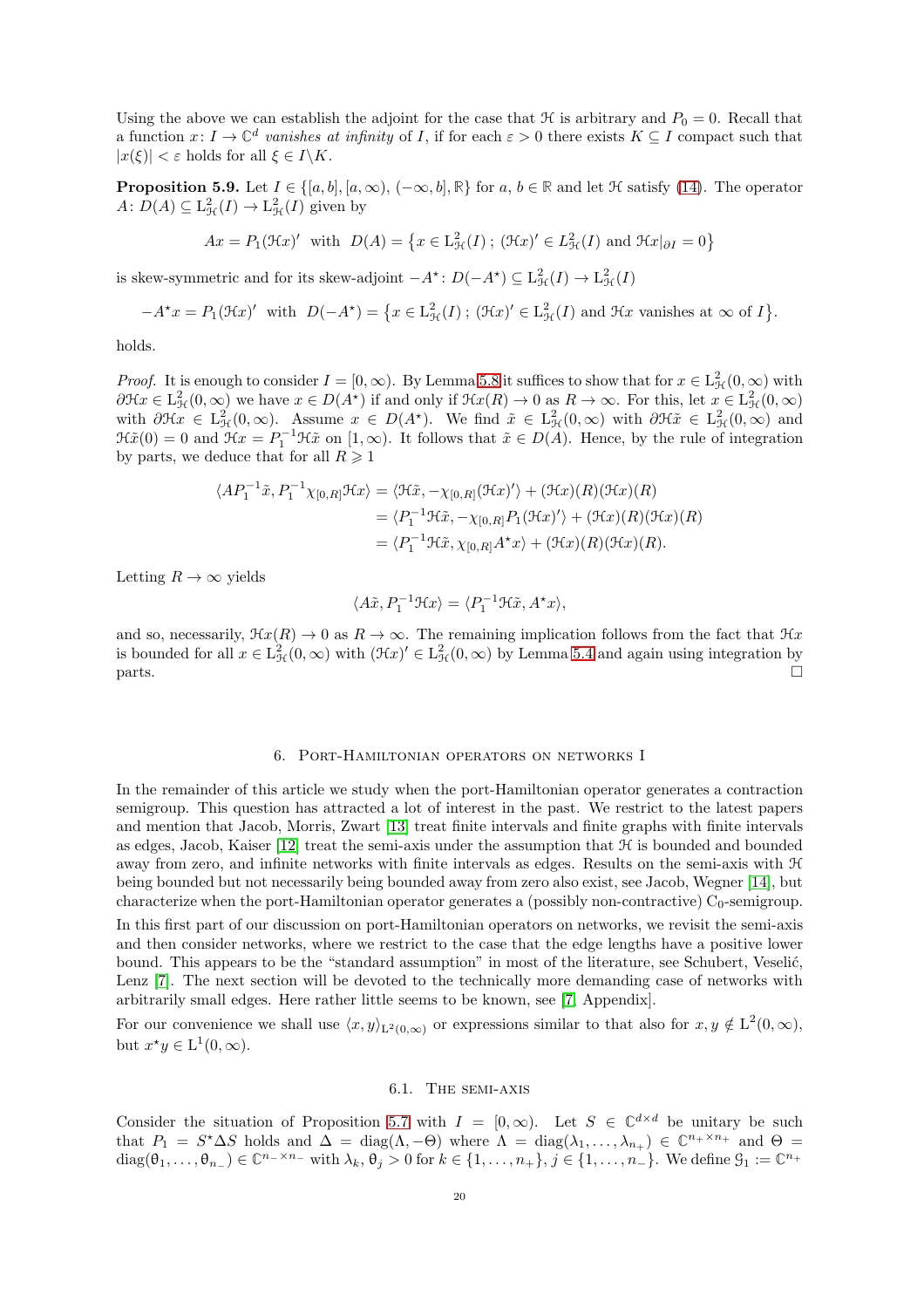with scalar product  $\langle \cdot, \cdot \rangle_{\mathcal{G}_1} := \langle \cdot, \Lambda \cdot \rangle$  and  $\mathcal{G}_2 := \mathbb{C}^{n_-}$  with scalar product  $\langle \cdot, \cdot \rangle_{\mathcal{G}_2} := \langle \cdot, \Theta \cdot \rangle$ . We put  $G_1 = \{0\}$  if  $n_+ = 0$  and  $G_2 = \{0\}$  if  $n_+ = 0$ . We denote by

$$
\text{pr}_{+}: \mathbb{C}^{d} \to \mathbb{C}^{n_{+}}, \text{ and } \text{pr}_{+}(x) := (x_{k})_{k \in \{1, ..., n_{+}\}}, \text{pr}_{-}: \mathbb{C}^{d} \to \mathbb{C}^{n_{-}}, \text{pr}_{-}(x) := (x_{k})_{k \in \{n_{+}+1, ..., d\}}
$$

the projections on the first  $n_+$  and the last  $n_-\,$  coordinates, respectively. Let  $\Omega$  be the standard symmetric form and let  $\omega$  be the standard unitary form on  $\mathcal{G}_1 \oplus \mathcal{G}_2$ . Now we define

$$
F: \text{Graph}(A^*) \to \mathcal{G}_1 \oplus \mathcal{G}_2, \ \ (x, A^*x) \mapsto (\text{pr}_+(S\mathcal{H}x)(0), \text{pr}_-(S\mathcal{H}x)(0)).
$$

This defines a boundary system.

<span id="page-20-0"></span>**Lemma 6.1.** The quadrupel  $(\Omega, \mathcal{G}_1, \mathcal{G}_2, F, \omega)$  is a boundary system for A.

Proof. We compute

$$
\Omega((x, A^*x), (y, A^*y)) = \langle x, A^*y \rangle_{L_{\beta_c}(0,\infty)} + \langle A^*x, y \rangle_{L_{\beta_c}(0,\infty)}
$$
\n
$$
= \langle x, -P_1(\mathfrak{H}y)' - P_0\mathfrak{H}y \rangle_{L_{\beta_c}(0,\infty)} + \langle -P_1(\mathfrak{H}x)' - P_0\mathfrak{H}x, y \rangle_{L_{\beta_c}(0,\infty)}
$$
\n
$$
= -\langle x, P_1(\mathfrak{H}y)'\rangle_{L_{\beta_c}(0,\infty)} - \langle x, P_0\mathfrak{H}y \rangle_{L_{\beta_c}(0,\infty)}
$$
\n
$$
- \langle P_1(\mathfrak{H}x')', y \rangle_{L_{\beta_c}(0,\infty)} - \langle P_0\mathfrak{H}x, y \rangle_{L_{\beta_c}(0,\infty)}
$$
\n
$$
= -\langle x, \mathfrak{H}P_1(\mathfrak{H}y)'\rangle_{L^2(0,\infty)} - \langle x, \mathfrak{H}P_0\mathfrak{H}y \rangle_{L^2(0,\infty)}
$$
\n
$$
- \langle P_1(\mathfrak{H}x)', \mathfrak{H}y \rangle_{L^2(0,\infty)} - \langle P_0\mathfrak{H}x, \mathfrak{H}y \rangle_{L^2(0,\infty)}
$$
\n
$$
= -\langle x, \mathfrak{H}P_1(\mathfrak{H}y)'\rangle_{L^2(0,\infty)} - \langle x, \mathfrak{H}P_0\mathfrak{H}y \rangle_{L^2(0,\infty)}
$$
\n
$$
= -\langle P_1(\mathfrak{H}x)', \mathfrak{H}y \rangle_{L^2(0,\infty)} - \langle P_1(\mathfrak{H}x) \rangle_{L^2(0,\infty)}
$$
\n
$$
= -\int_0^\infty x(\xi)^* \mathfrak{H}(\xi) P_1(\mathfrak{H}y)'(\xi) d\xi - \int_0^\infty (P_1(\mathfrak{H}x)'(\xi))^* \mathfrak{H}(\xi) y(\xi) d\xi
$$
\n
$$
= -\lim_{R \to \infty} \int_0^R (\mathfrak{H}x)(\xi)^* P_1(\mathfrak{H
$$

and we observe that F is surjective.  $\Box$ 

Applying Theorem [2.1,](#page-4-0) we get the following classification of generators of contraction semigroups.

<span id="page-20-1"></span>**Theorem 6.2.** Let  $\mathcal{H}$ ,  $P_1$ ,  $P_0$  be as in Proposition [5.7](#page-18-1) and  $I = [0, \infty)$ . Let  $\Theta$ ,  $\Lambda$ ,  $n_+$  and  $n_-$ , A be as above. The operator  $H: D(H) \subseteq L^2_{\mathcal{H}}(0,\infty) \to L^2_{\mathcal{H}}(0,\infty)$ ,  $-Hx = P_1(\mathfrak{H}x)' + P_0\mathfrak{H}x$  for  $x \in D(H) \supseteq D(A)$  generates a C<sub>0</sub>-semigroup of contractions if and only if there is a contraction  $T: \mathcal{G}_2 \to \mathcal{G}_1$  such that

$$
D(H) = \left\{ x \in L_{\mathcal{H}}^2(0,\infty) \, ; \, (\mathcal{H}x)' \in L_{\mathcal{H}}^2(0,\infty) \text{ and } T \operatorname{pr}(S\mathcal{H}x(0)) = \operatorname{pr}(S\mathcal{H}x(0)) \right\}
$$

 $h$ olds.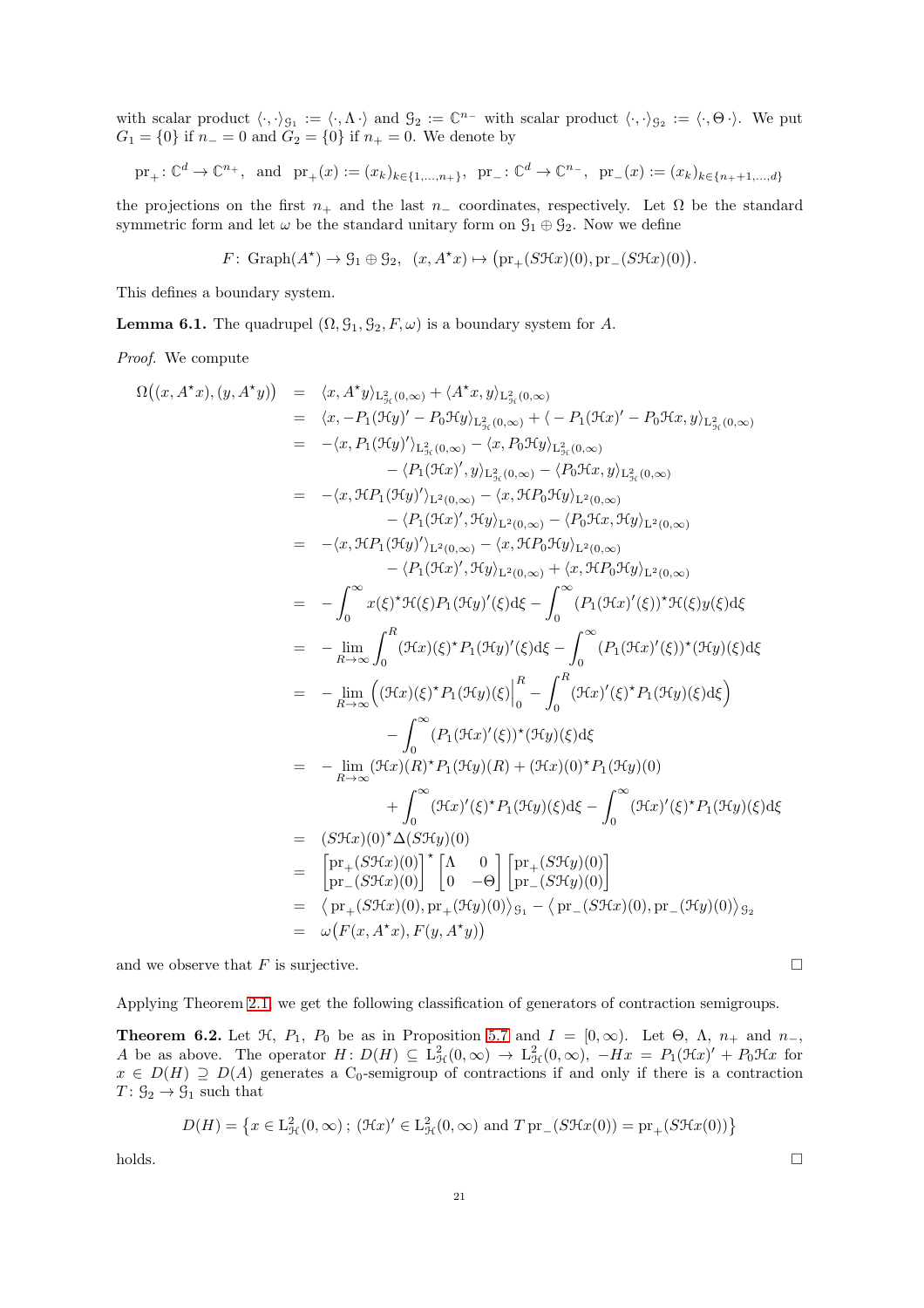<span id="page-21-0"></span>Notice that  $T \in \mathbb{C}^{n_+ \times n_-}$  is a contraction from  $\mathcal{G}_2$  to  $\mathcal{G}_1$  if and only if  $\langle Tx, \Lambda Tx \rangle_{\mathbb{C}^{n_+}} \leq \langle x, \Theta x \rangle_{\mathbb{C}^{n_-}}$ holds for all  $x \in \mathbb{C}^{n-}$ . Therefore, the question if the port-Hamiltonian operator generates a contraction semi-group can be answered via a matrix condition that involves only the diagonalization of the matrix  $P_1$ .

## 6.2. Networks with uniformly positive edge length

Let  $\Gamma = (V, E)$  be a graph, V the set of vertices and E the set of edges. We restrict ourselves to countable many edges and vertices. Multiple edges, infinitely many vertices or edges, as well as edges for which source and target coincide are allowed. Let a, b:  $E \to \mathbb{R} \cup \{+\infty, -\infty\}$  be maps such that  $a(e) < b(e)$  holds for every  $e \in E$ . Let  $E_{\ell} = \{e \in E : a(e) > -\infty\}$  and  $E_r = \{e \in E : b(e) < +\infty\}$ be the sets of edges where the associated interval  $(a(e), b(e))$  is bounded from below, respectively from above.

Let

$$
\mathcal{H}: \bigcup_{e \in E} (a(e), b(e)) \to \mathbb{C}^{d \times d}
$$

be a map. Denote by  $\mathcal{H}_e: (a(e), b(e)) \to \mathbb{C}^{d \times d}$  the restriction  $\mathcal{H}_e = \mathcal{H}|_{(a(e), b(e))}$ . Let each  $\mathcal{H}_e$  be measurable and such that for almost every  $\xi \in (a(e), b(e))$  the matrix  $\mathcal{H}_e(\xi)$  is Hermitian. Assume that each  $\mathcal{H}_e$  is bounded and strictly positive on bounded subsets of  $(a(e), b(e))$ .

We consider the Hilbert space direct sum

$$
X\coloneqq \mathrm{L}^2_{\mathcal{H}}(\Gamma)=\bigoplus_{e\in E}\mathrm{L}^2_{\mathcal{H}_e}(a(e),b(e))
$$

and we denote its elements by  $x = (x_e)_{e \in E}$ ,  $x_e \in L_{\mathcal{H}_e}^2(a(e), b(e))$  for  $e \in E$ . For  $P_1, P_0 \in \mathbb{C}^{d \times d}$  with  $P_1^* = P_1$  and  $P_0^* = -P_0$  we consider the operator  $A: D(A) \subseteq X \to X$  given by

<span id="page-21-1"></span>
$$
Ax = (P_1(\mathfrak{H}_e x_e)' + P_0 \mathfrak{H}_e x_e)_{e \in E} \text{ for } x = (x_e)_{e \in E}
$$
  

$$
D(A) = \{x \in X; (P_1(\mathfrak{H}_e x_e)' + P_0 \mathfrak{H}_e x_e)_{e \in E} \in X \text{ and } \mathfrak{H}_e x_e|_{\partial(a(e), b(e))} = 0\}.
$$
  
(19)

Note that in particular, for all  $x \in D(A)$ , we have  $(\mathcal{H}_e x_e)' \in L^2_{\mathcal{H}_e}(a(e),b(e))$  so that the second condition in [\(19\)](#page-21-1) is well-defined.

For the proof of the next theorem we need the following result by Picard [\[18,](#page-33-15) Lemma 1.1].

<span id="page-21-2"></span>**Lemma 6.3.** Let X be Hilbert space,  $H_i: D(H_i) \subseteq X \to X$  be densely defined and closed operators for  $i \in \{1, 2\}$ . Let  $(Q_n)_{n \in \mathbb{N}}$  be a family of orthogonal projections that converge strongly to  $id_X$ . Assume that  $Q_nH_1 \subseteq H_1Q_n$ ,  $Q_nH_2 \subseteq H_2Q_n$  and  $Q_nH_2Q_n \in L(X)$  holds for all  $n \in \mathbb{N}$ . Then we have

$$
\overline{H}_1^* + \overline{H}_2^* = (H_1 + H_2)^* = \text{s}-\lim_{n \to \infty} (Q_n(H_1 + H_2)Q_n)^* = \text{s}-\lim_{n \to \infty} (Q_nH_1Q_n)^* + (Q_nH_2Q_n)^*,
$$
  

$$
(Q_nH_1Q_n)^* = Q_nH_1^*Q_n \text{ and } (Q_nH_2Q_n)^* = Q_nH_2^*Q_n
$$

for every  $n \in \mathbb{N}$ .

<span id="page-21-3"></span>**Theorem 6.4.** Let  $\Gamma$ ,  $\mathcal{H}$ , and A be defined as in [\(19\)](#page-21-1). Then A is densely defined, closed and skewsymmetric. Its skew-adjoint is given by

$$
-A^*x = (P_1(\mathcal{H}_e x_e)' + P_0 \mathcal{H}_e x_e)_{e \in E} \text{ for } x = (x_e)_{e \in E}
$$
  

$$
D(-A^*) = \{x \in X; (P_1(\mathcal{H}_e x_e)' + P_0 \mathcal{H}_e x_e)_{e \in E} \in X\}.
$$
 (20)

*Proof.* The assertion follows from Proposition [5.7](#page-18-1) and Lemma [6.3.](#page-21-2) Indeed, since the set  $E$  is countable, we may let  $(E_n)_{n\in\mathbb{N}}$  be an increasing family of finite subsets of E with the property that  $E = \bigcup_{n\in\mathbb{N}} E_n$ . Denote  $Q_n = \chi_{E_n}$ , the characteristic function for the set  $E_n \subseteq E$  and apply Lemma [6.3](#page-21-2) to  $H_1x =$  $(P_1(\mathcal{H}_e x_e)')_{e \in E}$  and  $H_2 x = (P_0 \mathcal{H}_e x_e)_{e \in E}$  with

$$
D(H_1) = \{ x \in X ; ((\mathfrak{H}_e x_e)')_{e \in E} \in X \text{ and } \mathfrak{H}_e x_e |_{\partial(a(e), b(e))} = 0 \text{ for all } e \in E \}
$$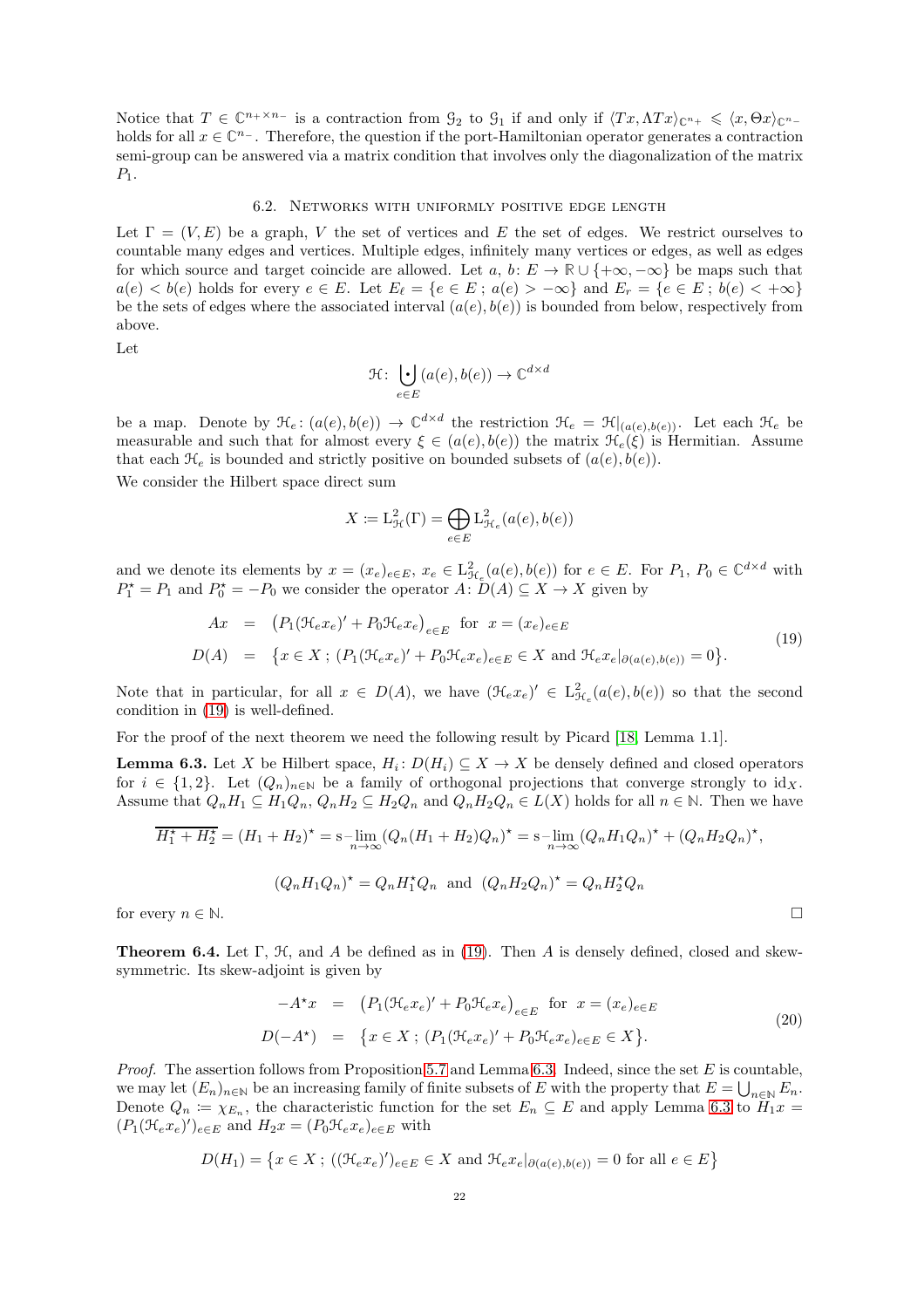$$
D(H_2) = \{x \in X; (P_0 \mathcal{H}_e x_e)_{e \in E} \in X\}.
$$

Then it is easy to see that  $A = \overline{H_1 + H_2}$ . In particular, we have  $A^* = (H_1 + H_2)^*$ . The conditions in Lemma [6.3](#page-21-2) are easily checked; the formula for the adjoint now follows from Proposition [5.7.](#page-18-1)  $\Box$ 

Let  $S \in \mathbb{C}^{d \times d}$  be a unitary matrix such that  $P_1 = S^* \Delta S$  holds and  $\Delta = \text{diag}(\Lambda, -\Theta)$  where  $\Lambda =$  $\text{diag}(\lambda_1, \ldots, \lambda_{n_+}) \in \mathbb{C}^{n_+ \times n_+}$  and  $\Theta = \text{diag}(\theta_1, \ldots, \theta_{n_-}) \in \mathbb{C}^{n_- \times n_-}$  with  $\lambda_k, \theta_j > 0$  for  $k \in \{1, \ldots, n_+\},$  $j \in \{1, \ldots, n_{-}\}.$  We define

$$
\mathcal{G}_1 = \bigoplus_{e \in E_\ell} \mathbb{C}^{n_+} \oplus \bigoplus_{e \in E_r} \mathbb{C}^{n_-} \text{ and } \mathcal{G}_2 = \bigoplus_{e \in E_\ell} \mathbb{C}^{n_-} \oplus \bigoplus_{e \in E_r} \mathbb{C}^{n_+}
$$

in the sense of a Hilbert space direct sum where each  $\mathbb{C}^{n_+}$  carries the scalar product  $\langle \cdot, \cdot \rangle_{\Lambda} := \langle \cdot, \Lambda \cdot \rangle$ and each  $\mathbb{C}^{n-}$  carries the scalar product  $\langle \cdot, \cdot \rangle_{\Theta} := \langle \cdot, \Theta \cdot \rangle$ . Moreover, we read  $\mathbb{C}^0 = \{0\}$ . In other words we have

<span id="page-22-1"></span>
$$
G_1 = \ell^2(E_\ell, \lambda) \oplus \ell^2(E_r, \theta) \text{ and } G_2 = \ell^2(E_\ell, \theta) \oplus \ell^2(E_r, \lambda)
$$
\n(21)

with

$$
\ell^2(E_{\ell}, \lambda) := \left\{ (x_i)_{i \in N} := \underbrace{(x_1, x_2, \dots, x_{n_+}, x_1, x_2, \dots, x_{n_+}, \dots)}_{|E_{\ell}|-\text{times}} : \|(x_i)_{i \in N}\|_{\ell^2(E_{\ell}, \lambda)}^2 = \sum_{i \in N} \lambda_i |x_i|^2 < \infty \right\}
$$

where

$$
\lambda = (\lambda_i)_{i \in N} = (\underbrace{\lambda_1, \lambda_2, \dots, \lambda_{n_+}, \lambda_1, \lambda_2, \dots, \lambda_{n_+}, \dots}_{|E_{\ell}|-\text{times}})
$$

for  $N = \{1, 2, \ldots, n_{+} \cdot |E_{\ell}|\}$  if  $n_{+} \geq 1$  and  $1 \leq |E_{\ell}| < \infty$ . If  $n_{+} \geq 1$  and  $|E_{\ell}| = \infty$  then  $N = \mathbb{N}$  and if  $n_+ = 0$  or  $|E_\ell| = 0$ , we put  $\ell^2(E_\ell, \lambda) := \{0\}$ . The spaces  $\ell^2(E_r, \theta)$ ,  $\ell^2(E_\ell, \theta)$  and  $\ell^2(E_r, \lambda)$  are defined analogously.

We denote by  $pr_+$  and  $pr_-$  the projections as defined in Section [6.1.](#page-19-1) Let  $\Omega$  be the standard symmetric form and let  $\omega$  be the standard unitary form on  $\mathcal{G}_1 \oplus \mathcal{G}_2$ . Now we define

$$
F: \text{Graph}(A^*) \to \mathcal{G}_1 \oplus \mathcal{G}_2, \ F(x, A^*x) := \left( \begin{bmatrix} (\text{pr}_+(S\mathcal{H}_e x_e)(a(e))_{e \in E_\ell} \\ (\text{pr}_-(S\mathcal{H}_e x_e)(b(e)))_{e \in E_r} \end{bmatrix}, \begin{bmatrix} (\text{pr}_-(S\mathcal{H}_e x_e)(a(e)))_{e \in E_\ell} \\ (\text{pr}_+(S\mathcal{H}_e x_e)(b(e)))_{e \in E_r} \end{bmatrix} \right).
$$

Under the additional assumption  $inf_{e \in E}$  diam $(a(e), b(e)) > 0$  we get a boundary system. For this, we need a quantitative version of the Sobolev embedding theorem, see e.g. [\[7,](#page-32-7) Lemma 2.3]. We particularly refer to Arendt, Chill, Seifert, Vogt, Voigt [\[1,](#page-32-11) Theorem 4.9] for the method of the proof.

<span id="page-22-0"></span>**Lemma 6.5.** Let  $\mathcal{H} \in L^{\infty}(0, \mu)^{d \times d}$ ,  $\mathcal{H}(\xi)^* = \mathcal{H}(\xi) \geqslant c > 0$  for a.e.  $\xi \in (0, \mu)$ ,  $\mu > 0$  and some  $c > 0$ . Assume that  $x \in L^2(0, \mu)$  and  $(\mathcal{H}x)' \in L^2(0, \mu)$ . Then for all  $0 < \alpha \leq \mu$  we obtain

$$
\|\mathcal{H}x(0)\|^2 \leqslant 2\bigg(\frac{1}{\mu}\cdot\|\mathcal{H}^{1/2}\|_{\mathrm{L}^{\infty}(0,\mu)}^2+\mu\cdot\|\mathcal{H}^{-1/2}\|_{\mathrm{L}^{\infty}(0,\mu)}^2\bigg)\left(\|x\|_{\mathrm{L}^2_{\mathcal{H}}(0,\mu)}^2+\|(\mathcal{H}x)'\|_{\mathrm{L}^2_{\mathcal{H}}(0,\mu)}^2\right)
$$

*Proof.* We use that  $\mathcal{H}x(\xi) = \mathcal{H}x(0) + \int_0^{\xi} (\mathcal{H}x)'(\xi) d\xi$  holds for all  $\xi$  and compute

$$
\|\mathcal{H}x(0)\| \leq \inf_{\xi \in (0,\mu)} \|\mathcal{H}x(\xi)\| + \int_0^{\mu} \|(\mathcal{H}x)'(\xi)\| d\xi
$$
  
\n
$$
\leq \frac{1}{\mu} \int_0^{\mu} \|\mathcal{H}x(\xi)\| d\xi + \int_0^{\mu} \|(\mathcal{H}x)'(\xi)\| d\xi
$$
  
\n
$$
\leq \frac{1}{\sqrt{\mu}} \left(\int_0^{\mu} \|\mathcal{H}x(\xi)\|^2 d\xi\right)^{1/2} + \mu^{1/2} \left(\int_0^{\mu} \|(\mathcal{H}x)'(\xi)\|^2 d\xi\right)^{1/2}
$$
  
\n
$$
\leq \frac{1}{\sqrt{\mu}} \|\mathcal{H}^{1/2}\|_{L^{\infty}} \|x\|_{L^2_{\mathcal{H}}} + \|\mathcal{H}^{-1/2}\|_{L^{\infty}} \mu^{1/2} \|(\mathcal{H}x)'(\xi)\|_{L^2_{\mathcal{H}}},
$$

which implies the desired inequality.  $\Box$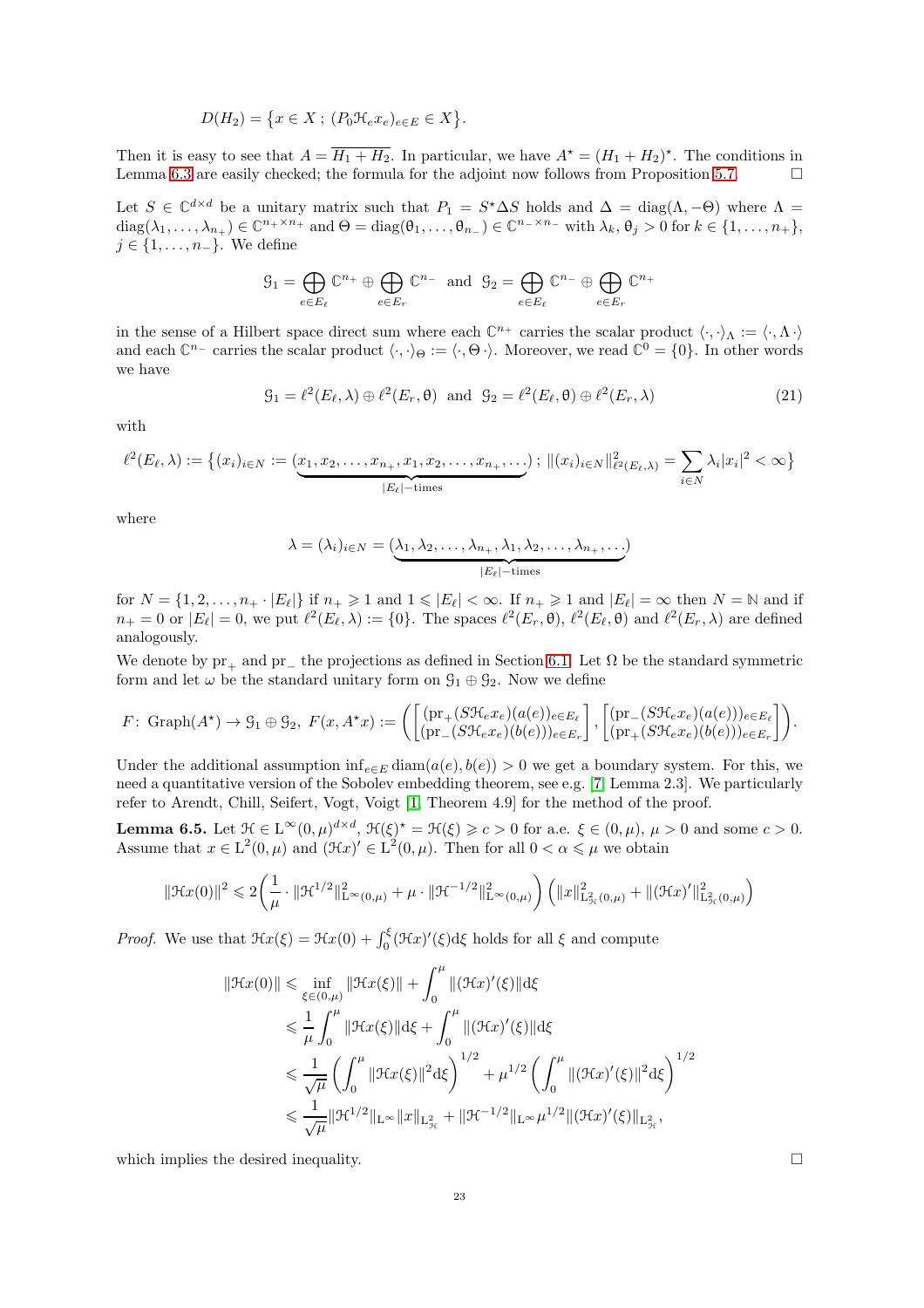**Lemma 6.6.** If  $inf_{e \in E}$  diam $(a(e), b(e)) > 0$  and H is uniformly strictly positive and uniformly bounded, then the quadrupel  $(\Omega, \mathcal{G}_1, \mathcal{G}_2, F, \omega)$  defined above is a boundary system for A.

*Proof.* We firstly observe that in [\(21\)](#page-22-1) all weighted  $\ell^2$ -spaces are isomorphic to unweighted  $\ell^2$ -spaces since the weight sequences only attain finitely many values. Using  $\mu := \inf_{e \in E} \text{diam}(a(e), b(e)) > 0$  we can therefore derive from Lemma [6.5](#page-22-0) that the entries of  $F(x, A^*x)$  belong to  $\ell^2$ . Indeed,  $x \in D(A^*)$ means  $\mathcal{H}_e x_e|_{(a(e),a(e)+\mu)} \in H^1(a(e),a(e)+\mu)$  for  $e \in E_\ell$  and  $\mathcal{H}_e x_e|_{(b(e)-\mu,b(e))} \in H^1(b(e)-\mu,b(e))$  for  $e \in E_r$ . In view of the above, this implies that  $F: \text{Graph}(A^*) \to \mathcal{G}_1 \oplus \mathcal{G}_2$  is well-defined. Now we compute

$$
\Omega((x, A^*x), (y, A^*y))
$$
\n
$$
= \langle x, A^*y \rangle_{L_{2r}^2(\Gamma)} + \langle A^*x, y \rangle_{L_{2r}^2(\Gamma)}
$$
\n
$$
= - \langle (x_e)_e, (P_1(\mathcal{H}_e y_e)' + P_0 \mathcal{H}_e y_e)_e \rangle_{L_{2r}^2(\Gamma)} - \langle (P_1(\mathcal{H}_e x_e)' + P_0 \mathcal{H}_e x_e)_e, (y_e)_e \rangle_{L_{2r}^2(\Gamma)}
$$
\n
$$
= - \langle (x_e)_e, P_1(\mathcal{H}_e y_e)'_e \rangle_{L_{2r}^2(\Gamma)} - \langle P_1(\mathcal{H}_e x_e)'_e, (y_e)_e \rangle_{L_{2r}^2(\Gamma)}
$$
\n
$$
= \sum_{e \in E} \left[ - \int_{a(e)}^{b(e)} x_e(\xi)^* \mathcal{H}_e(\xi) P_1(\mathcal{H}_e y_e)'(\xi) d\xi - \int_{a(e)}^{b(e)} (P_1(\mathcal{H}_e x_e)'(\xi))^* \mathcal{H}_e(\xi) y_e(\xi) d\xi \right]
$$
\n
$$
\stackrel{(a)}{=} \sum_{e \in E_k \setminus E_r} (\mathcal{H}_e x_e(a(e))^* P_1(\mathcal{H}_e y_e(a(e)) + \sum_{e \in E_r \setminus E_\ell} - (\mathcal{H}_e x_e(b(e))^* P_1(\mathcal{H}_e y_e(b(e)))
$$
\n
$$
+ \sum_{e \in E_\ell \setminus E_r} (\mathcal{H}_e x_e(a(e))^* P_1(\mathcal{H}_e y_e(a(e)) - \langle \mathcal{H}_e x_e(b(e))^* P_1(\mathcal{H}_e y_e(b(e)))
$$
\n
$$
= \sum_{e \in E_\ell} \left[ \text{pr}_+(S \mathcal{H}_e x_e)(a(e)) \right]^* \left[ \Lambda - 0 \right] \left[ \text{pr}_+(S \mathcal{H}_e y_e)(a(e)) \right]
$$
\n
$$
- \sum_{e \in E_\ell} \left[ \text{pr}_+(S \mathcal{H}_e x_e)(a(e)) \right]^* \left[ \Lambda - 0 \right] \left[ \text{pr}_+(S \mathcal{H}_e y_e)(a(e)) \right]
$$
\n
$$
- \sum_{e \in E_\
$$

where we used integration by parts in (◦). For the right semi-axis' associated with  $e \in E_{\ell} \backslash E_r$  we can proceed as in the proof of Lemma [6.1.](#page-20-0) The left semi-axis' associated with  $e \in E_r \backslash E_\ell$  we treat analogously and the finite intervals for  $e \in E_{\ell} \cap E_r$  are straightforward. It is easy to see that F is surjective by constructing piecewise linear functions. surjective by constructing piecewise linear functions.

As in the semi-axis case treated in Section [6.1](#page-19-1) we get the classification of generators of contraction semigroups via Theorem [2.1.](#page-4-0)

<span id="page-23-0"></span>**Theorem 6.7.** Let  $\Gamma$ ,  $\mathcal{H}$ ,  $P_1$ ,  $P_0$ ,  $S$ ,  $n_+$  and  $n_-,$   $\mathcal{G}_1$  and  $\mathcal{G}_2$  be as above and assume  $\mathcal{H}$  to be uniformly bounded and uniformly strictly positive. Assume that we have  $inf_{e \in E}$  diam $(a(e), b(e)) > 0$ . The operator  $A: D(A) \subseteq L^2_{\mathcal{H}}(\Gamma) \to L^2_{\mathcal{H}}(\Gamma)$ ,  $Ax = (P_1(\mathcal{H}_e x_e)' + P_0 \mathcal{H}_e x_e)_{e \in E}$  for  $x = (x_e)_{e \in E}$ , generates a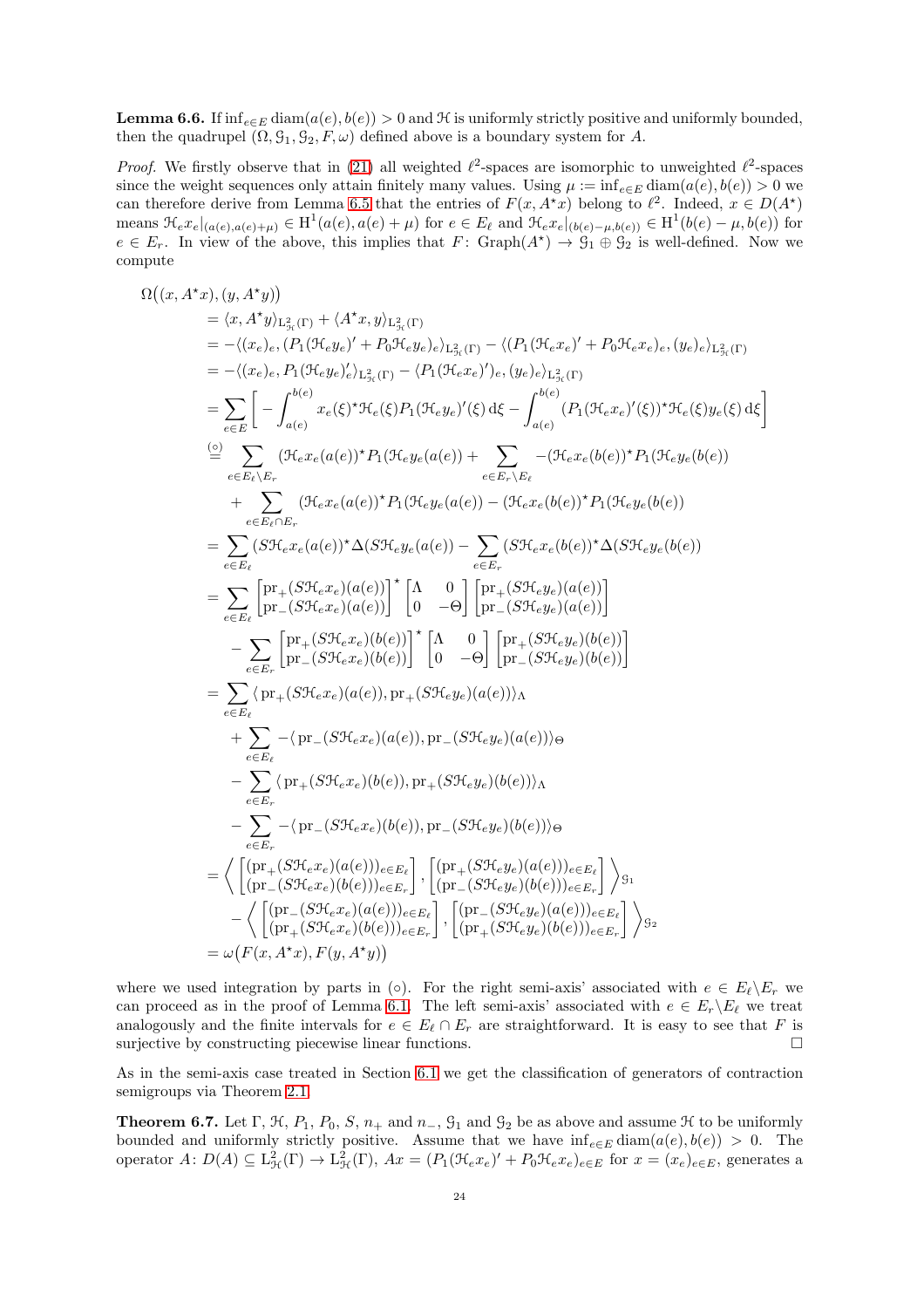C<sub>0</sub>-semigroup of contractions if and only if there is a contraction  $T: \mathcal{G}_2 \to \mathcal{G}_1$  such that

$$
D(A) = \left\{ x \in \mathcal{L}^2_{\mathcal{H}}(\Gamma); (\mathcal{H}x)' \in \mathcal{L}^2_{\mathcal{H}}(\Gamma) \text{ and } T \begin{bmatrix} (\text{pr}_{-}(S\mathcal{H}_e x_e)(a(e)))_{e \in E_{\ell}} \\ (\text{pr}_{+}(S\mathcal{H}_e x_e)(b(e)))_{e \in E_{r}} \end{bmatrix} = \begin{bmatrix} (\text{pr}_{+}(S\mathcal{H}_e x_e)(a(e)))_{e \in E_{\ell}} \\ (\text{pr}_{-}(S\mathcal{H}_e x_e)(b(e)))_{e \in E_{r}} \end{bmatrix} \right\}
$$
 holds.

<span id="page-24-0"></span>We point out that the above characterization looks technical, but that in addition to the given data only the matrix S and the numbers  $\lambda_k$ ,  $\theta_j$  have to be computed by diagonalizing the matrix  $P_1$ . In view of [\(21\)](#page-22-1) testing the contraction property then boils down to estimations in weighted sequence spaces.

#### 7. Port-Hamiltonian operators on networks II

The results of Section [6.2](#page-21-0) allow to treat the port-Hamiltonian operator on a wide range of networks. Comparing to the previous results we were able to relax several boundedness conditions. In view of the network we here catch up with results of Lenz, Schubert, Veselić [\[7\]](#page-32-7) who treat the Laplacian on almost arbitrary networks: The only restriction needed in [\[7\]](#page-32-7) is the same that we need in Theorem [6.7,](#page-23-0) namely that the edge lenghts are bounded away from zero.

In this section we discuss the case of arbitrary edge lengths. Moreover, we will revisit the case of unbounded H. In the first of the following three subsections we will have a look at a set of assumptions, that will enable us to apply the theory developed earlier directly. The second subsection is concerned with a classification theorem usable for arbitrary edge lengths and rather general  $\mathcal{H}$  as well as  $P_0 \neq 0$ . We conclude the present section with a model case for  $P_0 = 0$  and  $\mathcal{H} = 1$  but arbitrary edge lengths. It will turn out that we can define a model network with uniform edge lengths for a given network with arbitrary edge lengths. This strategy might be viewed as a 'regularization' method similar to the ideas developed by Gernandt, Trunk [\[10\]](#page-32-8) and the references therein. Here, however, we extend the theory to systems of first derivative operators and detour the theory of boundary triples.

## 7.1. A divide-and-conquer approach for arbitrary edge lenghts

<span id="page-24-1"></span>For the first treatment of networks with edges being arbitrarily small, we begin with a collection of some abstract result. As before let  $(X_n)_{n\in\mathbb{N}}$  be a sequence of closed, increasing subspaces of X with  $(P_n)_{n\in\mathbb{N}}$  being the corresponding orthogonal projections. Furthermore, assume that  $\bigcup_{n\in\mathbb{N}} X_n$  is dense in X and put  $Q_n := 1 - P_n$ .

<span id="page-24-3"></span>**Assumption 7.1.** Let  $H: D(H) \subseteq X \to X$  be densely defined and linear. Below we consider the following three assumptions.

- (A1)  $H^*P_n$  is densely defined for every  $n \in \mathbb{N}$ .
- (A2) For every  $n \in \mathbb{N}$ ,  $x \in D(H)$  and  $\varepsilon > 0$  there is  $z \in Q_n[D(H)]$  such that

$$
||z|| \le \varepsilon
$$
,  $P_n x + z \in D(H)$  and  $P_n(H(P_n x + z) - Hx) = 0$ 

(A3) For every  $n \in \mathbb{N}$ ,  $x \in D(H)$ ,  $\varepsilon > 0$  there is  $w \in Q_n[D(H)]$  such that

$$
P_n x + w \in D(H)
$$
 and  $||Q_n((1 - H)(P_n x + w))|| \le \varepsilon$ 

<span id="page-24-2"></span>**Lemma 7.2.** Assume  $(A1)$  and  $(A2)$  to be in effect. Then

$$
H_n\colon P_n[D(H)]\subseteq X_n\to X_n
$$

given by  $H_nP_nx := P_nHx$  for all  $x \in D(H)$  is well-defined. Moreover,  $H_n$  is densely defined.

*Proof.* Let  $x \in D(H)$  with  $P_n x = 0$ . By (A2) we find  $z_k \in Q_n[D(H)]$  such that  $z_k \in D(H)$ ,  $||z_k|| \leq 1/k$ and

$$
P_n H x = P_n H z_k.
$$

Since  $H^*P_n$  is densely defined, it follows that  $P_nH$  is closable. Thus, as  $z_k \to 0$  and  $(P_nHz_k)_{k\in\mathbb{N}}$  is convergent to  $P_nHx$ , it follows that  $P_nHx = 0$ , which yields the first assertion of the lemma. Since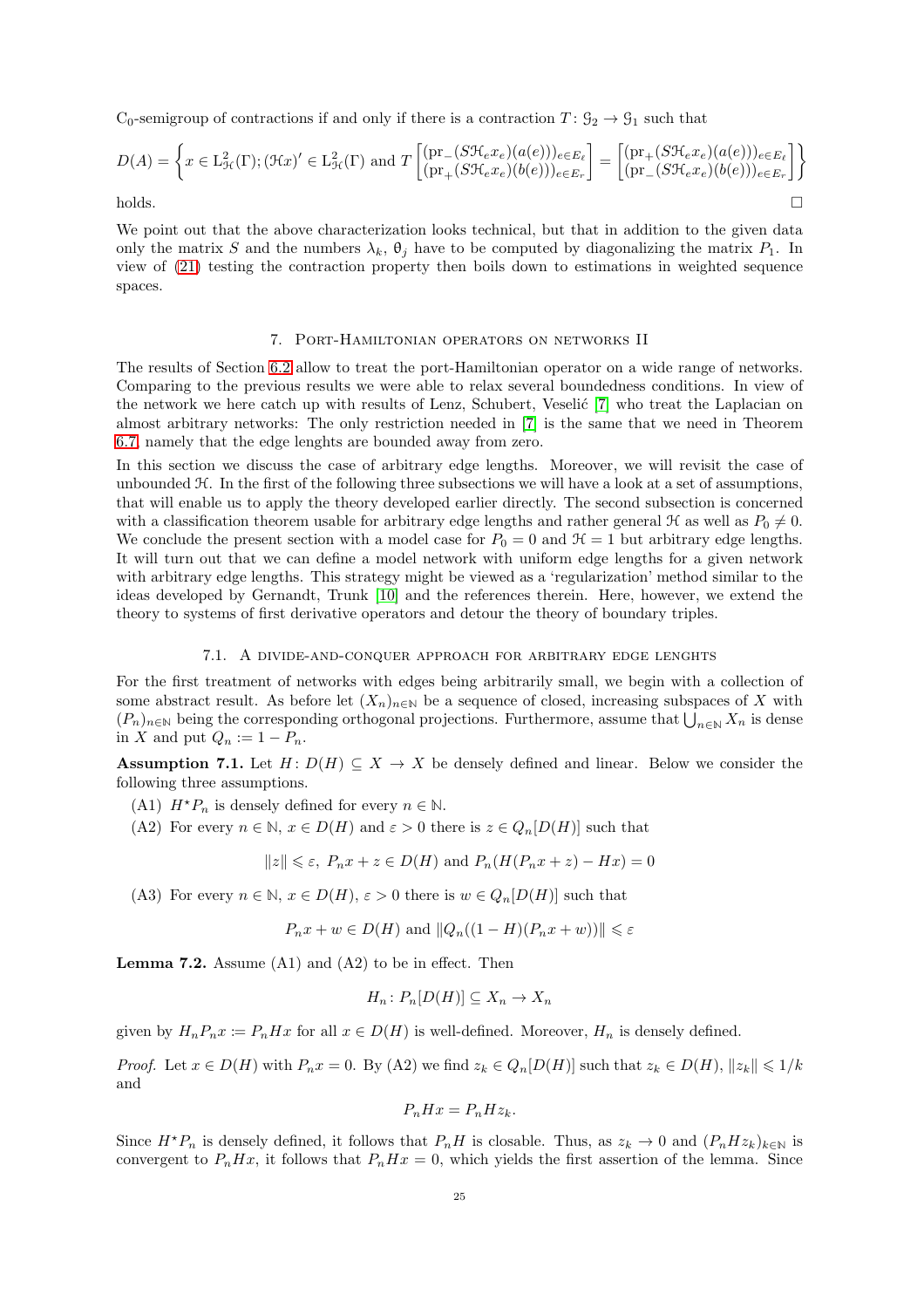$P_n$  is continuous and H is densely defined it follows

$$
X_n = P_n[X] = P_n[\overline{D(H)}] \subseteq \overline{P_n[D(H)]} \subseteq X_n,
$$

which implies that  $H_n$  is densely defined.

<span id="page-25-1"></span>**Theorem 7.3.** Assume that  $(A1)$ – $(A3)$  hold.

- (i) If the operator  $H_n$  from Lemma [7.2](#page-24-2) is dissipative for every  $n \in \mathbb{N}$ , then H is dissipative.
- (ii) We have  $\overline{\text{Range}(1-H)} \supseteq \text{Range}(1-H_n)$  for every  $n \in \mathbb{N}$ .
- (iii) If  $H_n$  is dissipative and Range(1  $H_n$ )  $\subseteq X_n$  is dense for every  $n \in \mathbb{N}$ , then  $\overline{H}$  is maximal dissipative.

*Proof.* (i) Let  $x \in D(H)$  and observe that

$$
0\geqslant \mathrm{Re}\langle P_nx,H_nx\rangle=\mathrm{Re}\langle P_nx,P_nHx\rangle=\mathrm{Re}\langle P_nx,Hx\rangle\stackrel{n\rightarrow\infty}{\longrightarrow}\mathrm{Re}\langle x,Hx\rangle
$$

holds. This yields that  $H$  is dissipative.

(ii) Let  $y \in \text{Range}(1 - H_n)$ . We find  $x \in D(H)$  such that

$$
y = P_n x - P_n H x = P_n (1 - H)x
$$

holds. For every  $k \in \mathbb{N}$  there is  $w_k \in Q_n[D(H)]$  with  $P_nx + w_k \in D(H)$  and

$$
||Q_n((1 - H)(P_n x + w_k))|| \le 1/k
$$

by (A3). Next, we show that for all  $k \in \mathbb{N}$  we have

$$
P_n(1 - H)x = P_n(1 - H)(P_n x + w_k).
$$

For this, note that  $P_n x = P_n(P_n x + w_k)$  and therefore  $P_n H x = P_n H(P_n x + w_k)$  by Lemma [7.2.](#page-24-2) Thus,

$$
P_n(1 - H)(P_n x + w_k) = P_n(P_n x + w_k) - P_n H(P_n x + w_k)
$$

$$
= P_n x - P_n H x
$$

$$
= P_n (1 - H) x.
$$

So,

$$
(1 - H)(P_n x + w_k) = P_n(1 - H)(P_n x + w_k) + Q_n(1 - H)(P_n x + w_k)
$$
  
=  $P_n(1 - H)x + Q_n(1 - H)(P_n x + w_k)$   
=  $y + Q_n(1 - H)(P_n x + w_k) \xrightarrow{k \to \infty} y.$ 

(iii) We observe that H is dissipative by (i). Since H is also densely defined, we infer that H is closable. Moreover, it follows by (ii) that Range(1 – H) is dense in X. Hence,  $\overline{H}$  is maximal dissipative by Lemma 4.11 Lemma [4.11.](#page-12-1)

We may now apply Theorem [7.3](#page-25-1) to port-Hamiltonian operators as discussed in the previous section. The main theorem in this section provides a sufficient condition for extensions being maximal dissipative. It can be viewed as a 'localization' of Theorem [6.7.](#page-23-0) Consequently, we have to assume all the conditions stated in Theorem [6.7.](#page-23-0) We will however dispose of the condition that  $H$  is being both uniformly strictly positive and uniformly bounded as well as the uniform positive lower bound for the edge lengths.

<span id="page-25-0"></span>**Theorem 7.4.** Let  $\Gamma$ ,  $\mathcal{H}$ ,  $P_1$ ,  $P_0$ ,  $S$ ,  $n_+$  and  $n_-$  be as above. The operator  $A: D(A) \subseteq L^2_{\mathcal{H}}(\Gamma) \to$  $L_{\mathcal{H}}^2(\Gamma)$ ,  $Ax = (P_1(\mathcal{H}_e x_e)' + P_0 \mathcal{H}_e x_e)_{e \in E}$  for  $x = (x_e)_{e \in E}$ , generates a  $C_0$ -semigroup of contractions if the following conditions hold.

(i) There exists a sequence  $(E_n)_{n\in\mathbb{N}}$  with  $E_n \subseteq E$ ,  $E_n \subseteq E_{n+1}$  for all  $n \in \mathbb{N}$  and  $E = \bigcup_{n\in\mathbb{N}} E_n$  such that  $\mathcal{H}_n := \mathcal{H}|_{\mathcal{E}_n}$  is bounded and uniformly strictly positive, where  $\mathcal{E}_n := \bigcup_{e \in E_n} (a(e), b(e)).$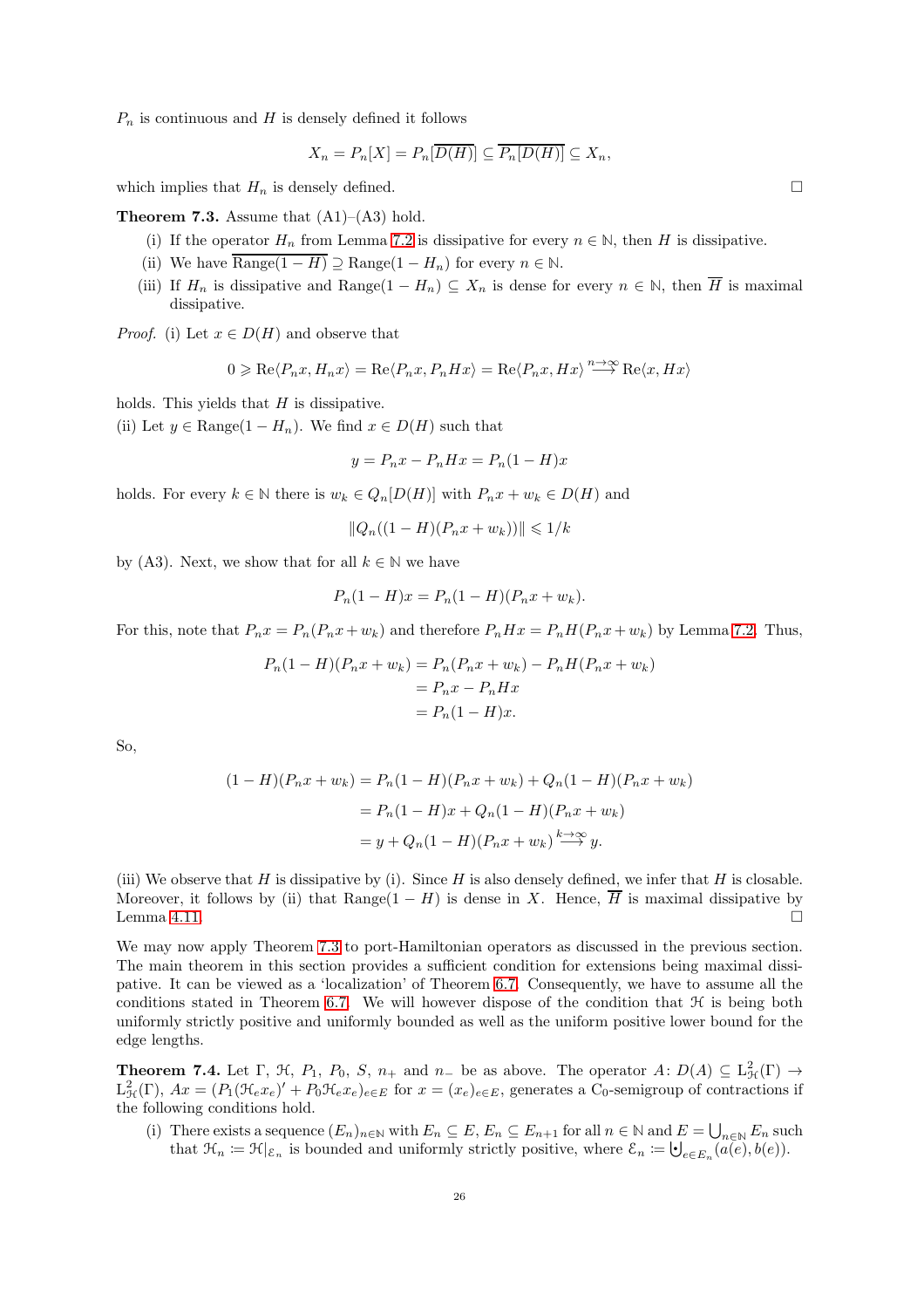- (ii) We have  $\inf_{e \in E_n} (b(e) a(e)) > 0$  for all  $n \in \mathbb{N}$ .
- (iii) For every  $n \in \mathbb{N}$  there exists  $F_n \subseteq E \setminus E_n$  finite such that given  $x \in D(A)$  we find  $\tilde{y} \in$  $\bigoplus_{e \in E_n \cup F_n} L^2_{\mathcal{H}_e}(a(e), b(e))$  such that  $\tilde{y}_e = x_e$  for all  $e \in E_n$  and the vector

$$
y := \begin{cases} \tilde{y}_e & \text{if } e \in E_n \cup F_n, \\ 0 & \text{if } e \in E \setminus (E_n \cup F_n) \end{cases}
$$

belongs to  $D(A)$ .

(iv) For every  $n \in \mathbb{N}$  the operator  $A_n: D(A_n) \subseteq \bigoplus_{e \in E_n} L^2_{\mathcal{H}_e}(a(e), b(e)) \to \bigoplus_{e \in E_n} L^2_{\mathcal{H}_e}(a(e), b(e))$ given by  $A_n x^{(n)} := (P_1(\mathcal{H}_e x_e)' + P_0 \mathcal{H}_e x_e)_{e \in E_n}$  for  $x \in D(A)$  such that  $x^{(n)} = x$  on  $E_n$  satisfies

$$
D(A_n) = \left\{ x \in \bigoplus_{e \in E_n} L_{\mathcal{H}_e}^2(a(e), b(e)) ; \exists \tilde{x} \in D(A) \ \forall e \in E_n : x_e = \tilde{x}_e \right\}
$$

$$
= \left\{ x \in \bigoplus_{e \in E_n} L_{\mathcal{H}_e}^2(a(e), b(e)) ; (\mathcal{H}x)' \in \bigoplus_{e \in E_n} L_{\mathcal{H}_e}^2(a(e), b(e))
$$

$$
= \left\{ x \in \bigoplus_{e \in E_n} L_{\mathcal{H}_e}^2(a(e), b(e)) ; (\mathcal{H}x)' \in \bigoplus_{e \in E_n} L_{\mathcal{H}_e}^2(a(e), b(e)) \right\}
$$

$$
= \left[ \left( \text{pr}_{+}(S\mathcal{H}_e x_e)(b(e)) \right)_{e \in E_n, r} \right] = \left[ \left( \text{pr}_{-}(S\mathcal{H}_e x_e)(b(e)) \right)_{e \in E_n, r} \right] \right\}
$$

for some contraction  $T_n: \mathcal{G}_{n,2} \to \mathcal{G}_{n,1}$  where  $E_{n,\ell} = E_n \cap E_\ell$ ,  $E_{n,r} = E_n \cap E_r$ . Here,  $\mathcal{G}_{n,1}$  and  $\mathcal{G}_{n,2}$  are defined as  $\mathcal{G}_2$ ,  $\mathcal{G}_1$  in [\(21\)](#page-22-1) with  $E_{n,\ell}$ ,  $E_{n,r}$  replacing  $E_{\ell}$ ,  $E_r$ , respectively.

(v) For every  $n \in \mathbb{N}$ ,  $x \in D(A)$  and  $\varepsilon > 0$  we find  $y \in D(A)$  such that  $y_e = x_e$  for all  $e \in E_n$  and

$$
||(1-A)y||_{\bigoplus_{e\in E\setminus E_n}L^2_{\mathcal{H}_e}(a(e),b(e))}\leq \varepsilon.
$$

*Proof.* We apply Theorem [7.3](#page-25-1) to  $H = A$ . The sequence of projections  $(P_n)_{n\in\mathbb{N}}$  are the restriction operators  $\tilde{P}_n x := (x_e)_{e \in E_n} \in \bigoplus_{e \in E_n} L^2_{\mathcal{H}_e}(a(e), b(e)) =: X_n$  for  $x \in L^2_{\mathcal{H}}(\Gamma)$ . Since  $D(A^*) \supseteq$  $\bigoplus_{e\in E} C_c^{\infty}(a(e),b(e))$ , we infer that  $A^{\star}\tilde{P}_n$  is densely defined and hence (A1) holds in Assumption [7.1.](#page-24-3) Next, we show (A2). For this let  $n \in \mathbb{N}$ ,  $x \in D(A)$  and  $\varepsilon > 0$ . We choose  $F_n \subseteq (E \setminus E_n)$  finite and  $\tilde{y}$ according to the assumptions in this theorem. Since  $F_n$  is finite and  $\bigoplus_{e\in E} C_c^{\infty}(a(e), b(e))$  belongs to the domain in [\(19\)](#page-21-1), we find

$$
\tilde{z}\in \bigoplus_{e\in F_n}\mathcal{C}_c^\infty(a(e),b(e))
$$

such that  $\|\tilde{y}_e - \tilde{z}_e\|_{\mathcal{L}^2_{\mathcal{H}_e}} \leqslant \varepsilon/(|F_n| + 1)$ . Then

$$
z_e := \begin{cases} \tilde{y}_e - \tilde{z}_e & \text{if } e \in F_n, \\ 0 & \text{if } e \in E \setminus F_n \end{cases}
$$

has the desired properties. In particular, we obtain by Lemma [7.2](#page-24-2) that  $A_n$  is well-defined. Moreover, we can apply Theorem [6.7](#page-23-0) to  $A_n$  and deduce that  $A_n$  is maximal dissipative. In order to conclude that A is maximal dissipative by Theorem [7.3,](#page-25-1) it thus remains to show that condition (A3) in Assumption [7.1](#page-24-3) is satisfied. This however follows easily from the last condition that we assumed above.  $\Box$ 

<span id="page-26-0"></span>Remark 7.5. We shall see in Section [8](#page-29-0) that all the above conditions are easy to verify in practice except for the last one. The last condition really depends on the ctopology of the graph and the corresponding boundary conditions. A more systematic approach will be presented in the next subsection.

## 7.2. The canonical boundary system

The theorem above treats networks without uniformly positive edge lenghts by applying the methods of Section [6.2,](#page-21-0) i.e., for uniformly positive edge lenghts, locally. This requires that the graph can be divided into pieces where the results of Section [6.2](#page-21-0) are applicable—and that the results for each piece can later be put together. To cover this, we needed the assumptions stated in Theorem [7.4.](#page-25-0)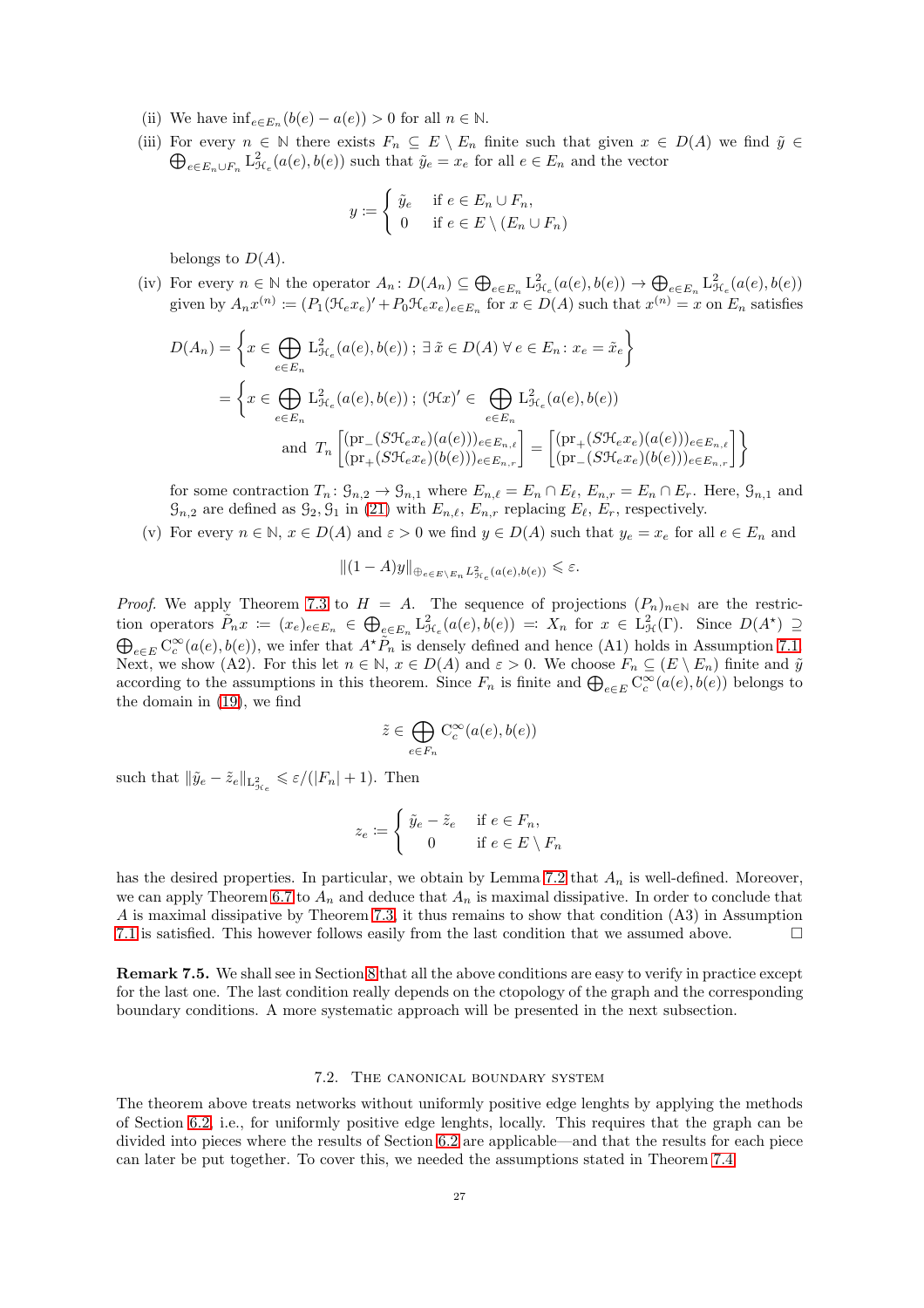In this subsection we want to outline a completely different approach to networks with arbitrary edge lenghts. Firstly, we recall the reason why Theorem [6.7](#page-23-0) cannot be applied without assuming that the edge lenghts are uniformly positive. Indeed, without that it is impossible even to write down the boundary system used in the latter theorem, since then the map  $F$  then would not be well-defined. On the other hand the article [\[26\]](#page-33-6) provides a canonical boundary system for every skew-symmetric operator A. Since we are able to compute  $A^*$  without the aforementioned restriction on the graph, [\[26,](#page-33-6) Theorem 3.1] provides a boundary system and [\[26,](#page-33-6) Theorem A] then describes all contraction semigroups in a similar way as we did it above. For convenience of the reader we recall [\[26,](#page-33-6) Theorem 3.1]. For the direct decomposition used in this result, we refer to [\[27,](#page-33-9) Lemma 2.5].

<span id="page-27-2"></span>**Theorem 7.6.** Let  $H_0$  be skew-symmetric. Let  $\mathcal{G}_1 := \ker(1 - H_0^*), \mathcal{G}_2 := \ker(1 + H_0^*)$  and let  $P_j: D(H_0^*) \to \mathcal{G}_j$  be the projection for  $j \in \{1,2\}$  according to the direct decomposition  $D(H_0^*) =$  $D(H_0)+\mathcal{G}_1+\mathcal{G}_2$ . Let  $\Omega$  be the standard symmetric form,  $\omega$  be the standard unitary form and let  $F: \text{Graph}(H_0^*) \to \mathcal{G}_1 \oplus \mathcal{G}_2$  be defined by

$$
F(x, H_0^*) = (\sqrt{2}P_1x, \sqrt{2}P_2x).
$$

Then  $(\Omega, \mathcal{G}_1, \mathcal{G}_2, F, \omega)$  is a boundary systems for  $H_0$ .

Applying the above to port-Hamiltonian systems we get the following.

<span id="page-27-1"></span>**Theorem 7.7.** Let  $\Gamma$ ,  $\mathcal{H}$ ,  $P_1$ ,  $P_0$  be as at the beginning of Section [6.2.](#page-21-0) Let  $\mathcal{G}_1 := \ker(1 - A^*)$  and  $\mathcal{G}_2 \coloneqq \ker(1 + A^*)$ . The operator  $H: D(H) \subseteq \mathcal{L}^2_{\mathcal{H}}(\Gamma) \to \mathcal{L}^2_{\mathcal{H}}(\Gamma)$ ,  $Hx = (P_1(\mathcal{H}_e x_e)' + P_0 \mathcal{H}_e x_e)_{e \in E}$  for  $x = (x_e)_{e \in E}$ , generates a C<sub>0</sub>-semigroup of contractions if and only if there is a contraction  $T: \mathcal{G}_2 \to \mathcal{G}_1$ such that

$$
D(H) = \{ x \in D(A^*) \; ; \; (\mathfrak{H}x)' \in \mathcal{L}^2_{\mathcal{H}}(\Gamma) \text{ and } TF_2x = F_1x \}
$$

<span id="page-27-0"></span>holds. Here,  $F = (F_1, F_2)$  is given as in Theorem [7.6](#page-27-2) with A in place of  $H_0$ . The adjoint  $A^*$  is explicitly given in Theorem [6.4.](#page-21-3)  $\Box$ 

#### 7.3. A model network approach

The description of all maximal dissipative extensions in the previous subsection might not be explicit enough for applications. For this reason, we shall study a particular case in greater detail here. We focus on the case  $P_0 = 0$  and  $P_1 = P_1^* \in \mathbb{C}^{d \times d}$  invertible and  $\mathcal{H} = 1$ . We will thus concentrate on networks with infinitely many edges without strictly positive lower bound. For the final characterization of maximal dissipative extensions, we need some prerequisites. For  $\alpha > 0$  we use the abbreviations

$$
L^2_{1/\alpha}(0,1) = (L^2(0,1), \|\sqrt{1/\alpha} \cdot \|_{L^2(0,1)}), \quad H^1_{1/\alpha}(0,1) = \{f \in L^2_{1/\alpha}(0,1); f' \in L^2_{1/\alpha}(0,1)\}.
$$

**Proposition 7.8.** (i) Let  $\alpha, \lambda > 0$  and  $[\partial \lambda]_{\alpha}$ :  $H_{1/\alpha}^1(0,1) \subseteq L_{1/\alpha}^2(0,1) \rightarrow L_{1/\alpha}^2(0,1)$  be defined by

$$
[\partial \lambda]_{\alpha} f = (\lambda f)'.
$$

Then the mapping

$$
S_{\pm,\lambda/\alpha} \colon \ker(1 \pm [\partial_{\alpha}^{\lambda}]_{\alpha}) \to \ker(1 \pm [\partial \lambda]_{1}),
$$

$$
\phi \mapsto \frac{c_{\lambda/\alpha}^{\pm}}{\alpha^{1/2}c_{\lambda}^{\pm}} \phi(\frac{1}{\alpha} \cdot)
$$

is unitary, where  $c_{\mu}^{\pm} := (\pm \frac{\mu}{2} (e^{\mp 2/\mu} - 1))^{1/2}, \mu > 0.$ 

(ii) Let  $\alpha > 0$ ,  $P_1 = S^* \Delta S$  as above. Define  $[\partial P_1]_{\alpha}$ :  $H_{1/\alpha}^1(0,1) \subseteq L_{1/\alpha}^2(0,1) \rightarrow L_{1/\alpha}^2(0,1)$  be defined by

$$
[\partial P_1]_{\alpha} f = (P_1 f)'
$$

Then the mapping

 $S_{\pm,P_1/\alpha}$ : ker $(1 \pm [\partial P_1 \frac{1}{\alpha}]_{\alpha}) \rightarrow \text{ker}(1 \pm [\partial P_1]_1),$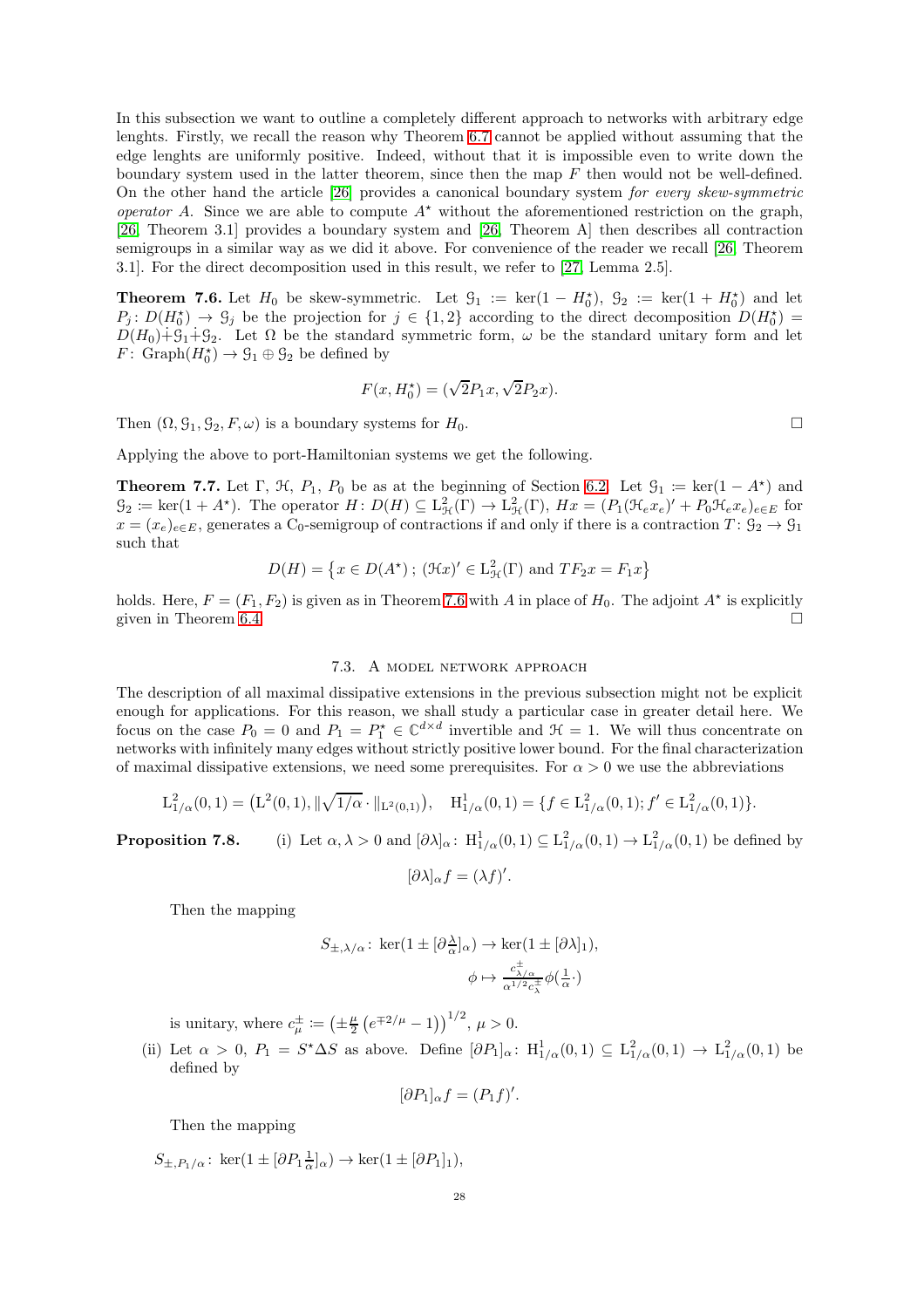$$
\phi \mapsto S^{\star} \operatorname{diag}\left(S_{\pm,\lambda_1/\alpha},\ldots,S_{\pm,\lambda_{n_{+}}/\alpha},S_{\pm,-\theta_1/\alpha},\ldots,S_{\pm,-\theta_{n_{-}}/\alpha}\right) Sf
$$

is unitary.

Proof. (i) The mapping is easily seen to be well-defined and it is elementary to see that it is unitary. (ii) The map under consideration is a composition of unitary operators by (i) and hence unitary itself.  $\square$ 

# <span id="page-28-0"></span>**Proposition 7.9.** Let  $-\infty < a < b < \infty$  and  $\alpha := b - a$ .

(i) The mapping

$$
S_{a,b} \colon L^2_{1/\alpha}(0,1) \to L^2(a,b),
$$

$$
g \mapsto \frac{1}{\alpha} g(\frac{\cdot - a}{\alpha})
$$

is unitary.

(ii) We have

$$
\partial_{0,(a,b)} P_1 = S_{a,b}^{\star} [\partial_0 P_1 \frac{1}{\alpha}]_{\alpha} S_{a,b},
$$

where  $\partial_{0,(a,b)}$  has the vector-valued H<sup>1</sup>-functions that are zero in a and b as its domain. Similarly we define  $\partial_0$  on the right-hand side.

*Proof.* (i) We compute for  $g \in L^2_{1/\alpha}(0,1)$ 

$$
||S_{a,b}g||_{\mathcal{L}^{2}(a,b)}^{2} = \int_{a}^{b} \frac{1}{\alpha^{2}} ||g(\frac{s-a}{\alpha})||^{2} ds
$$
  
= 
$$
\int_{0}^{1} \frac{1}{\alpha} ||g(t)||^{2} dt
$$
  
= 
$$
||g||_{\mathcal{L}^{2}_{1/\alpha}(0,1)}^{2}.
$$

(ii) The assertion is easy and follows from the chain rule.  $\Box$ 

Remark 7.10. In Proposition [7.9\(](#page-28-0)ii) a similar equation also holds if we dispose of the Dirichlet boundary conditions on either side. In fact, by unitary equivalence the mentioned equation follows from computing the adjoint on either side of the equation in Proposition [7.9\(](#page-28-0)ii).

Equipped with these preliminaries, we are now in the position to apply the techniques to the characterization of all maximal dissipative extensions of first order systems on networks. We shall obtain a one-to-one correspondence: Theorem [7.11](#page-28-1) below relates all maximal dissipative extensions of first derivative operators in networks without strictly positive lower bound for the edge lengths and all maximal dissipative extensions for first derivative operators on networks with the same cardinality but all edges having unit length.

<span id="page-28-1"></span>**Theorem 7.11.** Let E be a countable set,  $a: E \to \mathbb{R}$  and  $b: E \to \mathbb{R}$  with  $0 < \alpha_e := b(e) - a(e)$  for all  $e \in E$ . Let

$$
A: \bigoplus_{e \in E} \mathrm{H}_0^1(a(e), b(e)) \subseteq \bigoplus_{e \in E} \mathrm{L}^2(a(e), b(e)) \to \bigoplus_{e \in E} \mathrm{L}^2(a(e), b(e)), \ (\phi_e)_{e \in E} \mapsto ((P_1 \phi_e)')_{e \in E}.
$$

Let  $\tilde{A}$  be the operator A for the case  $a(e) = 0 = 1 - b(e)$  for all  $e \in E$ . Then a linear operator H with  $A \subseteq H \subseteq -A^*$  is maximal dissipative if and only if there is a contraction  $T: \tilde{S}_2 \to \tilde{S}_1$  such that

$$
D(H) = \left\{ x \in D(A^\star) ; T\mathbf{S}_{-,P_1/\alpha} F_2(\mathbf{S}_{a,b}^{-1} x) = \mathbf{S}_{+,P_1/\alpha} F_1(\mathbf{S}_{a,b}^{-1} x) \right\}
$$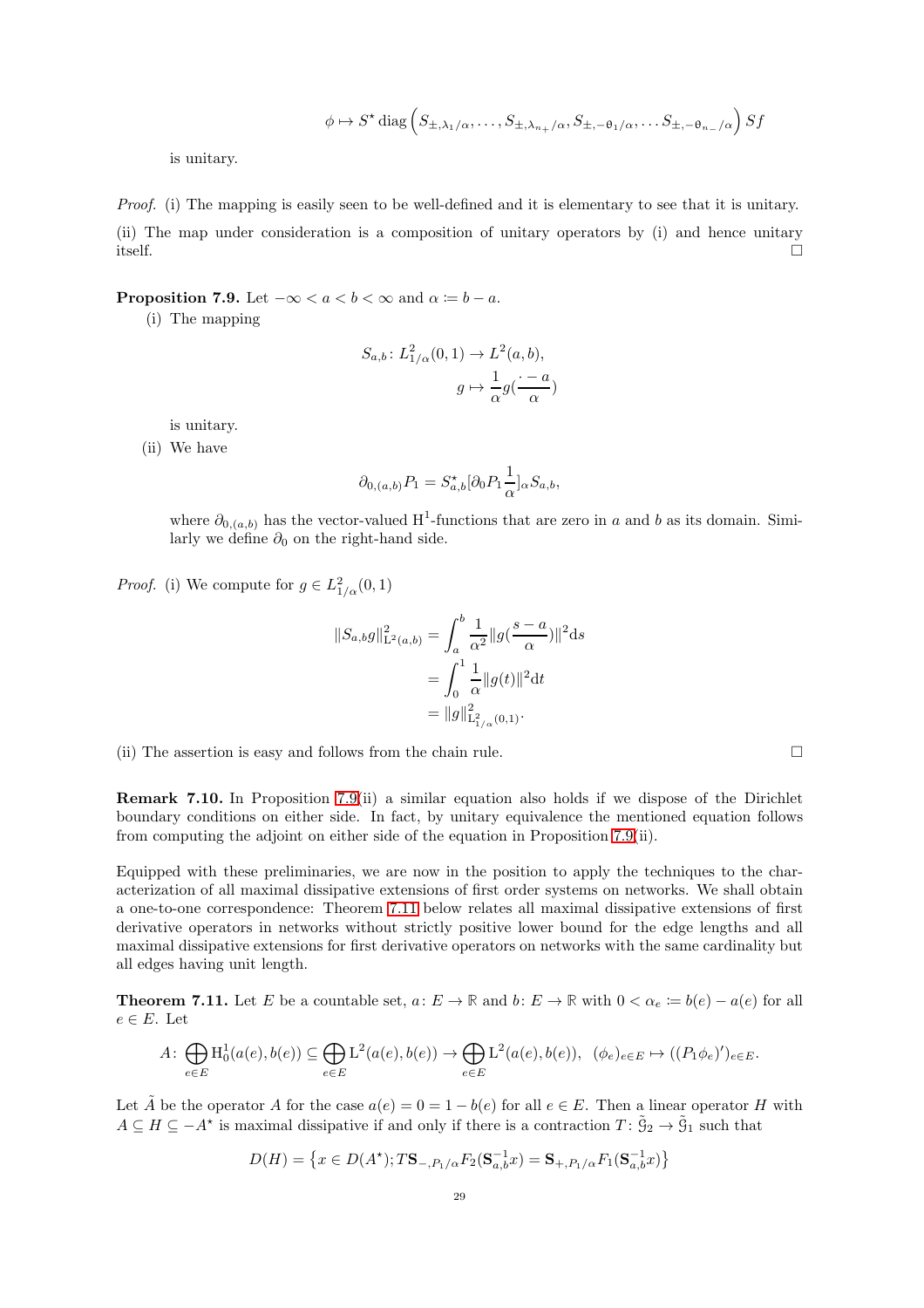where  $(\Omega, \mathcal{G}_1, \mathcal{G}_2, F, \omega)$  is the canonical boundary system given in Theorem [7.7](#page-27-1) according to the choice  $a(e) = 1 - b(e) = 0, \, \mathcal{H}_e = 1/\alpha_e,$ 

$$
\tilde{g}_2 = \ker(1 + \tilde{A}^*) = \bigoplus_{e \in E} \ker(1 - [\partial P_1]) \subseteq \bigoplus_{e \in E} L^2(0, 1)
$$

$$
\tilde{g}_1 = \ker(1 - \tilde{A}^*) = \bigoplus_{e \in E} \ker(1 + [\partial P_1]) \subseteq \bigoplus_{e \in E} L^2(0, 1)
$$

and

$$
\mathbf{S}_{a,b} \colon \bigoplus_{e \in E} L^2_{1/\alpha_e}(0,1) \to \bigoplus_{e \in E} L^2(a(e),b(e)), \ (\mathbf{S}_{a,b}x)_e = S_{a_e,b_e}x_e,
$$

$$
\mathbf{S}_{\pm,P_1/\alpha_e} \colon \bigoplus_{e \in E} \ker(1 \pm [\partial P_1/\alpha_e]_{\alpha_e}) \to \bigoplus_{e \in E} \ker(1 \pm [\partial P_1]), \; x \mapsto (S_{\pm,P_1/\alpha_e}x_e)_{e \in E}.
$$

Proof. The claim follows from the considerations above relying on Proposition [7.9](#page-28-0) and Proposition 7.8 together with the classification result Theorem [7.7.](#page-27-1) Note that for the computation of the adjoint  $\tilde{A}^*$ we used Theorem [6.4.](#page-21-3) The explicit computation of the kernels is elementary.  $\square$ 

The most important consequence of Theorem [7.11](#page-28-1) is that now all the maximal dissipative extensions of A can be characterized by the maximal dissipative extensions of A˜.

<span id="page-29-1"></span>Corollary 7.12. Let A and  $\tilde{A}$  as in Theorem [7.11.](#page-28-1) There is a one-to-one correspondence  $\Phi$  of all maximal dissipative extensions H of A and  $\tilde{H}$  of  $\tilde{A}$ . In particular, for every maximal dissipative extension H of A, we find a unique contraction  $T: \mathcal{G}_2 \to \mathcal{G}_1$ , with  $\mathcal{G}_i$  being given in Section [6.2](#page-21-0) for  $a(e) = 1 - b(e) = 0$  such that

$$
D(\Phi(H)) = \left\{ x \in D(\tilde{A}^{\star}) : \tilde{T} \begin{bmatrix} (\text{pr}_{-}(Sx_{e})(0))_{e \in E_{\ell}} \\ (\text{pr}_{+}(Sx_{e})(1))_{e \in E_{r}} \end{bmatrix} = \begin{bmatrix} (\text{pr}_{+}(Sx_{e})(0))_{e \in E_{\ell}} \\ (\text{pr}_{-}(Sx_{e})(1))_{e \in E_{r}} \end{bmatrix} \right\}.
$$

<span id="page-29-0"></span>Remark 7.13. Note that the results Theorem [7.11](#page-28-1) and Corollary [7.12](#page-29-1) naturally extend to the cases that consist of graphs with infinitely long edges.

## 8. Examples

We begin with the vibrating string on a semi-axis, cf. Jacob, Wegner [\[14,](#page-33-1) Example 6.3] for a result on possibly non-contractive semigroups and Jacob, Kaiser [\[12,](#page-32-6) Example 5.2.3] for the generation of contraction semigroups. Observe that in the latter articles different, and in both cases more restrictive, conditions on the maps  $\rho$  and  $T$  are required than we need below.

Example 8.1. (Vibrating string) Consider an undamped vibrating string of infinite length, i.e.,

<span id="page-29-2"></span>
$$
\frac{\partial^2 w}{\partial^2 t}(\xi, t) = -\frac{1}{\rho(\xi)} \frac{\partial}{\partial \xi} \Big( T(\xi) \frac{\partial w}{\partial \xi}(\xi, t) \Big) \tag{22}
$$

where  $\xi \in [0, \infty)$  is the spatial variable,  $w(\xi, t)$  is the vertical displacement of the string at place  $\xi$  and time t,  $T(\xi) > 0$  is Young's modulus of the string, and  $\rho(\xi) > 0$  is the mass density. Both may vary along the string in a way that  $H$  as we define it below is bounded and satisfies  $(14)$ . We choose the momentum  $x_1 = \rho \frac{\partial w}{\partial t}$  and the strain  $x_2 = \frac{\partial w}{\partial \xi}$  as the state variables. Then, [\(22\)](#page-29-2) can be written as

$$
\frac{\partial}{\partial t} \begin{bmatrix} x_1(\xi, t) \\ x_2(\xi, t) \end{bmatrix} = \begin{bmatrix} 0 & 1 \\ 1 & 0 \end{bmatrix} \frac{\partial}{\partial \xi} \left( \begin{bmatrix} \rho(\xi)^{-1} & 0 \\ 0 & T(\xi) \end{bmatrix} \begin{bmatrix} x_1(\xi, t) \\ x_2(\xi, t) \end{bmatrix} \right)
$$
(23)

which is of the form considered in Theorem [6.2](#page-20-1) if we put

$$
P_1 := \begin{bmatrix} 0 & 1 \\ 1 & 0 \end{bmatrix}, \ \ P_0 := \begin{bmatrix} 0 & 0 \\ 0 & 0 \end{bmatrix}, \ \text{and} \ \ \mathfrak{H}(\xi) := \begin{bmatrix} \rho(\xi)^{-1} & 0 \\ 0 & T(\xi) \end{bmatrix}.
$$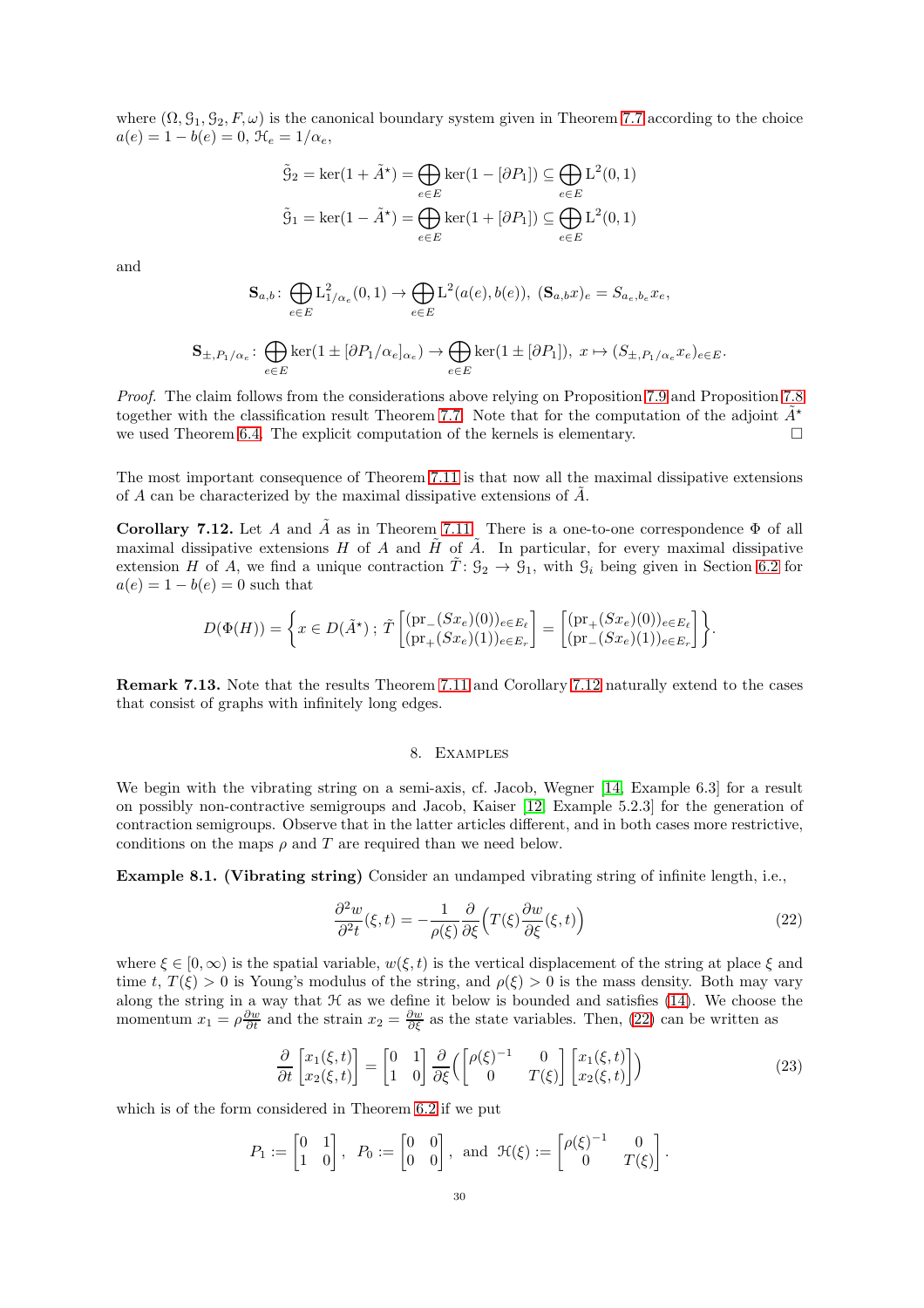We decompose  $P_1 = S^* \Delta S$  with

$$
S = S^* = \frac{1}{\sqrt{2}} \begin{bmatrix} 1 & 1 \\ 1 & -1 \end{bmatrix} \text{ and } \Delta = \begin{bmatrix} 1 & 0 \\ 0 & -1 \end{bmatrix}.
$$

In particular, we have  $n_+ = n_- = 1$ ,  $\Lambda$  and  $\Theta$  are 1×1-matrices with entries  $\lambda_1 = \theta_1 = 1$ . The map  $T: \mathcal{G}_2 \to \mathcal{G}_1$  in Theorem [6.2](#page-20-1) is thus given by multiplication with a number  $t \in \mathbb{C}$  and is contractive if and only if  $|t| \leq 1$ . If we follow the notation in [\(22\)](#page-29-2), the boundary condition of Theorem [6.2](#page-20-1) reads as

$$
t \cdot \mathrm{pr}_{-}(S\mathcal{H}x(0)) = \mathrm{pr}_{+}(S\mathcal{H}x(0))
$$

which we can rewrite this in the form  $W_B(\mathcal{H}x)(0) = 0$  given by the matrix  $W_B = [t - 1 \ t + 1] \in$  $\mathbb{C}^{1\times 2}$ . Notice that [\[12,](#page-32-6) Example 5.2.3] yields exactly the same condition, but requires that  $\rho$ ,  $\rho^{-1}$ , T and  $T^{-1} \in L^{\infty}(0,\infty)$ —whereas we need only that T and  $\rho^{-1}$  are bounded. Using the results of [\[14,](#page-33-1) Example 6.3] we can cover also cases where T and  $\rho^{-1}$  need not to be bounded and get a (possibly non-contractive) C<sub>0</sub>-semigroup with the boundary condition  $[w_1 \ w_2](\mathcal{H}x)(0) = 0$  if and only if  $w_1(T(0)/\rho(0))^{1/2} \neq w_2T(0)$ . For this we need however to assume that  $\rho$  and T are continuously differentiable and that certain other technical conditions hold, see [\[14,](#page-33-1) Theorem 4.10].

Remark 8.2. We point out that the techniques developed in the current article also allow to treat unbounded Hamiltonians in the context of Example [22.](#page-29-2) For this, however, the boundary system needs to be changed in that a "point evaluation at infinity" has to be added in order to be able to apply Proposition [5.9.](#page-19-2)

Next we study the coupled transport equation on an infinite tree in which every edge is an interval of length one, compare also [\[14,](#page-33-1) Example 6.2] and [\[12,](#page-32-6) Example 5.2] where a different method is applied.

**Example 8.3.** (Transport on a tree) Let  $\Gamma$  be an infinite, complete binary tree where we use the following notation to enumerate the edges.



On every edge  $e \in E = \{1, 2, 3, \dots\}$  we want to consider the transport equation

$$
\frac{\partial x}{\partial t}(\xi, t) = \frac{\partial x}{\partial \xi}(\xi, t) \text{ with } t \ge 0, \ \xi \in [0, 1]
$$

where we want that transport happens downwards on all edges. In order to fit this into the framework of port-Hamiltonian operators we put  $d = 1$ ,  $P_1 = 1$  and  $P_0 = 0$ . That is  $n_+ = 1$  and  $n_- = 0$ . For  $e \in E = \{1, 2, 3, \dots\}$  we put  $a(e) = 0, b(e) = 1$  and we define  $\mathcal{H}_e(\xi) = 1$  for  $\xi \in [0, 1]$ . The direction of transport we still need to built into the boundary conditions: If we for instance look at the vertex that connects the edges 1, 3 and 4 then the boundary condition should be such that it relates what comes in from edge 1 with what goes out into 3 and 4. With  $\alpha, \beta \in \mathbb{R}$  we can for instance put

<span id="page-30-0"></span>
$$
x_1(0) = \alpha x_3(1) + \beta x_4(1), \tag{24}
$$

since the transport on  $[0, 1]$  goes from the right to the left. To apply Theorem [6.7](#page-23-0) we need to formulate the boundary conditions via

$$
T(x_1(1), x_2(1), x_3(1), \dots) = (x_1(0), x_2(0), x_3(0), \dots)
$$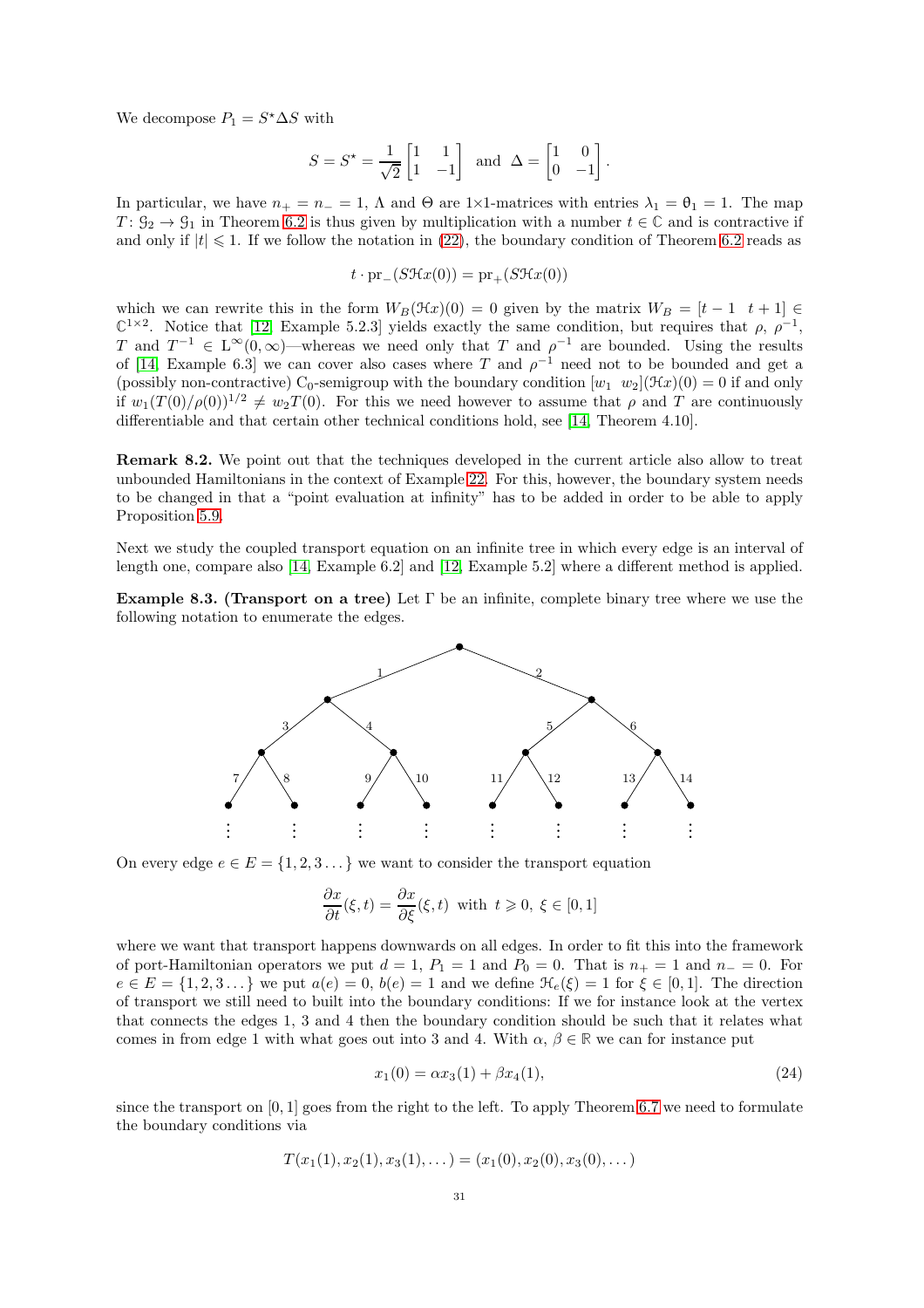where  $T: \ell^2 \to \ell^2$  is a contraction. If we want to follow the pattern [\(24\)](#page-30-0), then we can put

$$
T((z_i)_{i\in\mathbb{N}}):=(\alpha z_{2i+1}+\beta z_{2i+2})_{i\in\mathbb{N}}
$$

which can for instance easily checked to be a contraction if  $0 \le \alpha + \beta \le 1/2$ .

Next we discuss an example where the edge length is not bounded away from zero.

Example 8.4. (Transport on a star graph with edge length tending to zero) We consider the graph  $\Gamma = (V, E)$  given by  $V = \{0, 1, \frac{1}{2}, \frac{1}{3}, \frac{1}{4}, \dots\}$  and  $E = \{(0, \frac{1}{k})\}; k \in \{1, 2, 3, \dots\}\}.$ 



We put  $a((0, \frac{1}{k})) = 0$  and  $b((0, \frac{1}{k})) = \frac{1}{k}$  for  $k \geq 1$ . We further put  $d = 1$ ,  $P_1 = -1$ ,  $P_0 = 0$  and  $\mathcal{H}_e = 1$ for each  $e \in E$ . That is we have on each edge a transport equation and transport happens from left to the right. We select as a boundary condition that  $x_e(0) = 0$  should hold on all edges. That is we consider the operator

$$
A: D(A) \subseteq \bigoplus_{k=1}^{\infty} \mathcal{L}^2(0, \frac{1}{k}) \longrightarrow \bigoplus_{k=1}^{\infty} \mathcal{L}^2(0, \frac{1}{k})
$$

given by

$$
Ax = (-x'_k)_{k=1,2,...} \text{ for } x \in D(A) = \left\{ x \in \bigoplus_{k=1}^{\infty} L^2(0, \frac{1}{k}) \, ; \, (x'_k)_{k=1,2,...} \in \bigoplus_{k=1}^{\infty} L^2(0, \frac{1}{k}), \, x_k(0) = 0 \right\}
$$

where we use the simplification  $x_k := x_{\{0,1/k\}}$  for  $k \geq 1$ . We put  $P_n: \bigoplus_{k=1}^{\infty} L^2(0, \frac{1}{k}) \to \bigoplus_{k=1}^n L^2(0, \frac{1}{k})$ for  $n \geq 1$ ,  $H := A$  and observe that  $P_n \overline{H} \subseteq \overline{H}P_n$  holds for  $n = 1, 2, \ldots$  in view of the boundary condi-tion. By Theorem [4.12](#page-12-0) we get that A is maximal dissipative if and only if  $AP_n$  is maximal dissipative for every  $n \geq 1$ . But since we here work over a finite graph, we may apply Theorem [6.7](#page-23-0) with  $n_{+} = 1$ ,  $n_0 = 0$ ,  $|E_\ell| = n$ . The boundary condition that leads to a generator of a contraction semigroup, and thus to a maximal dissipative operator, is given by  $T(x_1(1), \ldots, x_n(1/n)) = (x_1(0), \ldots, x_n(0))$  with a contraction  $T: \mathbb{C}^n \to \mathbb{C}^n$ . If we here choose  $T = 0$  we are done and get that A as defined above generates a contraction semigroup.

The reason for involving the next example is twofold. On the one hand it demonstrates how to apply Theorem [7.4](#page-25-0) and at the same time it shows that proving the last condition (Theorem 7.4 $(v)$ ) assumed on the graph might be a difficult thing in practice.

<span id="page-31-0"></span>Example 8.5. (Transport on the unit interval—considered as a network) Let  $V = \{\frac{1}{k}; k \in$  $\{1, 2, 3, \ldots\}\}\$  and  $E = \{(\frac{1}{k+1}, \frac{1}{k})\; ; \; k \in \{1, 2, 3, \ldots\}\}.$ 

$$
\begin{array}{cccc}\n\bullet & \bullet & \bullet & \bullet & \bullet & \bullet & \bullet \\
0 & & 1/5 & 1/4 & 1/3 & 1/2 & 1\n\end{array}
$$

We put  $a((\frac{1}{k+1}, \frac{1}{k})) = \frac{1}{k+1}$  and  $b((\frac{1}{k+1}, \frac{1}{k})) = \frac{1}{k}$ . Consider the operator

$$
Bx=(x_e')_{e\in E},
$$

where

$$
x \in D(B) = \{ x \in X ; (x_e')_{e \in E} \in X, x_{(\frac{1}{k+1}, \frac{1}{k})}(\frac{1}{k+1}) = x_{(\frac{1}{k+2}, \frac{1}{k+1})}(\frac{1}{k+2}), x_{(\frac{1}{2}, 1)}(1) = 0 \}.
$$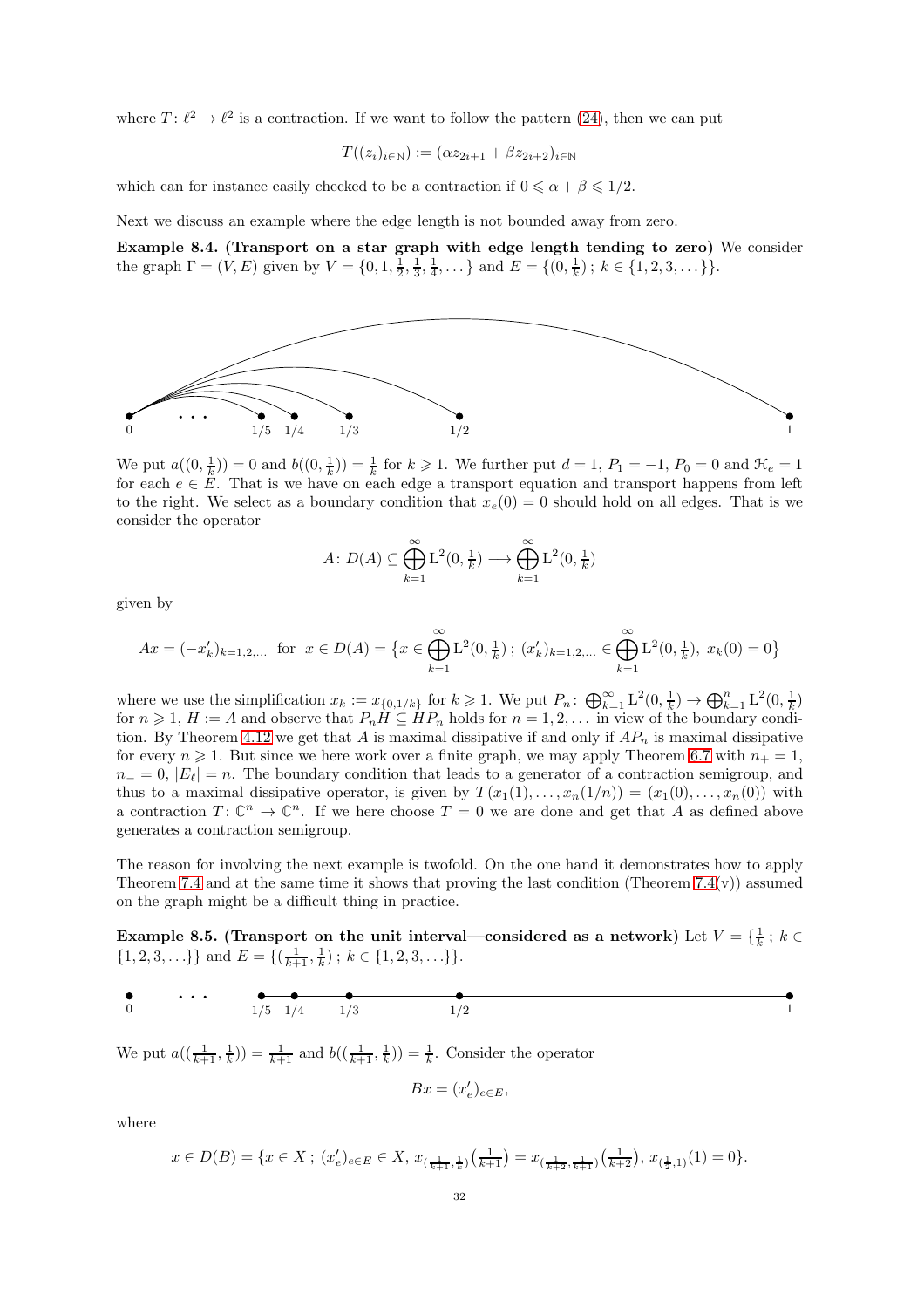We use Theorem [7.4](#page-25-0) applied to  $A = B$  and  $P_n = \chi_{E_n}$  with  $E_n = \{(\frac{1}{k+2}, \frac{1}{k+1}) : k \in \{0, \ldots, n\}\}\)$ . Note that Assumptions in Theorem are easily checked. Moreover, with the boundary system for uniformly positive edge lengths it is easy to see that  $A_n$  is maximal dissipative. Hence, B generates a contraction semi-group as expected.

We conclude this article by pointing out that the previous example suggests how more complicated examples with arbitrarily small edges can be constructed: Given a graph  $\Gamma_1$  where maximal dissipative extensions are already characterized by boundary conditions, and an arbitrary countably infinite graph  $\Gamma_2$ , the method of Example [8.5](#page-31-0) allows to treat the new graph that arises by assigning to each vertex of  $\Gamma_2$  a copy of  $\Gamma_1$  but with all edges of  $\Gamma_1$  being scaled down such that the overall edge lengths accumulate zero. We illustrate the latter idea with the following two pictures.



In the first picture  $\Gamma_1$  is the 2-dimensional cube and in the second one the line with three vertices. The graph  $\Gamma_2$  is in both cases a line graph which is infinite in one direction with uniform edge lengths.



Acknowledgements. The authors would like to thank the anonymous referee for their careful work and for several remarks that helped to improve the article.

#### **REFERENCES**

- <span id="page-32-11"></span><span id="page-32-2"></span>1. W. Arendt, R. Chill, C. Seifert, H. Vogt, and J. Voigt. Form methods for evolution equations, and applications. 2015.
- 2. B. Augner. Stabilisation of infinite-dimensional port-Hamiltonian systems via sissipative boundary feedback. PhD Dissertation, University of Wuppertal, 2016.
- <span id="page-32-3"></span>3. B. Augner. Well-posedness and Stability for Interconnection Structures of Port-Hamiltonian Type. Technical report, 2018. [arXiv:1810.00700.](http://arxiv.org/abs/1810.00700)
- <span id="page-32-4"></span>4. B. Augner and B. Jacob. Stability and stabilization of infinite-dimensional linear port-Hamiltonian systems. Evol. Equ. Control Theory, 3(2):207–229, 2014.
- <span id="page-32-10"></span>5. H. R. Beyer. Beyond partial differential equations, volume 1898 of Lecture Notes in Mathematics. Springer, Berlin, 2007. On linear and quasi-linear abstract hyperbolic evolution equations.
- <span id="page-32-1"></span>6. R. Carlone, M. Malamud, and A. Posilicano. On the spectral theory of Gesztesy-Seba realizations of 1-D Dirac ˘ operators with point interactions on a discrete set. J. Differential Equations, 254:3835–3902, 2013.
- <span id="page-32-7"></span>7. C. Schubert I. Veselić D. Lenz. Unbounded quantum graphs with unbounded boundary conditions. Math. Nachr., 287(8–9):962–979, 2014.
- <span id="page-32-0"></span>8. P. Exner, A. Kostenko, M. Malamud, and H. Neidhardt. Spectral theory of infinite quantum graphs. Annales Henri Poincaré, 19(11):3457-3510, 2018.
- <span id="page-32-9"></span><span id="page-32-8"></span>9. B. Farkas and S.-A. Wegner. Variations on Barbălat's Lemma. Amer. Math. Monthly, 128(8):825–830, 2016.
- 10. H. Gernandt and C. Trunk. Locally finite extensions and Gesztesy-Seba realizations for the Dirac operator on a metric graph. Technical report, 2018. [arXiv:1806.04130.](http://arxiv.org/abs/1806.04130)
- <span id="page-32-5"></span>11. Y. Le Gorrec, H. J. Zwart, and B. Maschke. Dirac structures and boundary control systems associated with skewsymmetric differential operators. SIAM J. Control Optim., 44(5):1864–1892, 2005.
- <span id="page-32-6"></span>12. B. Jacob and J. T. Kaiser. Well-posedness of networks for 1-D hyperbolic partial differential equations. Journal of Evolution Equations, 19(1):91–109, 2019.